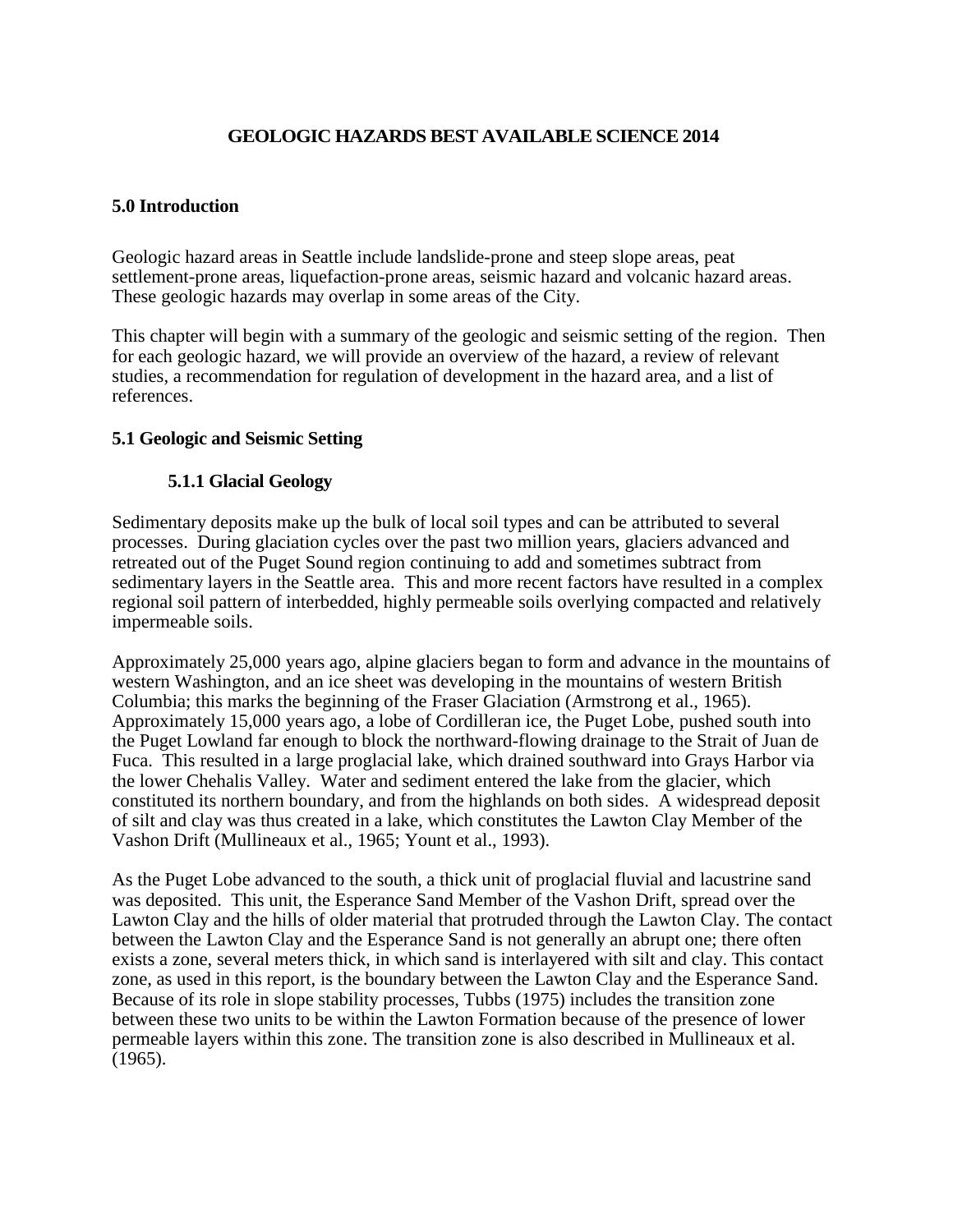The front of the Puget Lobe continued to advance southward to about 60 miles south of Seattle; at its maximum, the glacial ice thickness in the vicinity of Seattle was probably about 3000 feet. Some of the material eroded by the glacier was redeposited further south as advance outwash and the remainder was incorporated into the ground moraine of the Vashon glacier. This ground moraine is a mixture of sand, silt and gravel known as the Vashon (lodgment) till. Vashon till generally mantles the ridges in Seattle (Galster and Laprade, 1991). As glaciers retreated, sediments trapped in the ice layers were deposited. Ablation till, consisting of assorted gravels with interspersed clay, silt and sand lobes, was deposited locally. These soils tend to be 4 to 10 feet thick and can be found as a top layer blanketing hillsides and valleys in certain areas of the Puget Sound region. However, most top layer soils are the result of weathering of the glacially consolidated soils or deposition since the glacial retreat.

The recession of the Puget Lobe was rapid. By approximately 13,500 years ago (Mullineaux et al., 1965) the ice front had retreated to a latitude north of Seattle, and by 11,000 years ago the ice had retreated up the Fraser Valley. The retreating ice uncovered a glacially-sculptured landscape of uplands and intervening valleys. Meltwater streams often cut large channels and, especially where they emptied into lakes, locally deposited Vashon recessional outwash.

Accompanying worldwide deglaciation, the land rebounded, sea level rose rapidly, and marine water invaded the glacially carved troughs to form the inlets of Puget Sound. Most of the rise in sea level had taken place by about 7,000 years ago, but since then there has been a slow rise of relative sea level in the Puget Lowland amounting to about 10 meters (Biederman, 1967).

Glaciers consolidated underlying sediment with the weight of ice, thousands of feet in height. These glacially overridden soils include Vashon Till, Esperance Sand and Lawton Clay (from the Vashon Stade of the Fraser glaciation) as well as all previous glacial and interglacial sedimentary cycles, of which there are thought to have been as many as seven (Troost and Booth, 2008).

These Pre-Fraser deposits can be subdivided in places into Olympia beds (last interglacial period), and older glacial and non-glacial deposits, all of Pleistocene age. Sedimentary bedrock that comprises the Blakeley Formation is present near the ground surface near Alki Point and in portions of South Seattle (Booth, et al. 2003).

A well-documented summary of the previous decade's research and conclusions was produced in the "Geology of Seattle and the Seattle Area, Washington" (Troost and Booth, 2008).

### **5.1.2 Postglacial Geologic Processes**

The postglacial geologic history of the Seattle area primarily involves natural weathering and erosion of the uplands and resulting infilling of the intervening valleys and inlets with alluvial and colluvial deposits, in addition to human-induced processes. Peat deposits formed in the numerous kettles and closed depressions on the surface of the till uplands and alluvial fill valleys (Galster and Laprade, 1991). Prior to construction of seawalls, the bases of Seattle's bluffs were subject to continual shoreline erosion and oversteepening at the toe of the slope. Once undercut, the slope would slide, thereby undercutting the slope at higher elevations. With urbanization and the subsequent construction of seawalls and other shoreline armoring measures over most (about 90 percent) of the Seattle shoreline, this erosion has been arrested or greatly reduced (Shannon &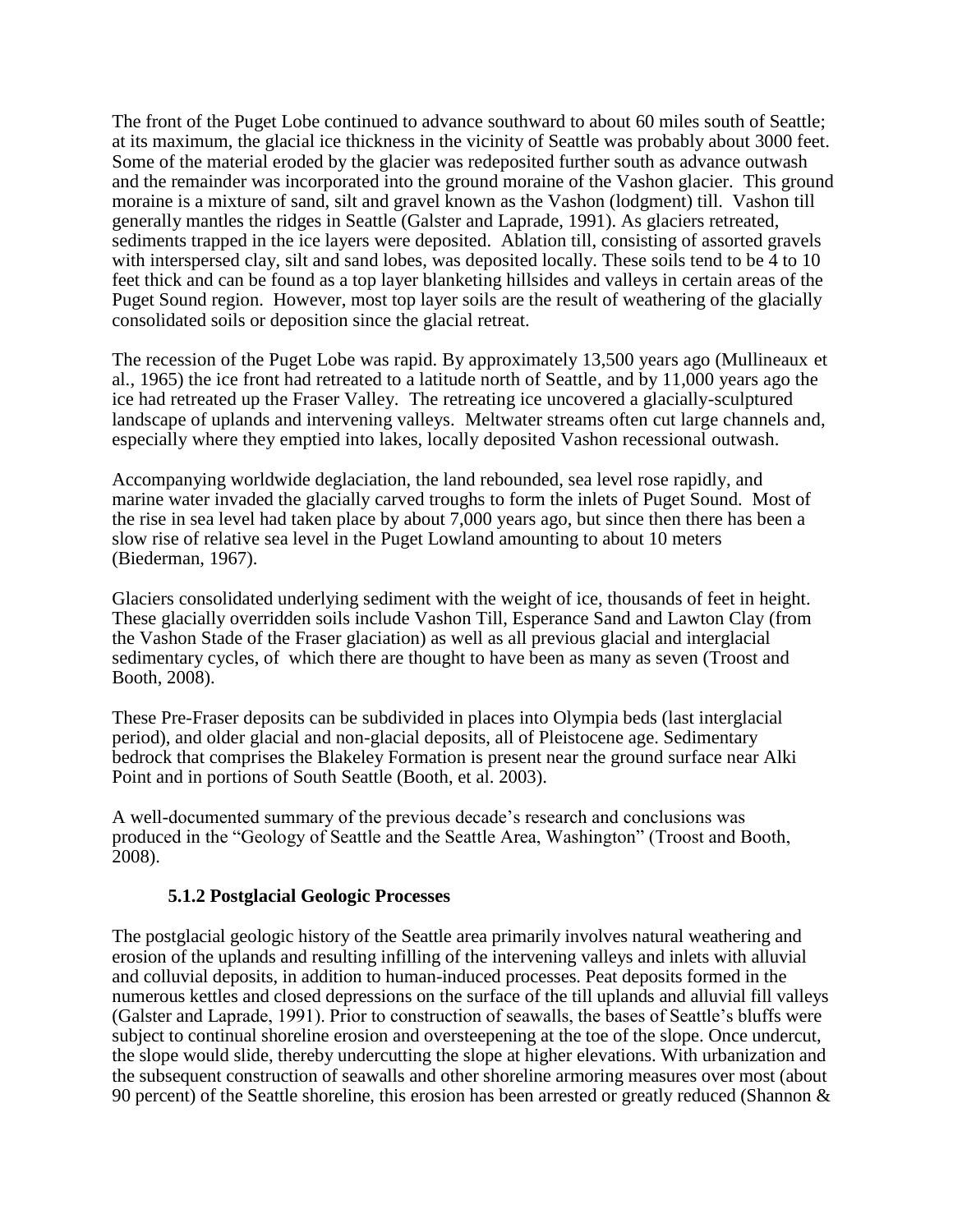Wilson, 2000). Thus, wave action may no longer cause undercutting along much of the coast, but slopes throughout Seattle have not necessarily achieved a stable configuration yet, so landslides continue to occur (Tubbs, 1974).

### **5.1.3 Regional Seismicity**

Sources of seismic hazards include (1) deep earthquakes within the subducting oceanic plate (the Juan de Fuca Plate); (2) large mega-thrust earthquakes occurring at the interface between the oceanic and continental plates; and (3) shallow crustal earthquakes within the continental plate (North American Plate). These three sources pose significant hazards to the Puget Sound Region (Pacific Northwest Seismograph Network, 2003).

The most recent significant earthquakes on record are deep earthquakes occurring in 1946, 1949, 1965, and 2001 with magnitudes up to 7.1. While deep earthquakes could occur beneath the city, these events originate 30 miles or more below the earth's surface and this depth tends to reduce the shaking at the ground surface from these deep earthquakes.

Mega-thrust earthquakes on the subduction zone plate interface have the potential to be devastating, with magnitudes of up to 9, and durations of one to three minutes. The last known massive subduction zone interface earthquake in the region occurred in 1700, which ruptured the entire length of the interface off the coast from northern California to southern British Columbia. The entire interface has ruptured multiple times in the last 10,000 years with recurrence of approximately 500 to 530 years (Goldfinger et al., 2012). The portion of the interface off the coast of Oregon and California appears to rupture more frequently, producing smaller earthquakes with a recurrence interval of approximately 240 years (Goldfinger et al., 2012).The ground shaking from large interface earthquakes would be attenuated by the 100 kilometers or more distance between Seattle and the epicenter of such a temblor.

Shallow earthquakes have the potential to be quite devastating, especially if shallow enough to cause ground rupture. Current seismic research has identified shallow crustal faults in the Puget Lowland on which large, pre-historic earthquakes have occurred, including the Seattle Fault zone. There appears to have been 3 to 4 large ground-surface rupturing earthquakes in the Seattle Fault zone between approximately 1,100 and 2,500 years ago (Nelson et al., 2003a and 2003b), with the largest likely a magnitude 7 or greater event at about 900 A. D. Prior to this most recent cluster, there is evidence for one or two other large events in the Seattle Fault zone over the past 16,000 years. Similarly, the recurrence for large shallow earthquakes on other faults in the Puget Lowland appears to be on the order of thousands of years.

In addition to the various seismic sources, the basin in which the city lies also contributes to the ground shaking hazard posed by these sources. Bedrock is displaced vertically across the Seattle Fault, with bedrock being brought to the surface on the south side of the fault and buried several thousand feet on the north side. Consequently, the city north of the fault is located in a sediment-filled basin. Seismic waves from the various earthquake sources reverberate in the basin causing the ground shaking to be amplified in portions of the basin (Frankel et al., 2007; Frankel et al., 2009).

Regardless of the seismic source and basin effects, records of disturbed sediments in Lake Washington indicate that the Seattle area has been subjected to strong earthquake ground shaking 7 times in the last 3,500 years (Karlin et al., 2004).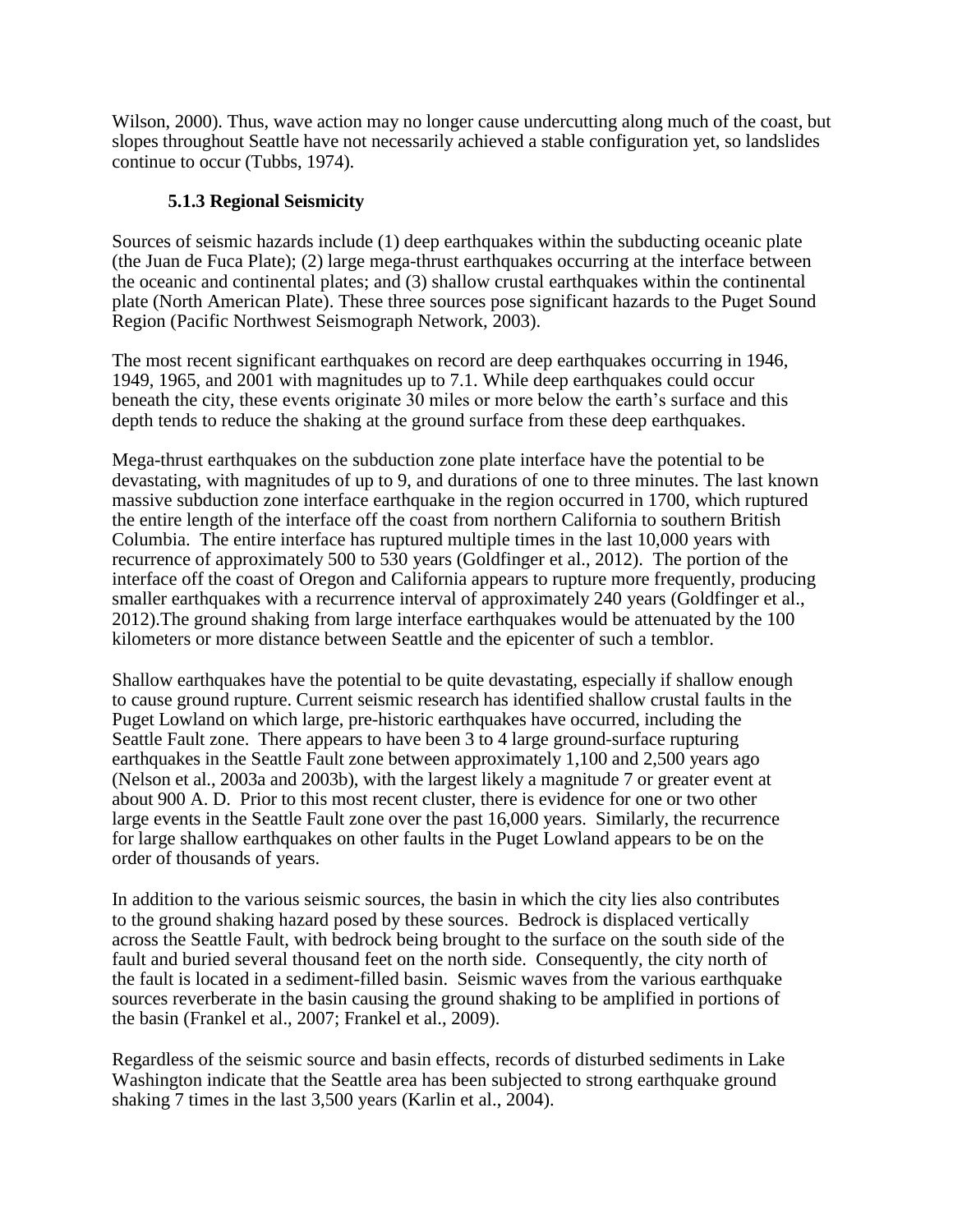### **5.1.4 The Seattle Area Geologic Mapping Project**

The City of Seattle was a sponsor of the Seattle Area Geologic Mapping Project (SGMP), and other efforts, to improve our understanding of the soil conditions in Seattle and how they relate to seismic hazards. The more detailed and accurate geologic maps resulting from this project allowed for upgraded and refined mapping of geologic hazard areas, especially as they relate to geologic contacts between different soil units and the spatial extent of soil units subject to liquefaction. The SGMP was a cooperative project sponsored jointly by the City of Seattle, U.S. Geological Survey, King County, and the Center for Water and Watershed Studies at the University of Washington. The SGMP produced a new generation of geologic maps for the City of Seattle, using the tremendous amount of information acquired by the City, private consultants, and other scientists since Waldron et al. (1962) and Galster and Laprade (1991).

This project developed a detailed understanding and representation of the three-dimensional distribution of geologic materials beneath Seattle and embedded that information in the context of a coherent, regionally integrated geologic framework for the central Puget Sound region. These new maps are the foundation for making modern assessments of geologic hazards, because the distribution of the different geologic materials across the city largely determines where the risks of landslides, liquefaction, and seismic shaking are greatest.Maps produced from the SGMP include:

- 1. Geologic Map of Northwestern Seattle (part of the Seattle North 7.5' x 15' quadrangle, King County), Booth, D.B., Troost, K.G., and Shimel, S.A., 2005.
- 2. The Geologic Map of Seattle A Progress Report, Troost, K.G., Booth, D.B., Wisher, A.P., and Shimel, S.A., 2005.
- 3. Geologic Map of Northeastern Seattle (part of Seattle North 7.5' x 15' quadrangle, King County), Booth, D.B., Troost, K.G., Shimel, S.A., 2009.

### **5.1.5 References**

- Armstrong, J.E., Crandell, D.R., Easterbrook, D.J., and Noble, J.B., 1965, *Late Pleistocene stratigraphy and chronology in southwestern British Columbia and northwestern Washington*: Geological Society America Bulletin, v. 76, p. 321-330.
- Biederman, D. D., 1967, Recent sea-level change in the Pacific Northwest: Masters research paper, Univ. Washington, 24 p.
- Booth, Derek B., Troost, Kathy G., Shimel Scott A., 2003, *Geologic Map of the West Part of the Seattle South 7.5X 15-Minute Quadrangle*, Washington, University of Washington, United States Geological Survey.
- Booth, D.B., Troost, K.G., Shimel, S.A., 2005, *Geologic Map of Northwestern Seattle (part of Seattle North 7.5' x 15' Quadrangle), King County, Washington*: U.S. Geological Survey Scientific Investigations Map SIM-2903, U.S. Geological Survey, Washington, D.C.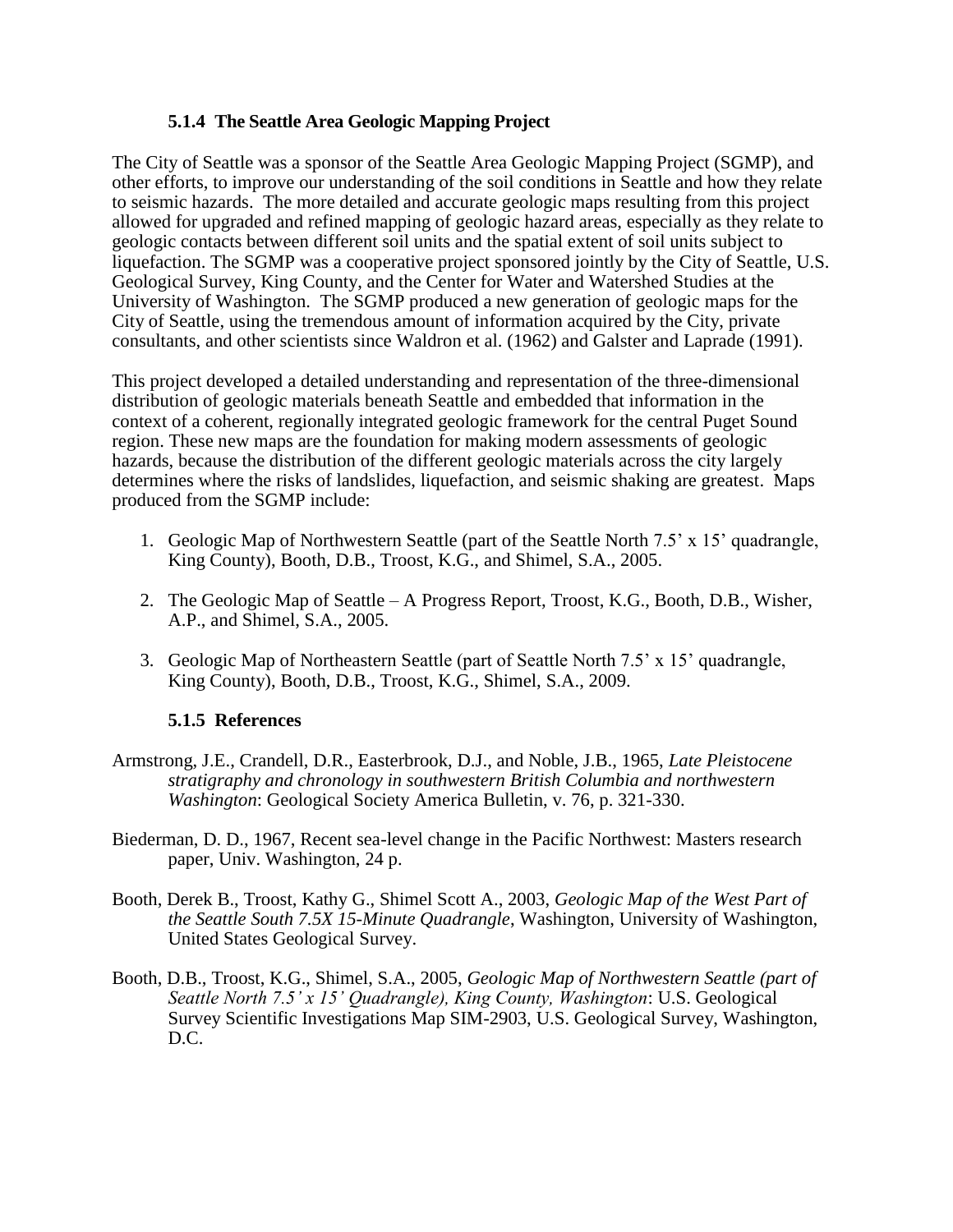- Booth, D.B., Troost, K.G., Shimel, S.A., 2009, *Geologic Map of Northeastern Seattle (part of Seattle North 7.5' x 15' Quadrangle), King County, Washington*: U.S. Geological Survey Scientific Investigations Map 3065, U.S. Geological Survey, Washington, D.C.
- Frankel, A. D.; Stephenson, W. J.; Carver, D. L.; and others, 2007, Seismic hazard aps for Seattle, Washington, incorporating 3D sedimentary basin effects, nonlinear site response, and rupture directivity: U. S. Geological Survey Open File Report 2007- 1175, scale 1:24,000.
- Frankel, Arthur; Stephenson, W. J.; and Carver, D. L., 2009, Sedimentary basin effects in Seattle, Washington: ground-motion observations and 3D simulations: Bulletin of the Seismological Society of America, v. 99, no. 3, p. 1579-1611.Gerstel, W.J., M.J. Brunengo, W.S. Lingley, R.L. Logan, H. Shipman, T.J. Walsh. 1997. *Puget Sound Bluffs: The Where, Why, and When of Landslides Following the Holiday 1996/97 Storms*. Washington Geology, vol. 25, no.1, 17-31.
- Galster R. W. and Laprade, W. T., 1991 *Geology of Seattle, Washington United States of America*. Bulletin of the Association of Engineering Geologists Vol. XXVII, No. 3.
- Goldfinger, Chris; Nelson, C. H.; Morey, A. E.; and others, 2012, Turbidite event history methods and implications for Holocene paleoseismicity of the Cascadia subduction zone: U. S. Geological Survey Professional Paper P 1661-F, 170 p.
- Karlin, R. E.; Holmes, Mark; Abella, S. E. B.; and Silwester, R., 2004, Holocene landslides and a 3500-year record of Pacific Northwest earthquakes from sediments in Lake Washington: Geological Society of America Bulletin, v. 116, no. 1/2, p. 94-108.
- Mullineaux, D.R., Waldron, H.H., and Rubin, Meyer, 1965, Stratigraphy and chronology of late interglacial and early Vashon glacial time in the Seattle area, Washington: U.S. Geological Survey Bulletin 1194-O, 10 p.
- Nelson, A.R, Johnson, S.Y., Kelsey, H.M., Sherrod, B.L., Wells, R.E., Bradley, L.-A., Okumura, K., and Bogar, R., 2003a, Late Holocene earthquakes on the Waterman Point reverse fault, another ALSM-discovered fault scarp in the Seattle fault zone, Puget Lowland, Washington: Geological Society of America Abstracts with Program (Abstract for talk in topical session on "Earthquake geology in reverse faulting terrains" at the Nov 03 Annual Meeting of The Geological Society of America in Seattle Washington).
- Nelson, A.R., Johnson, S.Y., Kelsey, H.M., Wells, R.E., Sherrod, B.L., Pezzopane, S.K., Bradley, L.-A., and Koehler, R.D., III, 2003b, Late Holocene earthquakes on the Toe Jam Hill fault, Seattle fault zone, Bainbridge Island, Washington: Geological Society of America Bulletin, v. 115, 1388-1403.

Pacific Northwest Seismograph Network, 2003, <http://www.geophys.washington.edu/SEIS/PNSN/> CascadiaEQs.pdf.

Troost, K.G., Booth, D.B, Wisher, A.P. and Shimel, S.A., 2005, *The Geologic Map of Seattle – A Progress Report*, U.S. Geological Survey Open-File Report 2005-1252, U.S. Geological Survey, Washington, D.C.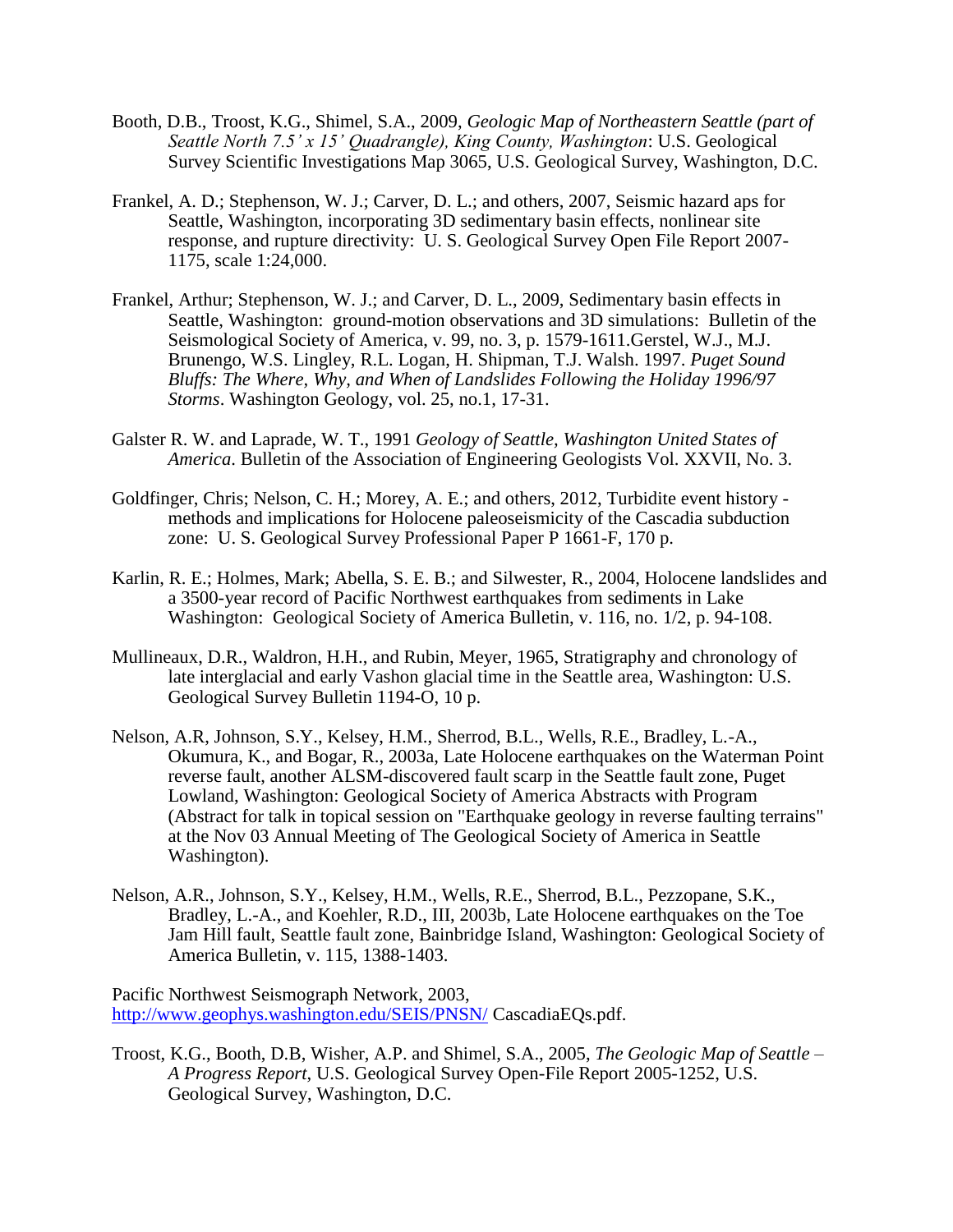- Troost, K.G. and Booth, D.B., 2008, *Geology of Seattle and the Seattle Area, Washington*, in Baum, R.L, Godt, J.W., and Highland, L.M., editors, Landslides and Engineering Geology of the Seattle, Washington Area, Geological Society of America Reviews in Engineering Geology XX, p. 1-36
- Shannon & Wilson, Inc., W.D. Nashem, W.T. Laprade, T.E. Kirkland, C.A. Robertson. *Seattle Landslide Study*. 2000, Seattle Public Utilities: City of Seattle, Seattle.
- Tubbs, D W. 1975 *Causes, Mechanisms and Prediction of Landsliding in Seattle*. PhD. Dissertation. (University of Washington, Seattle).
- Waldron, H.H., Liesch, B.A., Mullineaux, D.R., and Crandell, D.R., 1962. *Preliminary geologic map of Seattle and vicinity*. Washington: U.S. Geological Survey Miscellaneous Investigations Map I-354.
- Yount, J.C., Minard, J.P., and Dembroff, G.R., 1993. *Geologic map of surficial deposits in the Seattle 30' x 60' Quadrangle*. Washington: U.S. Geological Survey Open File Report 93-233. scale 1:100,000.

### **5.2. Landslide-prone Areas**

### **5.2.1 Overview**

Landslides occur on a frequent basis in the City of Seattle (Baum et al., 2005), and the City has recorded landslides as early as 1890 (Shannon & Wilson, 2000 and 2003). The original areas designated the City as landslide-prone due to "potential slide due to geologic conditions" was based on Class 3 and Class 4 Landslide Hazard Areas by Tubbs (1975). Based on their review of extensive landslide records and their subsequent geologic reconnaissance, Shannon and Wilson (2000) revised the boundaries of "potential slide due to geologic conditions" to include the following from Section 21 of the Seattle Landslide Study:

- 1. Areas with historical record of landsliding
- 2. Signs of past landsliding observed in the field, such as landslide scars and deposits.
- 3. Signs of potential landsliding observed in the field such as springs, groundwater seepage, and bowed or backtilted trees.
- 4. Topographic expression of runout zones, such as fans and colluvial deposition at the toes of hillsides.
- 5. Setbacks from very steep slopes or bluffs.
- 6. Extrapolation of the above factors to areas of similar and contiguous topography and geology.

The history of landslide mapping is chronicled by Laprade and Tubbs (2008).

A number of probable causes and factors related to slope failure were identified (Shannon & Wilson, 2000). Among these are: increased groundwater levels and surface runoff, removing support at the toe of the slope by erosion or by excavation, changes in the soil strength, loading the head of the slope with debris from another landslide or with manmade fills, and seismic loading. Although landslides can occur any time of the year, most occur during the typically wetter winter months, and most occur during or shortly after periods of intense rainfall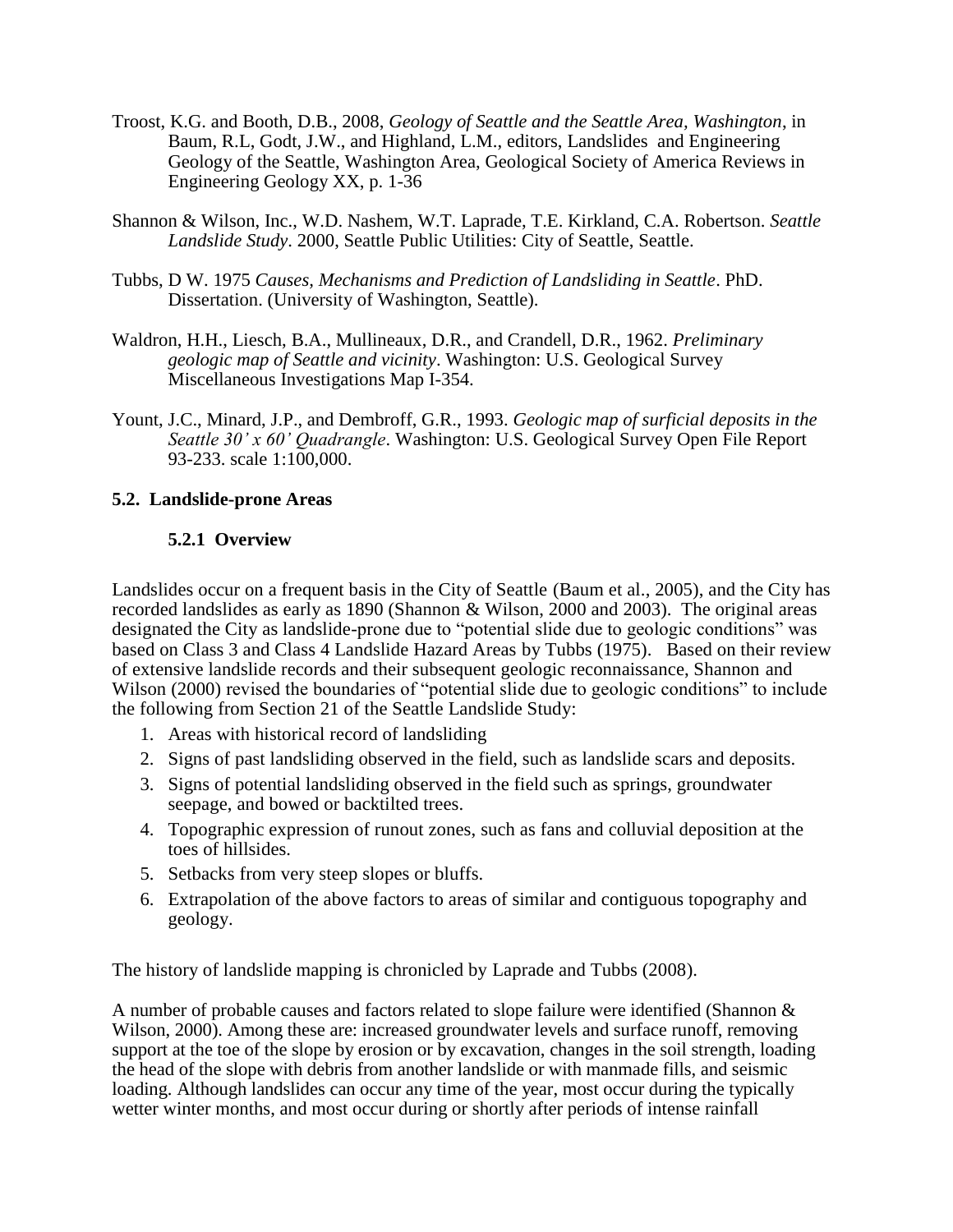following the buildup of the water level in the ground (Shannon & Wilson, 2000 and Chleborad, 2001).

Similarly, Tubbs (1975) relates landslides in Seattle to certain geologic, climatic, and human factors. These factors include (1) steep topography; (2) unfavorable geologic characteristics; (3) intense or prolonged rainfall intensity; (4) the products of human activity**;** and (5) ground shaking caused by large earthquake events.

The majority of landslides in Seattle occur in areas of steep slope containing geologic conditions that can lead to instability and loss of soil strength. Such geologic conditions conducive to landsliding include permeable, coarse-grained soils overlying relatively impermeable fine-grained sediments, including interbedding of coarse- and fine-grained soils. This geologic stratification can direct groundwater seepage to the slope face; with buildup of seepage forces and/or hydrostatic pressure at the face of the slope, the effective strength of the soil decreases. Landslides occur where the strength of the soil mass becomes less than the soil strength that is required to maintain stability (Turner and Schuster, 1996).

Past glaciations play a major role in landslide mechanisms in the Seattle area. The steep slopes surrounding many of the upland areas have been affected by weathering of the surficial soils, and some slopes has been affected by shoreline erosion and undercutting for thousands of years (Tubbs and Dunne, 1977). Because of the high strength of the glacially consolidated sediment, deep-seated landslides are often characterized as block movements, which may remain partially intact as they translate downslope. Deep-seated slides are typically associated with high groundwater pressure within the shear zone.

### **5.2.2 Landslide Studies About Seattle**

Three major publications have been prepared concerning landslide mechanisms and inventories in Seattle. These include the following:

- 1. *Landslides in Seattle.* Donald W. Tubbs. 1974. Department of Natural Resources Division of Geology and Earth Resources, Information Circular No. 52 (United States Geologic Survey, Washington).
- 2. *Causes, Mechanisms and Prediction of Landsliding in Seattle*. Donald Willis Tubbs. 1975. PhD. Dissertation. (University of Washington, Seattle).
- 3. *Seattle Landslide Study*. Shannon & Wilson, Inc., W.T. Laprade, W.D. Nashem, T.E. Kirkland, C.A. Robertson. 2000 updated 2003. (Seattle Public Utilities: City of Seattle, Seattle).

References 1 and 2 above were based primarily on the landslide season of 1971/1972. More than three-quarters of the landslides originated as debris slides that could be modeled as infinite-slope failures (Tubbs, 1975).

Reference 3 includes an inventory and evaluation of landslides on record with the City of Seattle, as well as landslides in files maintained by Shannon & Wilson, Inc. The landslide locations were field verified. The study includes recommendations for landslide hazard areas,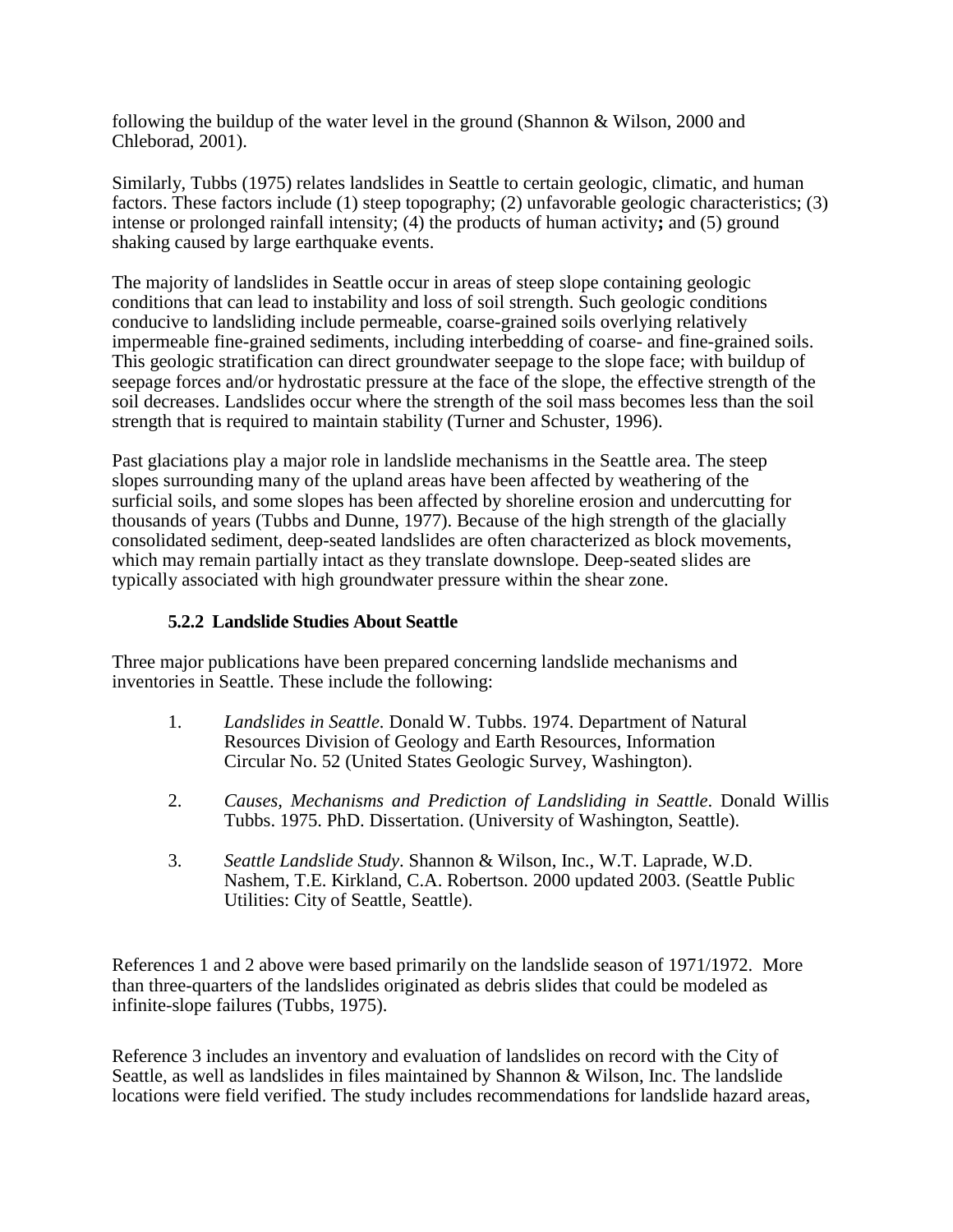based on review of the documented landslides, field verification of landslides, and geologic assessment and evaluation of topographic and geologic conditions that are conducive to landslide activity.

More recently, the US Geological Survey prepared a number of landslide studies of the Seattle area. These include the following:

- 1. Landslide Susceptibility Estimated from Mapping Using Light Detection and Ranging (LiDAR) Imagery and Historical Records, W.H. Schulz, USGS Open-File 2005-1405, 2005.
- 2. Shallow-Landslide Hazard Map of Seattle, Washington, E.L. Harp, J.A. Michael, W.T. Laprade, USGS Open-File Report 2006-1139.
- 3. Rainfall Thresholds for Forecasting Landslides in the Seattle, Washington Area Exceedance and Probability, A.F. Chleborad, R.L. Baum, and J.W. Godt, USGS Open-File Report 2006-1064.

In comparing areas of landslide susceptibility from USGS Reference 1 to the current areas mapped as landslide prone for the City of Seattle, there are some differences, though most of the areas have some overlap. An update of the Seattle Landslide Study with field verification would be needed to decide how or whether to incorporate new areas suggested by Reference 1.

Based on our discussion with the third author of Reference 2, shallow landslide hazards are adequately represented by the current mapping of landslide-prone areas.

The results of Reference 3 are used by SPU, SDOT, and DPD to predict whether City facilities will be impacted and whether City resources will need to be on-call to respond to landslide events.

Additional references can be found on the USGS website [\(http://pubs.usgs.gov/\).](http://pubs.usgs.gov/)) Documents include the following:

*A Preliminary Finite-Element Analysis of a Shallow Landslide in the Alki Area of Seattle*, Washington, S. Debray and W.Z. Savage, USGS Open-File Report 01-0357, 2001.

*Preliminary map showing landslide densities, mean recurrence intervals, and exceedance probabilities as determined from historic records*, Seattle, Washington, J. A. Coe, J.A. Michael, R.A. Crovelli, and W.Z. Savage, USGS Open-File report 00-303, 2000.

*An Account of Preliminary Landslide Damage and Losses Resulting from the February 28, 2001, Nisqually, Washington, Earthquake*, by Lynn M. Highland, USGS Open-File Report 03 211, preliminary, no date.

*Map Showing Recent and Historic Landslide Activity on Coastal Bluffs of Puget Sound Between Shilshole Bay and Everett, Washington*, R.L. Baum, E.L. Harp and W.A. Hultman, Map MF 2346, 2000.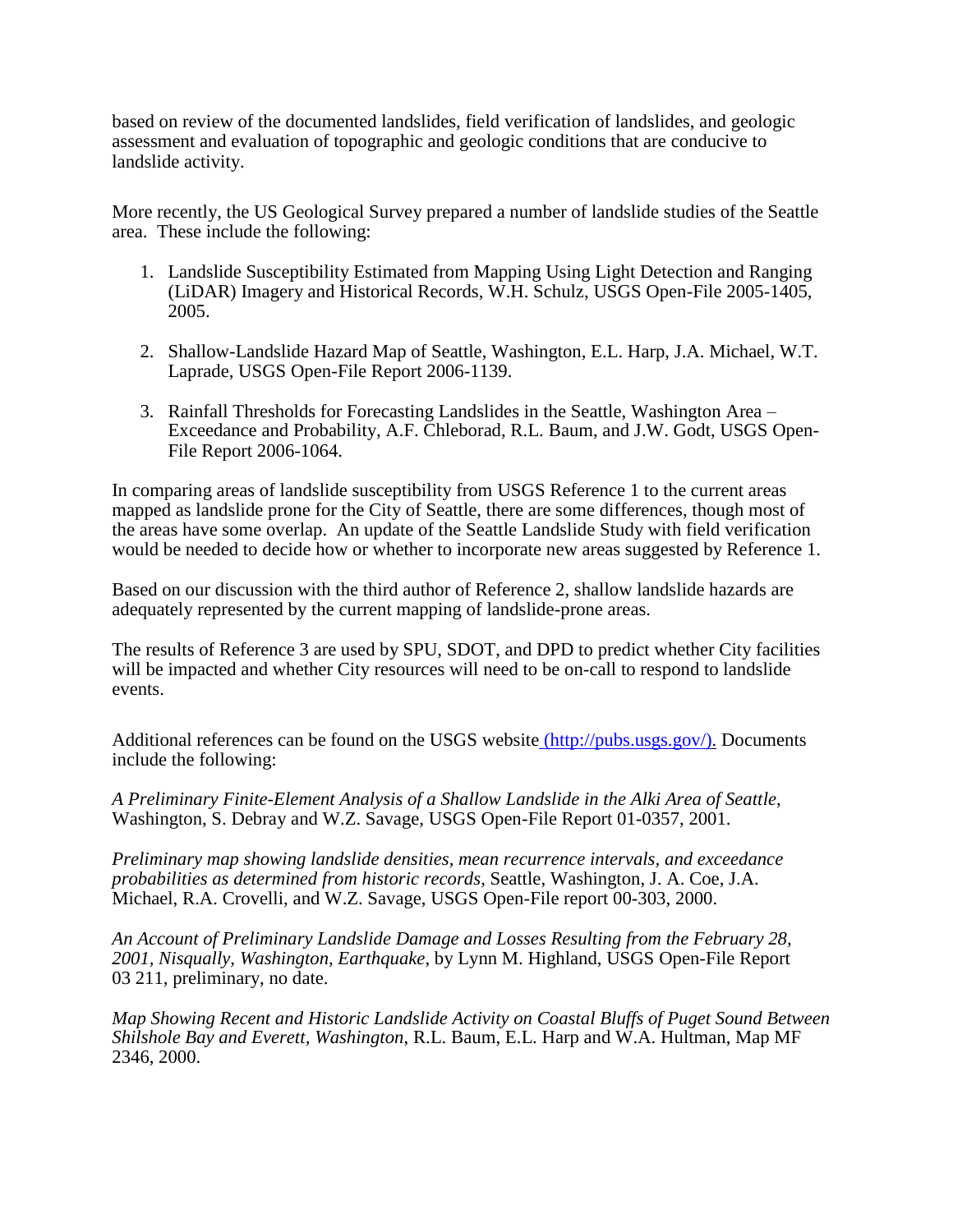Landslides Mapped Using LiDAR Imagery, Seattle, Washington, W.H. Schulz, USGS Open-File Report 2004-1396, 2004.

Landslide Hazards in the Seattle, Washington Area, R.L. Baum and L.M. Highland, USGS Fact Sheet FS 2007-3005, 2007.

Modeling 3-D Slope Stability of Coastal Bluffs, Using 3-D Groundwater Flow, Southwestern Seattle, Washington, D.L. Brien and M.E. Reid, USGS Scientific Investigations Report 2007- 5092.

Other related topics regarding Seattle landslides included shallow landslide hazards, forecasting landslide occurrence, modeling of landslides, early warning for shallow landslides, the timing of landslides related to rainfall, and the use of digital elevation modeling (Haneberg, 2006 and 2008; Cruz, E.M.B., 2006; Brien and Reid, 2008; Chleborad et al., 2008; Harp et al., 2008; Salciarini et al., 2008; Schulz et al., 2008; Baum el al., 2010a and b.

### **5.2.3 Landslide Mechanisms**

Based on the Seattle Landslide Study (2000), most landslides in Seattle fit into one of the following categories: (1) high bluff peel-off; (2) groundwater blowout; (3) deep-seated; and (4) shallow colluvial (or skin slide; also includes slides involving fill material). It is common for landslides to fit into more than one category listed above. For instance, a landslide may start out as a high bluff peeloff and turn into a shallow colluvial slide in the lower portions of the slope.

Several authors provide detailed descriptions of landslide mechanisms (Tubbs, 1974; Tubbs, 1975; Turner and Schuster, 1996; Shannon and Wilson, 2000). Shannon and Wilson (2000) identify that approximately 68 percent of all documented landslides in the City of Seattle are shallow colluvial. Approximately 20 percent are deep-seated, while, the remaining 12 percent are groundwater blowout, high bluff peel-offs, or unknown (Shannon & Wilson, 2000, fig. 1- 10).

# *The Episodic Nature of Landslide Events*

Although landslides can occur at any time of the year, most landslides occur during the typical rainy period from November to May, with only 7 percent occurring outside of the time period (Shannon & Wilson, 2000). Within the typical rainy season, 86 percent of the slides occurred from December to March ( Shannon & Wilson, 2000).

Three winter seasons produced a particularly large number of landslides: (1) winter of 1933/1934; (2) winter of 1985/1986; and (3) winter of 1996/1997 (Shannon & Wilson, 2000; Baum et al., 1998). Due to the 1933/1934 landslide season, the Works Progress Administration drainage program was formed in Seattle (Shannon & Wilson, 2000, p. 24). Background information concerning the WPA Landslide Stabilization Projects is contained in the following Evans (1994). The landslides of the winter of 1996/1997 resulted in a state of emergency declared by the mayor, and the subsequent formation of the Seattle Landslide Policy Group. Based on this group's conclusions, the

Landslide Prone Areas (LPA) program was implemented by Seattle Public Utilities to help improve drainage in steep slope/landslide-prone areas in an effort to decrease the risk of landslides.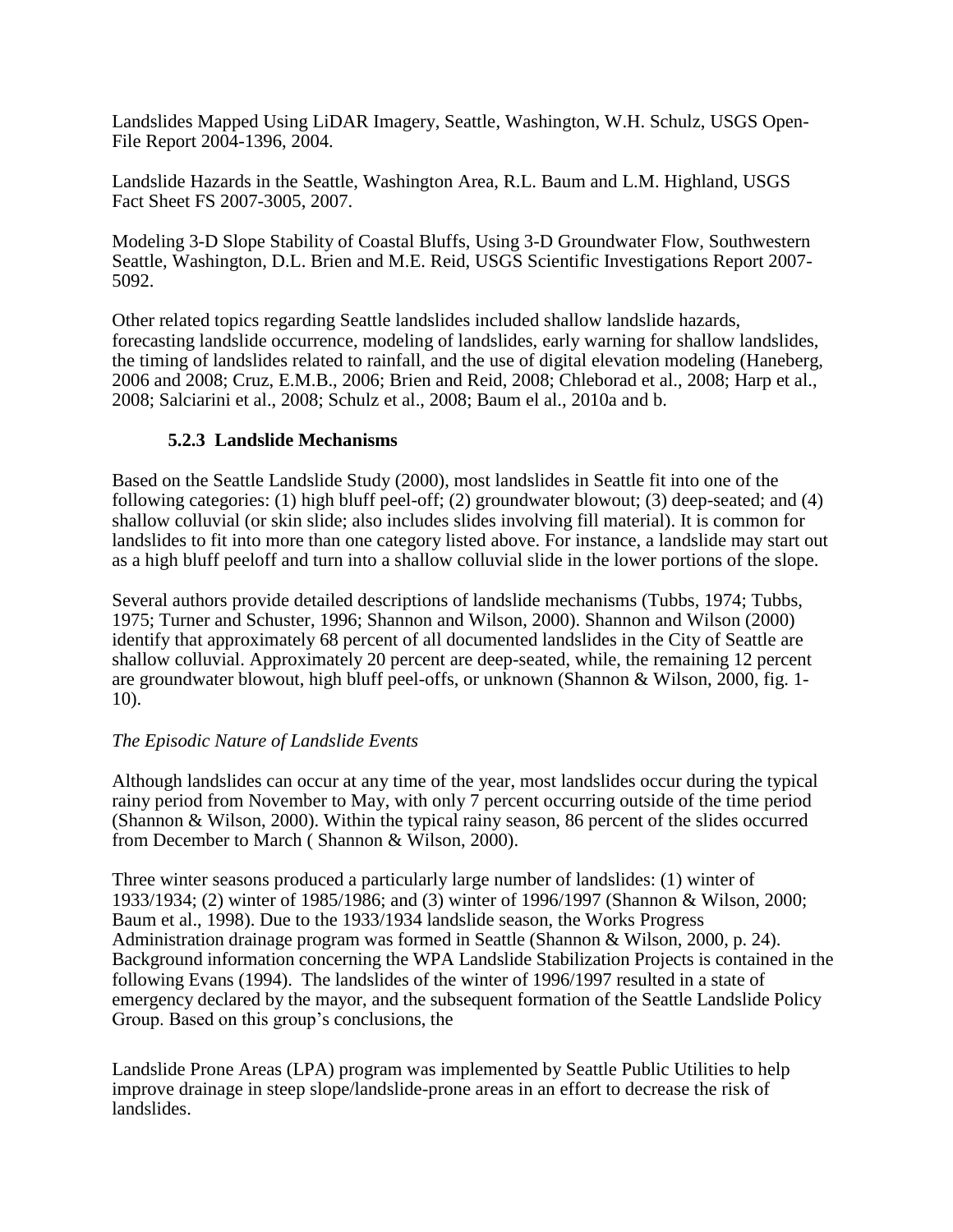Shannon &Wilson (2000, p. 24) identifies eleven winter seasons with significantly high numbers of landslide events. These years are (1) 1933/1934; (2) 1955/1956; (3) 1959/1960; (4) 1960/1961; (5) 1966/1967; (6) 1968/1969; (7) 1971/1972; (8) 1973/1974; (9) 1985/1986; (10) 1995/1996; (11) 1996/1997.

Landslide events correspond to high levels of precipitation (Godt, 2004, Godt et al., 2006 a, b, and c; Godt and McKenna, 2008; Godt et al., 2008). A study by the United States Geological Survey (USGS) identifies precipitation thresholds for the initiation of landslides (Chleborad, 2003). The precipitation thresholds are based on the 3-day cumulative rainfall amount following the rainfall amount of the preceding 15 days (antecedent 15-day precipitation). Data for this study was limited to occurrences of three or more landslides within a 3-day period, in order to exclude events that are not related to rainfall (leaking water or sewer lines, improper grading activities, and so forth) (Chleborad et al., 2006). A chart is maintained on the USGS website that allows the public to track precipitation conditions at citywide/regional weather stations in order to predict landslide conditions (Chleborad, 2001).

### *The Role of Geologic Conditions*

The two references cited above by Donald Tubbs include descriptions of geologic conditions that contribute to the potential for landslide activity. In his 1974 study, Tubbs indicates that saturation of surficial debris was a cause, but not necessarily the only cause, of 40 of the 50 landslide events included in the study. In 37 of those landslides, the underlying material was identified as either glacial till, Lawton Clay, or pre-Lawton sediments, all of which have low permeability characteristics. Forty percent of the landslides he studied occurred in proximity to the contact zone between Esperance Sand and Lawton Clay, or the Esperance Sand and pre-Lawton geologic contact. There are a variety of visual indicators for areas of high landslide potential. These include hummocky terrain, groundwater seeps, bowed trees and scarps(Gray and Sotir, 1996).

The role of geologic conditions in landsliding relates to the movement of groundwater within the soil formations. Infiltrating precipitation flows down gradient. Within a highly permeable and unsaturated soil formation percolating groundwater tends to flow downward. Upon contact with a less permeable soil unit, the groundwater seeks the path of least resistance and will flow along the contact between the two soil formations until reaching a terminus. The terminus can be either a lake, pond, creek, or steep slope area (Shannon & Wilson, 2000, p. 13). Saturation of soil at the slope face results in a decrease in resisting shear strength of the soil mass, increasing the possibility of landsliding (Turner and Schuster, 1996).

Tubbs (1975) designates a width of 200 feet horizontally along the trace of Esperance Sand and either the Lawton Clay formation or pre-Lawton sediments as Class 4 Landslide Hazard Area. Slides often occur at the contact zone between the upper sand layer and underlying Lawton Clay or Pre-Vashon Sediments (Tubbs, 1975). This width corresponds to the estimated thickness of the zone of intercalated sand at the top of the Lawton formation that would outcrop along a 15 percent slope. Over three-quarters of the landslides in the Tubbs study occurred in areas directly underlain by either the Lawton Clay or pre-Vashon sediments, and nearly half of the slides occurred along the trace of the contact between one of these units and the overlying Esperance Sand (Tubbs, 1975).

Tubbs designated areas with at least 15 percent slope and underlain by Lawton or pre-Lawton sediments (with the exception of Class 4 Hazard Areas) as Class 3 Landslide Hazard Areas,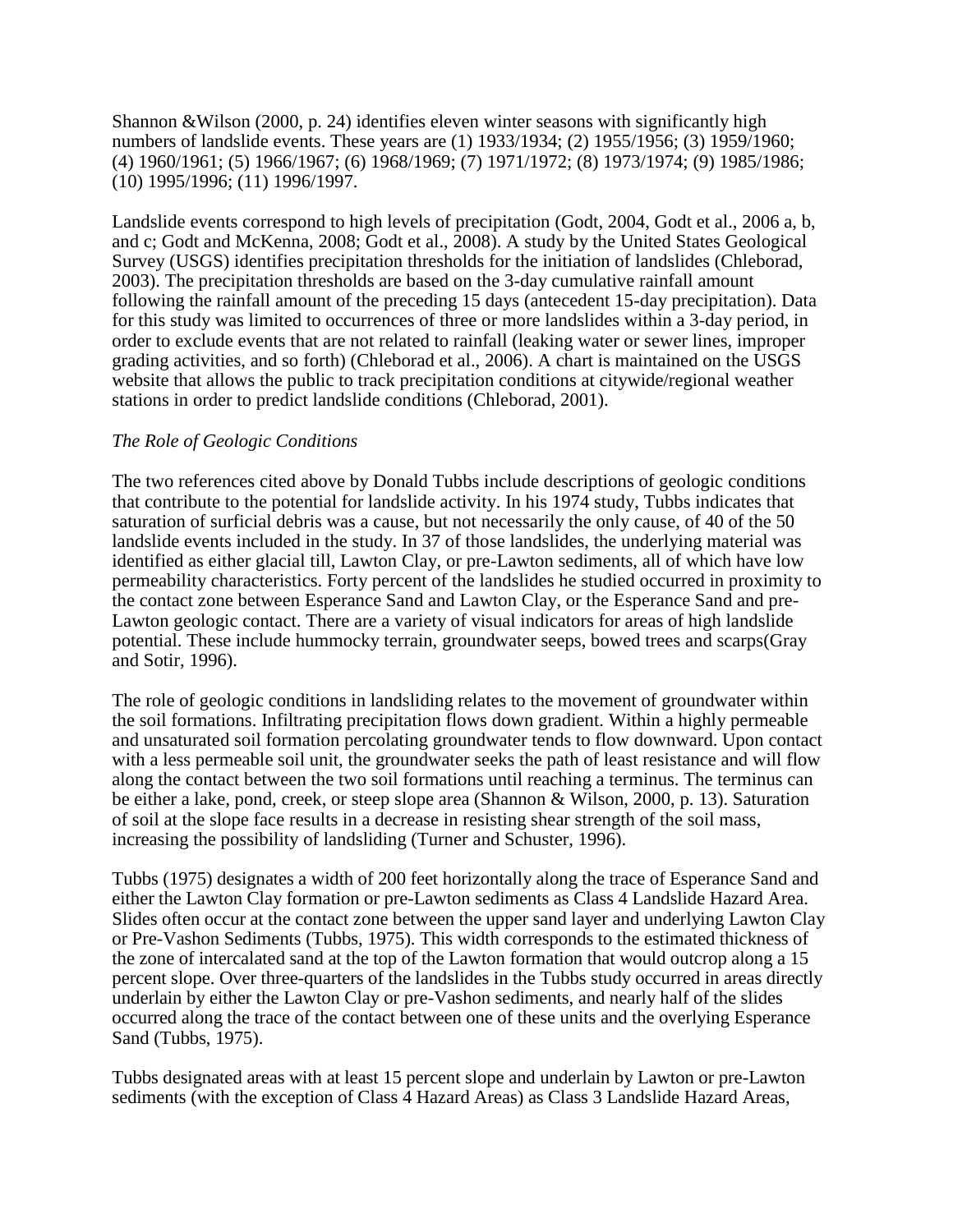which are considered of intermediate stability, but less stable than areas underlain by the Esperance Sand or younger sediment. Knowing where the contact zone is located is crucial for determining the propensity for a landslide to occur. The areas of particular risk of slope instability can be readily seen on a map created by statistical analysis of the data from the Seattle Landslide Study (Coe et al., 2000).

# **5.2.4 The Effect of Large Earthquakes**

Seismic shaking can trigger landslides. In fact, some of the most devastating landslides worldwide have been associated with earthquake events. Earthquake-induced landslides have buried entire towns and villages. In the 1964 Alaska earthquake, 56 percent of the total cost of damage was the result of earthquake-induced landslides (Kramer, 1996). Including the effect of large earthquakes in the evaluation of landslide potential and necessary mitigation remains essential for safe development within potential landslide areas, and it requires case-by-case analysis and evaluation by a geotechnical engineer.

Historically, only one seismically induced landslide out of 1,346 had been reported in the Seattle Landslide Study (Shannon & Wilson, 2000). However, the 2001 Nisqually Earthquake triggered many small landslides (Highland, 2003). For ground shaking exceeding historic levels, landslides will be more numerous. Allstadt et al. (2013) studied potential landsliding in Seattle for a M7 Seattle Fault event. They determined that landsliding would be extensive throughout the ECA steep slopes and potential slide areas. Kayen and Barndardt (2007) determined that for earthquakes greater than about M7 and peak ground accelerations of approximately 0.2g or greater, liquefaction of the soils that underlie Duwamish River delta will likely result in flow failure and large submarine landslides along the north side of Harbor Island and adjacent delta front areas.

In Seattle, strong shaking would exacerbate the number and destructiveness of landslides during the wet season. The degree of damage would depend on the time of year, the antecedent precipitation, and the strength and duration of shaking. During dry periods, seismically induced landslide damage could be minor, whereas strong near-surface movement on the Seattle Fault zone during the wet season could be devastating.

# **5.2.5 The Human Factor**

It is usually more difficult to assess the importance of human influences than to determine the geologic and climatic causes of landsliding (Tubbs, 1975). Tubbs (1974) reports that 80 percent of the landslides included in his study were influenced in some way by human activity. Diversion of water into the formation was the most common human factor, noted in more than 40 percent of the landslides. The water was usually the result of runoff from roofs and paved areas, but other sources were occasionally involved (Tubbs, 1975). Other cited human activities included hillside excavation, artificial fill failure, and retaining wall failure. Steepening of slopes by excavation was also recognized in over 40 percent of the landslides (Tubbs, 1975). This can contribute to landsliding either by the removal of lateral support, often resulting in immediate failure, or by the creation of unnaturally steep slopes upon which debris slides are likely at some future date (Tubbs, 1975). Placing artificial fill on a slope can contribute to landsliding, especially on steep slopes underlain by an impermeable substrate (Tubbs, 1975). More than 30 percent of the landslides involved some fill. Ten percent of the landslides were associated with retaining wall failures, due to inadequate design, construction, or maintenance (Tubbs, 1975).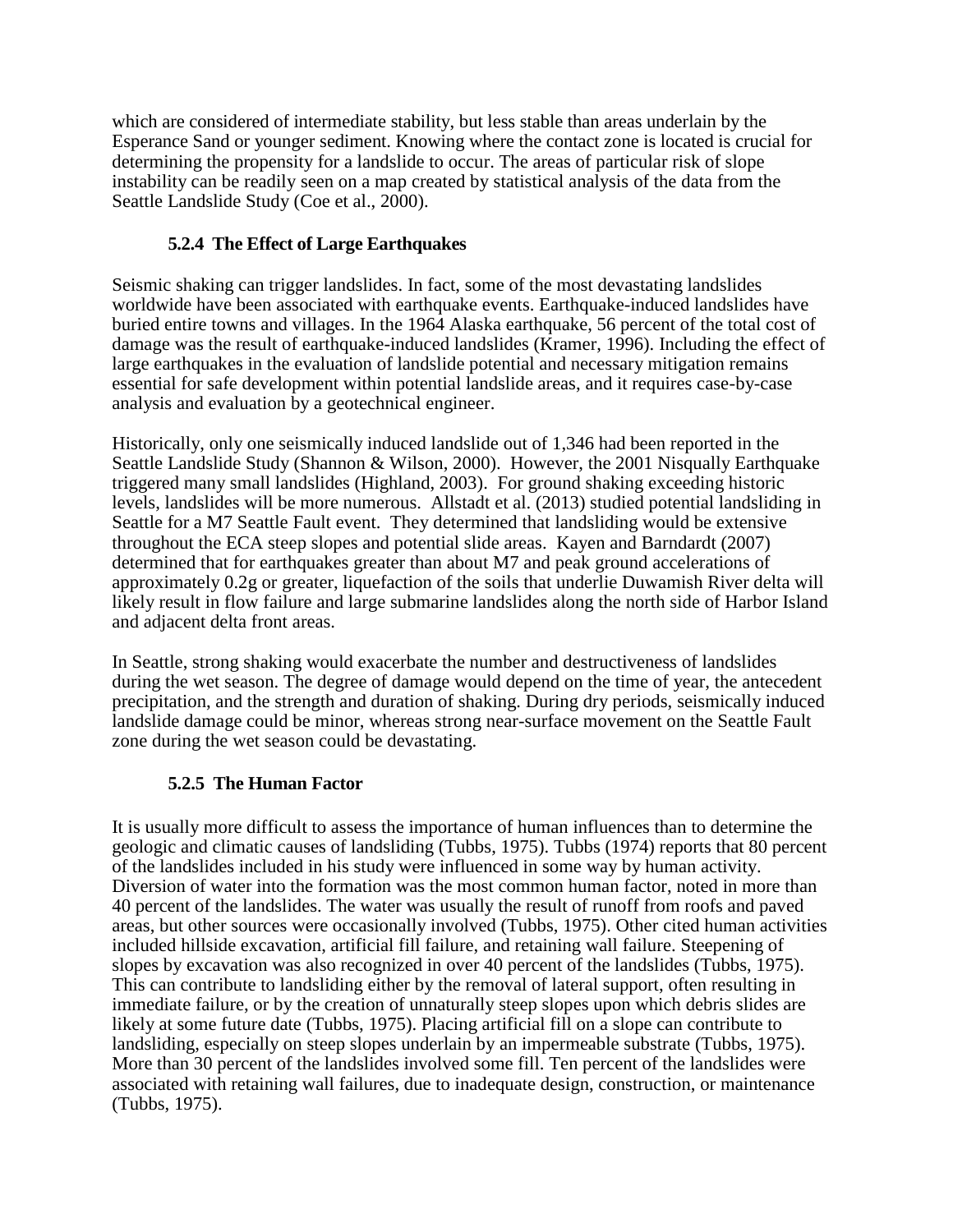Shannon & Wilson (2000) estimated that on a citywide basis, 84% of all landslides studied had some form of human influence. The identified human factors include broken or leaking pipes, lack of maintenance of drainage facilities, excavation at the toe of a slope, fill placement at the top of a slope, and imprudent cutting of vegetation. Shannon & Wilson (2000) suggest though that the high percentage of landslides with human influence may be explained by the fact that the records contain only reported landslides in developed areas, and that totally natural landslides in parks and other undeveloped areas may have been under reported.

### **5.2.6 Regulation of Landslide Hazard Areas**

Regulation of development of landslide hazard areas, including areas of potential landslide and documented landslide areas, requires site-specific project planning and engineering.

Geologic and/or geotechnical engineering studies should provide evaluations of the geologic hazards affecting the proposed development. Recommendations must be provided to mitigate those hazards on the subject property and prevent adverse and/or cumulative impacts to nearby properties. These recommendations must be incorporated into the project plans. Control of stormwater and seepage collected from subdrainage systems, site stability, and offsite hazards associated with steep slopes and geologic conditions need to be addressed on a case-by-case basis.

Project requirements must be incorporated into the site and building plans, including, but not limited to, limits and configuration of excavation and shoring, surface and subsurface drainage systems, erosion and sediment control plans, staging of construction activities, and structural safeguards (e.g., landslide debris catchment methods). All of these issues must be monitored during construction to ensure compliance with the design.

Potential slide areas due to geologic conditions are mapped by the Seattle Landslide Study (Shannon and Wilson, 2000 and 2003). Known slide areas are based on the database cataloged in the Seattle Landslide Study, updated by recent landslide records documented in the City of Seattle's WebEOC system.

### **5.2.7 References**

- Allstadt, K., Vidale, J.E., and Frankel, A.D., 2013, *A Scenario Study of Seismically Induced Landsliding in Seattle Using Broadband Synthetic Seismograms*, Bulletin of the Seimological Society of America, v. 10, no. 6, 22 p.
- Baum, R.L., Coe, J.A., Godt, J.W., Harp, E.L., Reid, M.E., Savage, W.Z., Schulz, W.H., Brien, D.L., Chleborad, A.F., McKenna, J.P., and Michael, J.A., 2005, *Regional Landslide-Hazard Assessment for Seattle, Washington, USA*, Landslides, v. 2, no. 4, p. 266-279.
- Baum, R.L., Godt, J.W., and Savage, W.Z., 2010, *Estimating the Timing and Location of Shallow Rainfall-Induced Landslides Using a Model for Transient Unsaturated Infiltration*, Journal of Geophysical Research, v. 115, no. 3.
- Baum, R.L., Godt, J.W., and Sassa, K., 2010*, Early Warning of Rainfall-Induced Shallow Landslides and Debris Flows*, Landslides, v. 7, no. 3, p. 259-272.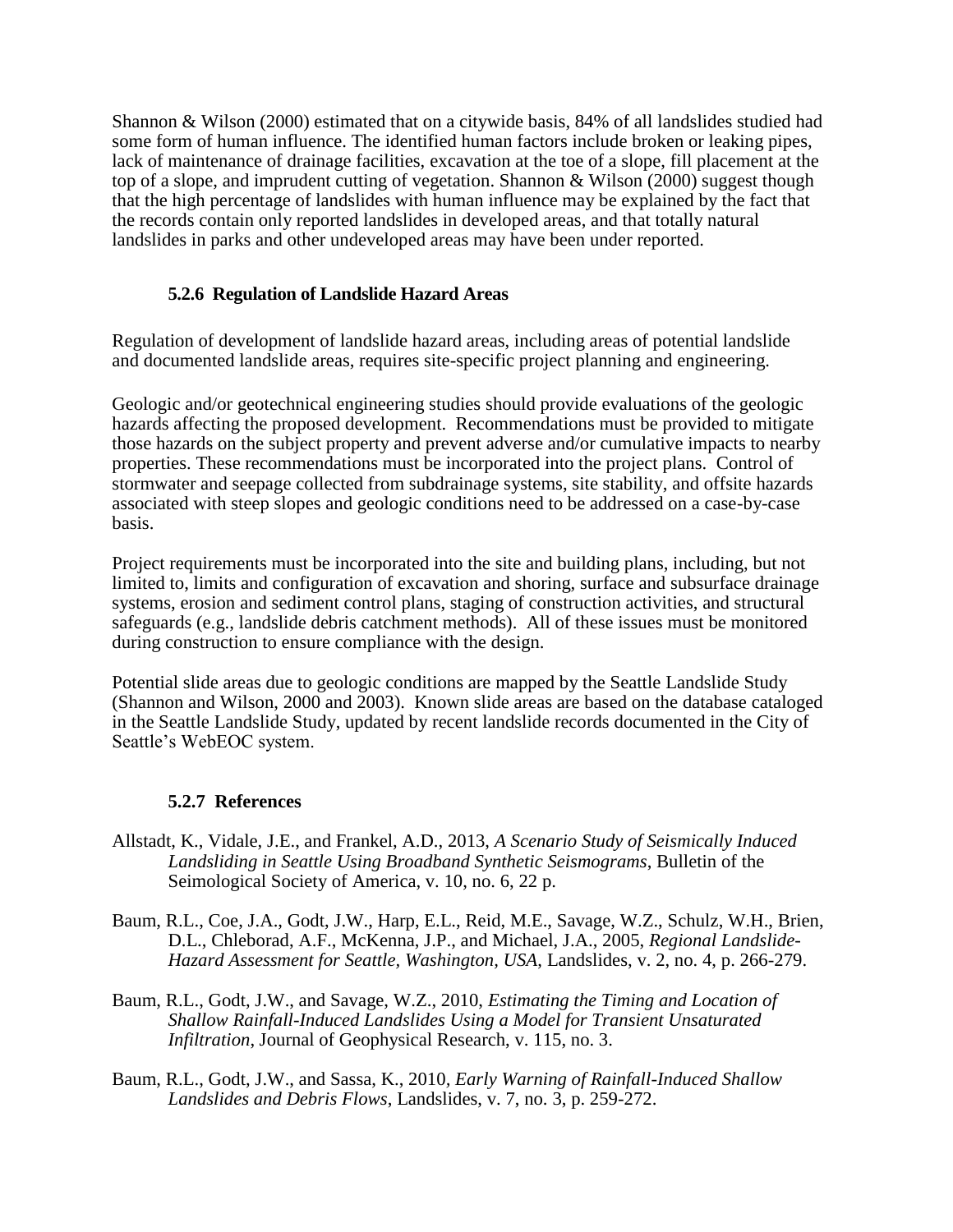- Baum, R.L., Harp, E.L., and Highland, L.M., 2007, *Landslide Hazards in the Seattle, Washington Area*, U.S. Geological Survey Fact Sheet FS 2007-3005, 4 p.
- Brien, D.L. and Reid, M.E., 2007, *Modeling 3-D Slope Stability of Coastal Bluffs, Using 3- D Groundwater Flow, Southwestern Seattle, Washington*, U.S. Geological Survey Scientific Investigations Report 2007-5092, 54 p.
- Brien, D.L. and Reid, M.E., 2008, *Assessing Deep-Seated Landslide Susceptibility Using 3-D Groundwater and Slope-Stability Analyses*, in Baum, R.L, Godt, J.W., and Highland, L.M., editors, Landslides and Engineering Geology of the Seattle, Washington Area, Geological Society of America Reviews in Engineering Geology XX, p. 83-101.
- Chleborad, A.F. 2001, *Preliminary Method for Anticipating the Occurrence of Precipitation-Induced Landslides in Seattle, Washington - Open-File Report 00-469.*, U.S. Geological Survey Washington D.C..
- Chleborad, A. F., 2003, *Precipitation Threshold for Anticipating the Occurrence of Landslides in the Seattle, Washington Area*. "Science for a Changing World" U.S. Geological Survey (USGS) updated 2000. [<http://landslides.usgs.gov/html\\_files/ofr-](http://landslides.usgs.gov/html_files/ofr-00-)[00.](http://landslides.usgs.gov/html_files/ofr-00-)
- Chleborad, A.F., Baum, R.L., and Godt, J.W., 2006, *Rainfall Thresholds for Forecasting Landslides in the Seattle, Washington Area – Exceedance and Probability*, U.S. Geological Survey Open-File Report 2006-1064, U.S. Geological Survey, Washington, D.C.
- Chleborad, A.F., Baum, R.L., Godt, J.W., and Powers, P.S., 2008, *A Prototype System for Forecasting Landslides in the Seattle, Washington Area, 2008*, in Baum, R.L, Godt, J.W., and Highland, L.M., editors, Landslides and Engineering Geology of the Seattle, Washington Area, Geological Society of America Reviews in Engineering Geology XX, p. 103-120.
- Coe, J.A., Michael, J.A., Crovelli, R.A., and Savage, W.Z., 2000, *Preliminary Map Showing Landslide Densities, Mean Recurrence Intervals, and Exceedence Probabilities as Determined from Historic Records, Seattle, Washington*, U.S. Geological Survey Open-File Report 00-0303.
- Cruz, E.M.B., 2006, *Modeling Shallow, Precipitation-Triggered Landslides Along Coastal Bluffs in Northwest Seattle, Washington*, Colorado School of Mines, Golden, CO, USA.
- Evans, S., 1994, Draining Seattle WPA Landslide Stabilization Projects, 1935-1941, Washington Geology, Vol. 22, No. 4, December.
- Godt, J.W., 2004, *Observed and Modeled Rainfall Conditions for Shallow Landsliding in the Seattle, Washington Area*, University of Colorado at Boulder, Colorado.
- Godt, J.W., Baum, R.L., and Chleborad, A.F., 2006*, Rainfall Characteristics for Shallow Landsliding in Seattle, Washington, USA*, Earth Processes and Landforms, p. 97-110.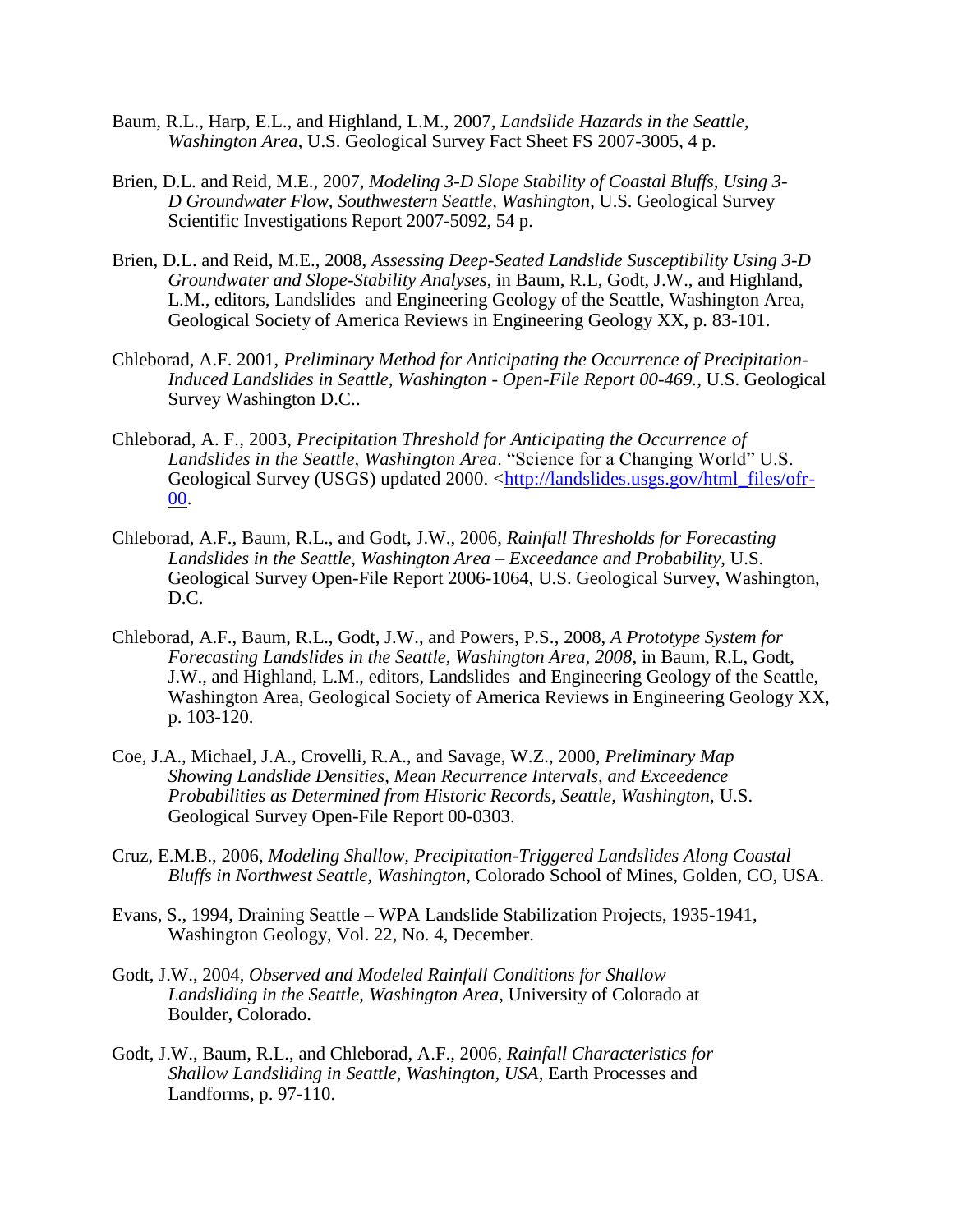- Godt, J.W., Baum, R.L., and Savage, W.Z., 2006, *Modeling Transient Rainfall Infiltration and Slope Instability for Debris-Flow Initiation; Unsaturated Zone Effects*: U.S. Geological Survey Scientific Investigations Report (2006), U.S. Geological Survey, Washington, D.C., p. 10-11.
- Godt, J.W., Baum, R.L., Lu, N. and Savage, W.Z., 2006, *Applying Distributed, Coupled Hydrological Slope-Stability Models for Landslide Hazard Assessments*, in EOS Transactions, American Geophysical Union 2006.
- Godt, J.W., and McKenna, J.P., 2008, *Numerical Modeling of Rainfall Thresholds for Shallow Landsliding in the Seattle, Washington Area*, in Baum, R.L, Godt, J.W., and Highland, L.M., editors, Landslides and Engineering Geology of the Seattle, Washington Area, Geological Society of America Reviews in Engineering Geology XX, p. 121-135.
- Godt, J.W., Schulz, W.H., Baum, R.L. and Savage, W. Z., 2008, *Modeling Rainfall Conditions for Shallow Landsliding in Seattle, Washington*, in Baum, R.L, Godt, J.W., and Highland, L.M., editors, Landslides and Engineering Geology of the Seattle, Washington Area, Geological Society of America Reviews in Engineering Geology XX, p. 137-152.
- Gray D.H. and Sotir R.B. 1996 Biotechnical and Soil Bioengineering Slope Stabilization: a practical guide for erosion control. John Wiley & Sons, Inc. New York, NY.
- Haneberg, W.C., 2006, *Effects of Digital Elevation Model Errors on Spatially Distributed Seismic Slope Stability Calculations – An Example from Seattle*, Washington, Environmental and Engineering Geology, v. 12, no. 3, p. 247-260.
- Haneberg, W.C., 2008, *Elevation Errors in a LiDAR Digital Model of West Seattle and Their Effects on Slope-Instability Calculations*, in Baum, R.L, Godt, J.W., and Highland, L.M., editors, Landslides and Engineering Geology of the Seattle, Washington Area, Geological Society of America Reviews in Engineering Geology XX, p. 55-65.
- Harp, E.L., Michael, J.A., and Laprade, W.T., 2006, *Shallow-Landslide Hazard Map of Seattle, Washington*, U.S. Geological Survey Open-File Report 2006-1139, Washington, D.C.
- Harp, E.L., Michael, J.A., and Laprade, W.T., 2008, *Shallow Landslide Hazard Map of Seattle, Washington*, in Baum, R.L, Godt, J.W., and Highland, L.M., editors, Landslides and Engineering Geology of the Seattle, Washington Area, Geological Society of America Reviews in Engineering Geology XX, p. 67-82.
- Highland, L.M., 2003, An Account of Preliminary Landslide Damage and Losses Resulting from the February 28, 2001, Nisqually, Washington, Earthquake, U.S. Geological Survey Open-File Report 03-211, Version 1.1**,** <http://pubs.usgs.gov/of/2003/ofr-03-211/>
- Kayen, R. E. and Barnhardt, W. A., 2007, Seismic stability of the Duwamish River delta, Seattle, Washington: U.S. Geological Survey Professional Paper 1661-E, 11 p., available: http://pubs.er.usgs.gov/usgspubs/pp/pp1661E.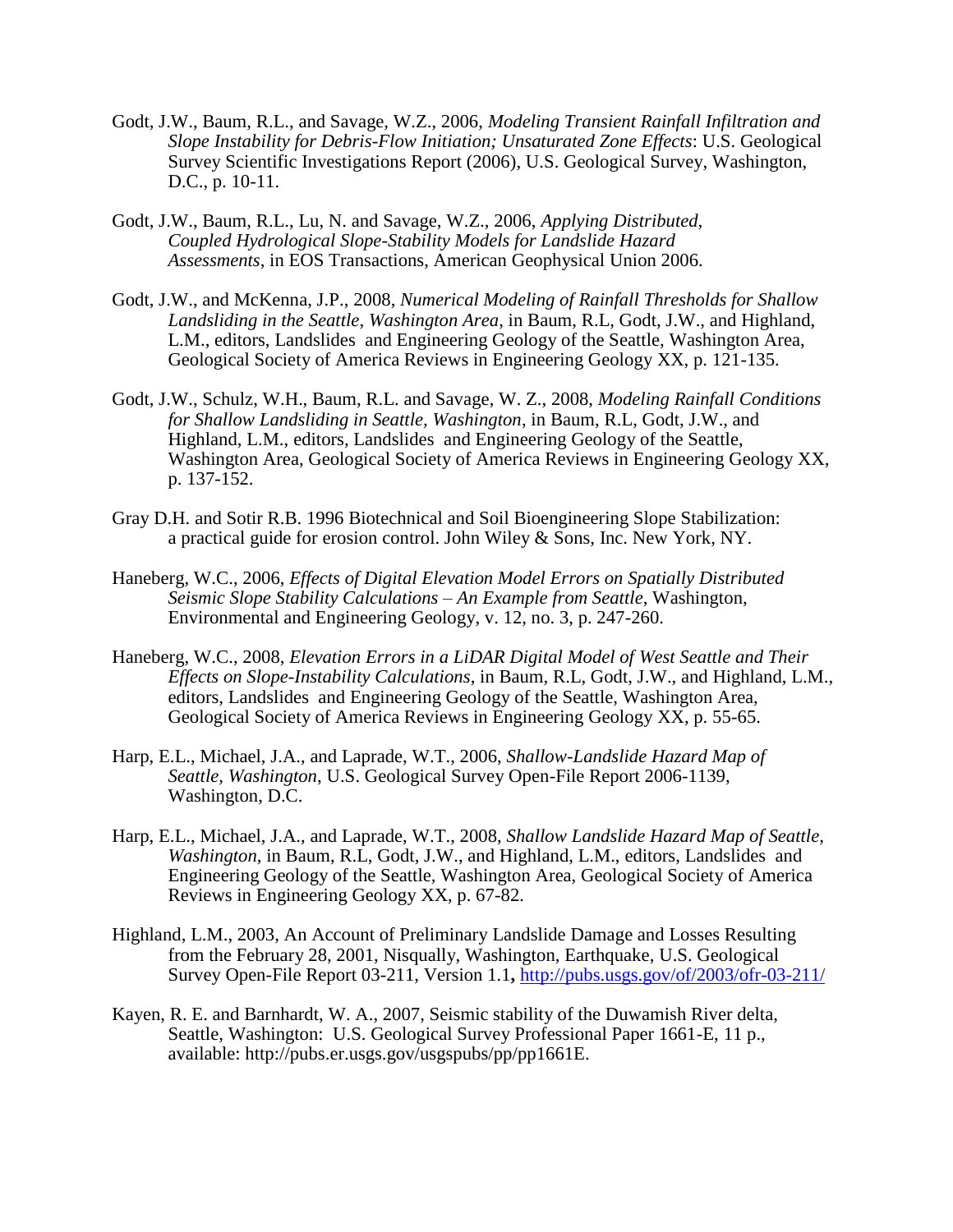- Kramer, L. S., 1996. *Geotechnical Earthquake Engineering*, University of Washington, Prentice-Hall.
- Laprade, W.T., and Tubbs, D.W., 2008, Landslide mapping in Seattle, Washington, Reviews in Engineering Geology, Reviews in Engineering Geology, vol. 20, no. 0, pp. 37-54
- Salciarini, D., Conversini, P, Godt, J.W., Savage, W.Z., and Baum, R.L., 2008, *Modeling Landslide Recurrence in Seattle, Washington*, Engineering Geology, v. 102, no 3-4, p. 227-237.
- Schulz, W.H., 2004, *Landslides Mapped Using LiDAR Imagery, Seattle, Washington*, U.S. Geological Survey Open-File Report 2004-1396, U.S. Geological Survey, Washington, D.C.
- Schulz, W.H., 2005*, Landslide Susceptibility Estimate from Mapping Using Light Detection and Ranging (LiDAR) Imagery and Historical Records, Seattle, Washington*, U.S. Geological Survey Open-File Report 2005-1405, U.S. Geological Survey, Washington, D.C.
- Schulz, W.H., Lidke, D.J., and Godt, J.W., 2008, *Modeling the Spatial Distribution of Landslide-Prone Colluvium and Shallow Groundwater on Hillslopes of Seattle, Washington*, Earth Processes and Landforms, v. 33, no. 1, p. 123-141.
- Shannon & Wilson, Inc., W.D. Nashem, W.T. Laprade, T.E. Kirkland, C.A. Robertson. *Seattle Landslide Study*. 2000, Seattle Public Utilities: City of Seattle, Seattle.
- Shannon & Wilson, Inc. *Seattle Landslide Study*. (City of Seattle, Seattle Public Utility: Seattle, WA, 2000). And as updated 2003.
- Tubbs, D W. 1974 *Landslides in Seattle.* Department of Natural Resources Division of Geology and Earth Resources, Information Circular No. 52 (United States Geologic Survey, Washington).
- Tubbs, D W. 1975 *Causes, Mechanisms and Prediction of Landsliding in Seattle*. PhD. Dissertation. (University of Washington, Seattle).
- Tubbs, D.W. and Dunne, T., 1977, *Geologic Hazards in Seattle, A field guide for the Geological Society of America Annual Meeting*.
- Turner, A.K., R.L. Schuster. (eds.) 1996. *Landslides, Investigation and Mitigation, Special Report No. 247* (National Academy of Sciences: Washington D.C.).

#### **5.3 Steep Slope Areas**

#### **5.3.1 Overview**

The steepness of slopes is an important factor in both landslide and erosion processes. In Seattle, a steep slope area is defined as a slope 40 percent or steeper within a minimum vertical elevation change of 10 feet. Steep topography increases the potential for adverse impacts related to development activities, including impacts to adjacent properties, public rights-of-way, water bodies, and public natural resources including fish and fish habitat.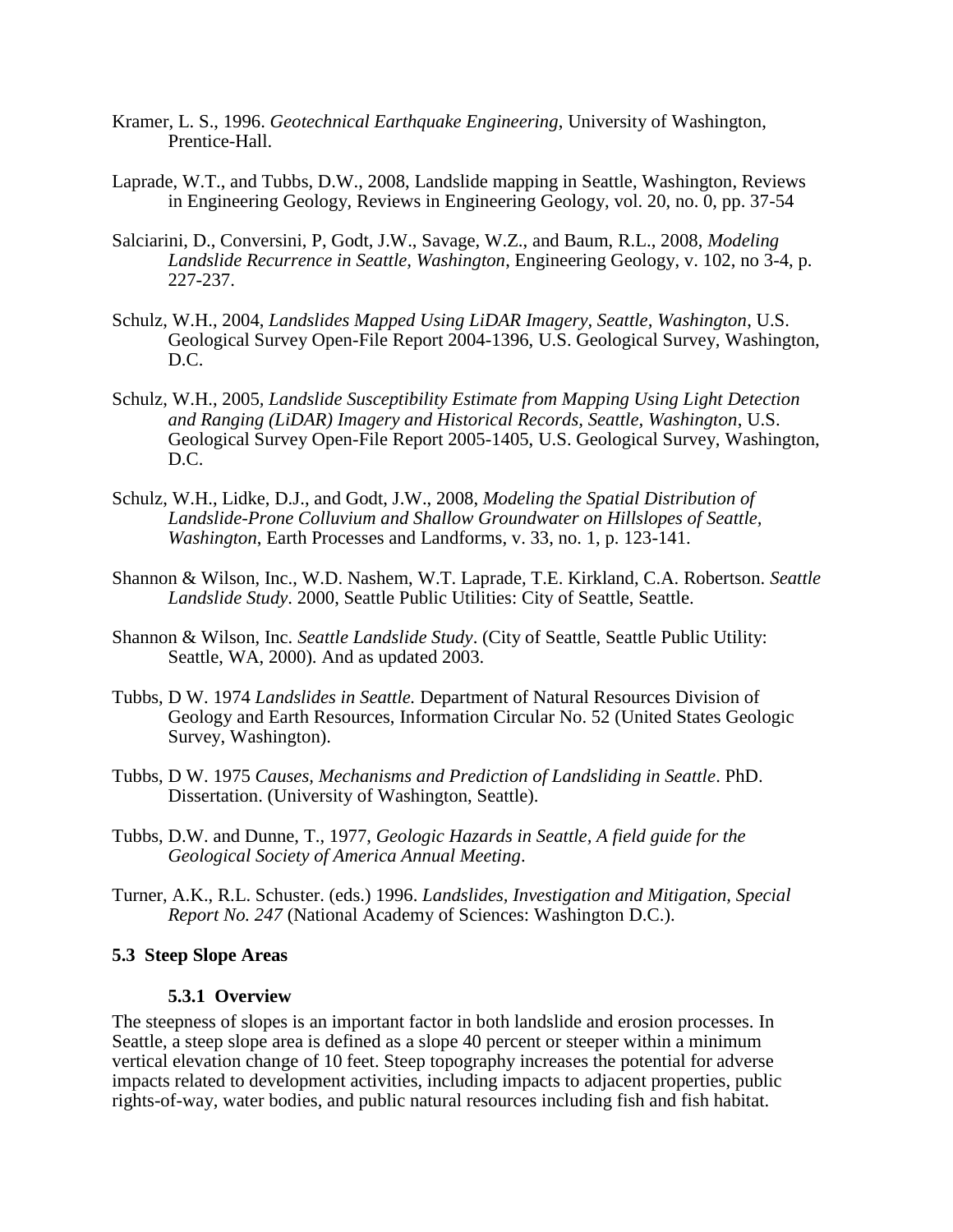### **5.3.2 Studies and Effects of Erosion**

Adequate temporary and permanent control of collected water is essential for safe development, control and prevention of erosion/sedimentation, and reduction of landslide risks on steep slope sites (Gray and Sotir, 1996).

Lack of temporary erosion and sediment control on construction sites is known to increase siltation of streams, lakes, Puget Sound, and other receiving waters, as well as the public stormwater system. The impacts commence as raindrops strike bare soil, such as soil exposed during construction, breaking up soil aggregates, and separating organics and fine soil particles from heavier soil particles (Goldman et al., 1986). This degradation of soil structure can lead to the development of a hard crust, reducing the infiltration rate, and inhibiting plant establishment (Goldman et al., 1986). On a sloping construction site, changes in established drainage patterns can result in concentration of runoff, with associated problems, such as flooding and earth movement (Menashe, 1993; Myers, 1993).

Maintaining vegetation on a slope is critical in reducing the potential for erosion and sedimentation problems (Brennan, 2001; Goldman et al., 1986). This is an important issue, given the difficulty of re-establishing vegetation on a disturbed site.

Vegetated buffers reduce stormwater flows over the steep slope area, reducing erosion on the steep slope and protecting the root system of vegetation on the slope. The buffer also limits the impact of grading and development in close proximity to the steep slope which can affect slope stability.

# **5.3.3 Regulation of Steep Slope Areas**

The preferred method of preventing harm to the environment from development activity on steep slopes, and harm to the drainage systems and basins in which the steep slopes are located, is to minimize disturbance, to maintain and enhance existing vegetative cover, and enact effective temporary erosion control methods during construction activities.

The steep slope layer in the City of Seattle database is based upon aerial topography circa 1956, digitized by hand and transferred to the City's GIS system. The City is working to update the steep slope layer so that it is based more recent topographic surveys and LIDAR mapping.

# **5.3.4 References**

- Brennan, J.A., 2001, *Native Plantings and Vegetating Slopes around Puget Sound*, American Society of Civil Engineers, Seattle Section, Geotechnical Group and University of Washington Department of Civil Engineering, Spring Seminar, 16 p.
- Goldman, S.J., Jackson, K., Bursztynsky, T.A. 1986, *Erosion and Sediment Control Handbook.* McGraw Hill.
- Gray D.H. and Sotir R.B. 1996 Biotechnical and Soil Bioengineering Slope Stabilization: a practical guide for erosion control. John Wiley Et Sons, Inc. New York, NY.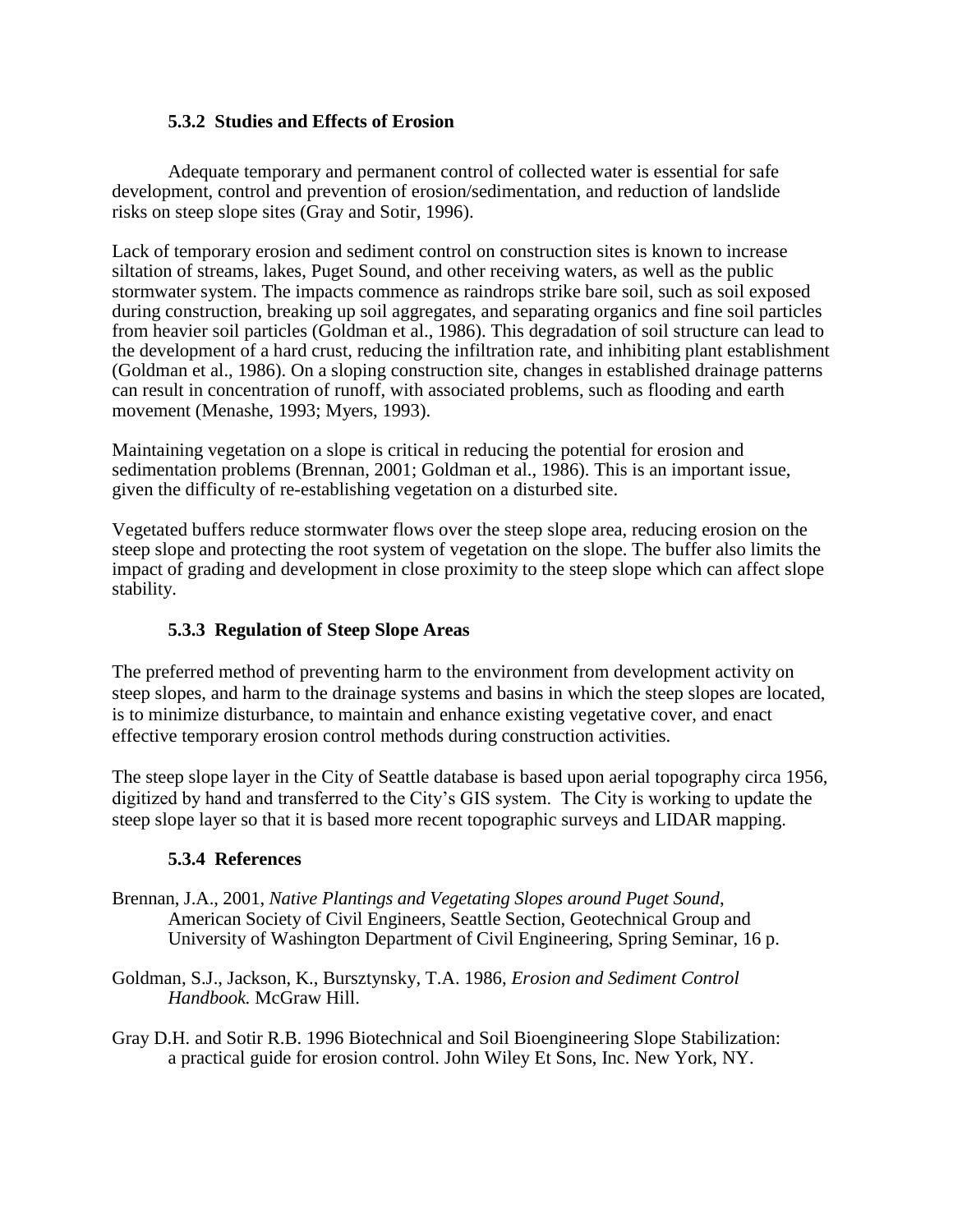- Menashe, E., 1993, *Vegetation Management: A Guide for Puget Sound Bluff Property Owners. Publication 93 31*, Shorelands and Coastal Zone Management Program, Washington Department of Ecology, Olympia, WA.
- Myers, Rian D., 1993, Slope Stabilization and Erosion Control Using Vegetation: A Manual of Practice for Coastal Property Owners. Publication 93-30, Shorelands and Coastal Zone Management Program, Washington Department of Ecology. Olympia, WA.

#### **The geologic and seismic setting, landslide hazards, and steep slope sections were originally prepared by Dean Griswold, P.E. and updated by Bill Laprade, L.E.G. and Bill Perkins, P.E., L.E.G. in 2014.**

### **5.4 Peat Settlement-Prone Areas**

### **5.4.1 Overview**

Peat is an accumulation of partially decayed organic plant material that typically forms in wetlands where lack of oxygen and acidic conditions inhibit complete decay. Unconsolidated peat deposits are generally characterized by a fibrous structure exhibiting weak compressive strength and high void ratios (i.e., containing significant void space).

Peat deposits are subject to settlement when loaded with additional weight or when groundwater levels are lowered. Lowering of the groundwater level reduces the buoyancy of overlying soils, thus increasing the pressure on the peat deposit and potentially resulting in compression. Settlement can occur where new fill or structures load soil or where groundwater levels are lowered due to sump pumps, temporary construction dewatering withdrawals, trenching, or other drainage projects. Because settlement can be induced by lowering of the groundwater table as well as by direct loading of the soil, settlement of peat deposits can occur a significant distance from the originating development activity because water withdrawals can influence the water table off-site.

# **5.4.1.1 Seattle Context**

In the City of Seattle, peat deposits have typically formed in topographic depressions created during the most recent glacial retreat and in the nearshore areas of lakes, the floodplains of the Duwamish River, depressions along modern streams, and marine estuaries. The lowering of Lake Washington by nine feet in 1916 also exposed significant areas of former lake bottom that contain peat deposits. As the City developed, these boggy areas were commonly filled to reclaim marshy areas considered to be a nuisance due to standing water and odors as well as to provide more developable land. Consequently, many peat deposits have been buried and now support development throughout the City.

Urban development in these areas has led to further alterations which have impacted the peat deposits and their settlement potential. Drainage projects were initiated in some areas of the City to drain wet areas and redirect stream flows. Installation of storm drains and sewer systems, sump pumps, and impervious surface have reduced the amount of groundwater recharge through diversion of stormwater and groundwater inflow. Regrading projects and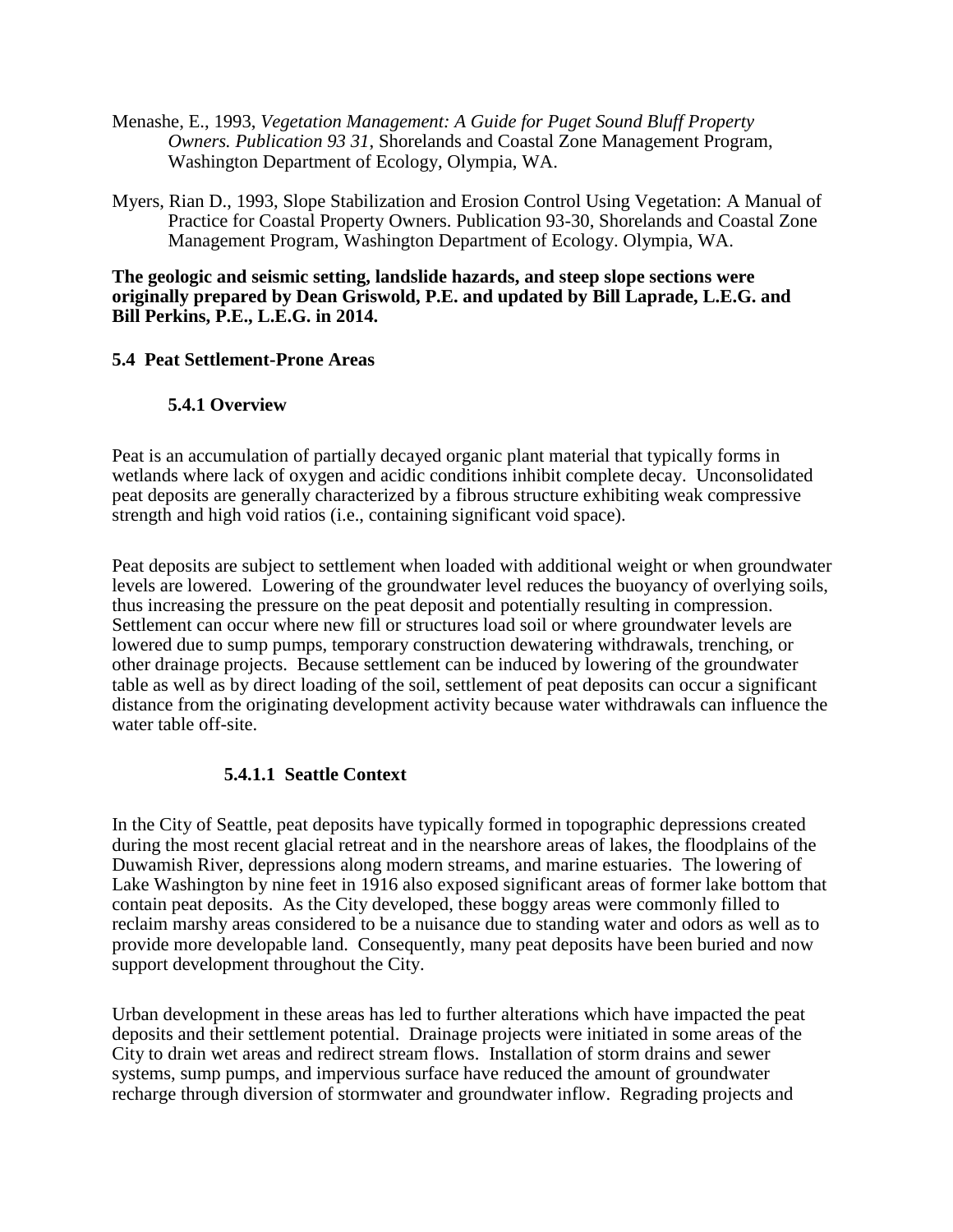public utilities may also have changed water flow directions and created new flow corridors where granular fill has created new pathways of increased permeability. Together, these modifications have led to significant cumulative impacts where altered hydrology has created new equilibrium states, as well as acute impacts where individual development projects adversely affected nearby properties.

# **5.4.1.2 Mechanics of Peat Settlement**

The magnitude of settlement occurring in a particular location is based on a number of factors including:

- Geotechnical characteristics of the peat
- Thickness of the peat deposit
- Existing pressure on the peat
- Change in pressure on the peat
- Historic loading of the peat

The expected total settlement is made up of three components: immediate settlement, primary consolidation, and secondary compression. Immediate settlement is only of concern during fill or structure loading. Because these concerns are adequately addressed by existing building code standards, they are not a topic for this section, which remains focused on potential off-site impacts.

Primary consolidation is a time-dependent settlement process that occurs in saturated finegrained soils that have low permeability. The settlement is due to water slowly being forced from the void spaces of the soil due to increases in load on the soil. For soils such as peat and other highly organic soils with high natural water content and high void ratios, primary consolidation settlements can be large. Primary consolidation settlement can take several months to complete.

Secondary compression is a continuation of the volume change that starts during primary consolidation, but it occurs at a much slower rate. It constitutes a major part of the total settlement of peats and other highly organic soils, and it may continue for years, creating a continuing hazard.

Once settlement has occurred, peat deposits will never return to their original state, although minimal rebound is possible if weight is removed or the water level increases.

# **5.4.1.3 Effects of Settlement**

The impacts of settlement can be significant, particularly where differential settlement occurs due to a peat deposit having variable thickness, groundwater flow directions, slopes, differential loading, or previous loads. Common damages from settlement include uneven or cracked foundations, cracks in the interior finishes, sticking windows and doors, broken underground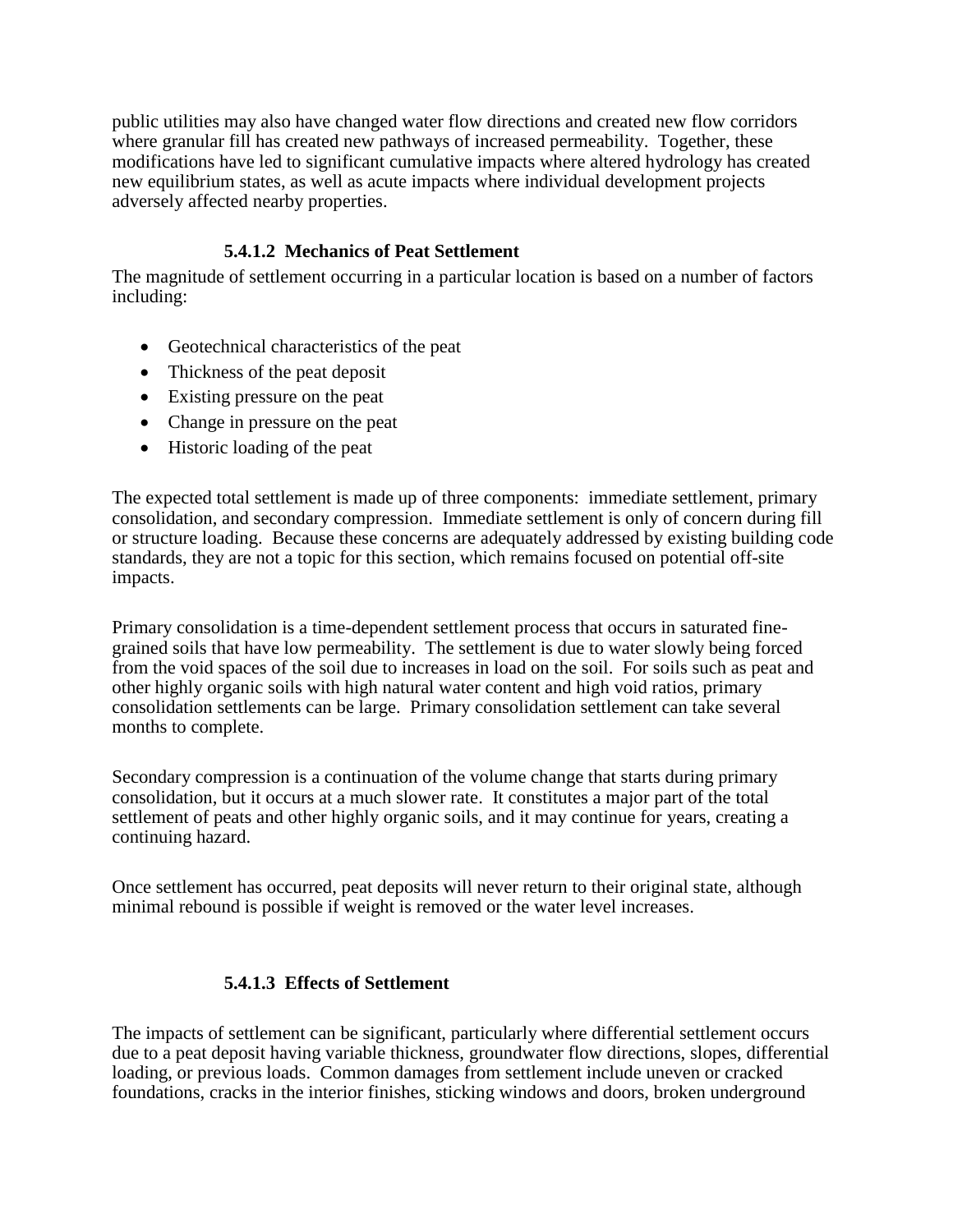utilities, and uneven sidewalks and roads. These problems may cause existing structures to become more prone to damage during earthquakes. Flooding may also occur both as pipes break and settlement lowers the elevation of yards and structures, creating ponding, or even lowering areas below the water table. Because settlement occurs gradually, the impacts of additional loading or groundwater withdrawals may appear gradually after an initial modification.

As an example of the effect of lowering the groundwater table on settlement of peat, we developed estimates, shown in Tables 1 and 2, based upon the following assumptions:

- (1) consolidation parameters from the WSDOT Geotechnical Design Manual of  $C_{\text{ce}}$  =  $C_c/(1+\epsilon_0) = 0.4$  and  $C_{\alpha\epsilon} = 0.06 * C_{\epsilon\epsilon}$  (note that geotechnical properties of peat can be highly variable)
- (2) initial water table at 2 feet below the ground surface drawn down to 7 feet below the ground surface

**Table 1: Estimated primary consolidation settlement (in inches) expected due to groundwater table drawdown from 2 feet below surface to 7 feet below surface.**

| Depth to top of   |                |                | <b>Vertical Thickness of Peat Deposit</b> |                 |
|-------------------|----------------|----------------|-------------------------------------------|-----------------|
| peat deposit (ft) | 2 ft thickness | 3 ft thickness | 5 ft thickness                            | 10 ft thickness |
|                   |                |                | $1\frac{1}{2}$                            |                 |
|                   |                |                |                                           |                 |
|                   | $1\frac{1}{2}$ |                | $3\frac{1}{2}$                            | $6\frac{1}{2}$  |
|                   |                |                |                                           |                 |

**Table 2: Estimated total settlement (in inches) expected due to groundwater table drawdown from 2 feet below surface to 7 feet below surface.**

| Depth to top of   |                |                | <b>Vertical Thickness of Peat Deposit</b> |                 |
|-------------------|----------------|----------------|-------------------------------------------|-----------------|
| peat deposit (ft) | 2 ft thickness | 3 ft thickness | 5 ft thickness                            | 10 ft thickness |
|                   |                |                |                                           |                 |
|                   |                | $4\frac{1}{2}$ | $7\frac{1}{2}$                            |                 |
|                   | $2\frac{1}{2}$ | 3½             |                                           |                 |
|                   |                | $2\frac{1}{2}$ |                                           |                 |

# **5.4.1.4 Historic Settlement in Seattle**

Evidence of gradual settlement has been found in many localized areas of Seattle. Areas in Greenwood, the most studied area of peat-rich soils, have been experiencing documented settlement of roads and structures as far back as 1958 (Shannon and Wilson, 2004). Union Bay, one of the deepest known peat deposits in Washington State, has also experienced significant recorded settlement (Montlake Landfill Work Group, 1999).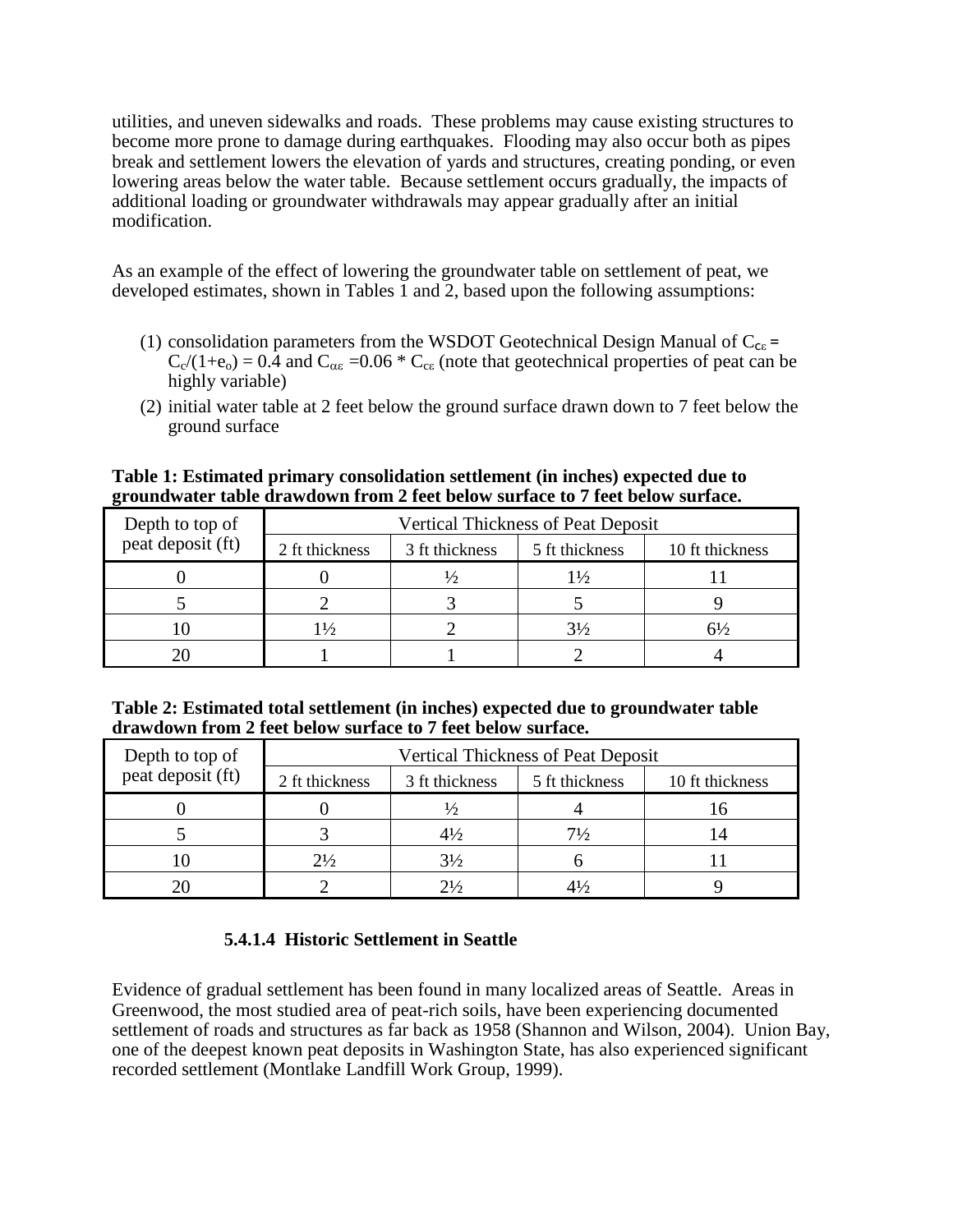In 2001, sections of the Greenwood neighborhood began to experience unexpected acute settlement. Developed on the location of historic wetlands, substantial subsurface peat deposits have been found under portions of Greenwood including part of the Greenwood business district and the residential area north and west of NW  $85<sup>th</sup>$  Street and Greenwood Avenue North. This area, commonly referred to as the "Greenwood Bog," constitutes a topographical depression bordered by Phinney Ridge to the east and Crown Hill and Blue Ridge to the west. Lowered groundwater levels resulting from development along Greenwood Avenue North appear to be a cause of this settlement, although insufficient data exists to pinpoint an exact source (Shannon and Wilson, 2004).

Data for assessing the effects of settlement in other parts of the City are not readily available.

### **5.4.2 Peat Studies in Seattle**

Studies conducted for the City of Seattle have added to the knowledge of peat and peat settlement occurring within the City including the Map of Seattle Identified Bogs (Troost, 2007), Map of Organic-Rich Deposits (Troost, 2006) and the Shannon and Wilson Greenwood Subsurface Characterization Study (2004).

The Map of Organic-Rich Deposits (GeoMapNW, 2006) project compiled and analyzed boring logs submitted to the City of Seattle in conjunction with permit applications between 1914 and 2006. Thirty three thousand two hundred and seventy reports were compiled and analyzed to identify subsurface deposits of peat greater than one foot in thickness. These results were then extrapolated based on historic geomorphology and hydrology to estimate the extent of peat deposits as well as other organic-rich geologic units, including wetland, lake, tideflat, and Vashon recessional lake deposits.

Follow-up work completed in June 2007 refined the earlier map and identified discrete bogs. This 2007 map, City of Seattle Identified Bogs, dated June 19, 2007, relied on 34,909 data points. The map shows both discrete bogs and individual borings/data points that indicate a presence of peat in the subsurface. This analysis summarized each of the peat deposits based on four factors that indicate potential risk due to settlement: thickness of peat, depth to peat, depth to groundwater level, and location of groundwater level in relation to peat. This characterization provides a critical resource for determining where much of the City's peat settlement hazards exist. The map relies on available borehole data, geologic mapping, and geologic interpretation.

Another important study of peat settlement within Seattle is the Greenwood Subsurface Characterization Study (Shannon and Wilson, 2004). This study was commissioned by Seattle Public Utilities in response to acute settlement occurring in the neighborhood to determine underlying geologic conditions. The study developed a map that delineates the former peat bog area and identifies the depth and thickness of the peat throughout the area. Shannon and Wilson also tested the peat to determine the potential to re-introduce water into the substrata and placed monitoring devices in several locations for a long-term assessment of groundwater flows and levels in the area. The study concluded that settlement in the neighborhood was "likely the result of groundwater removal" occurring due to multiple factors including construction of impervious surface, diversion of stormwater, installation of the 1970s storm drain system,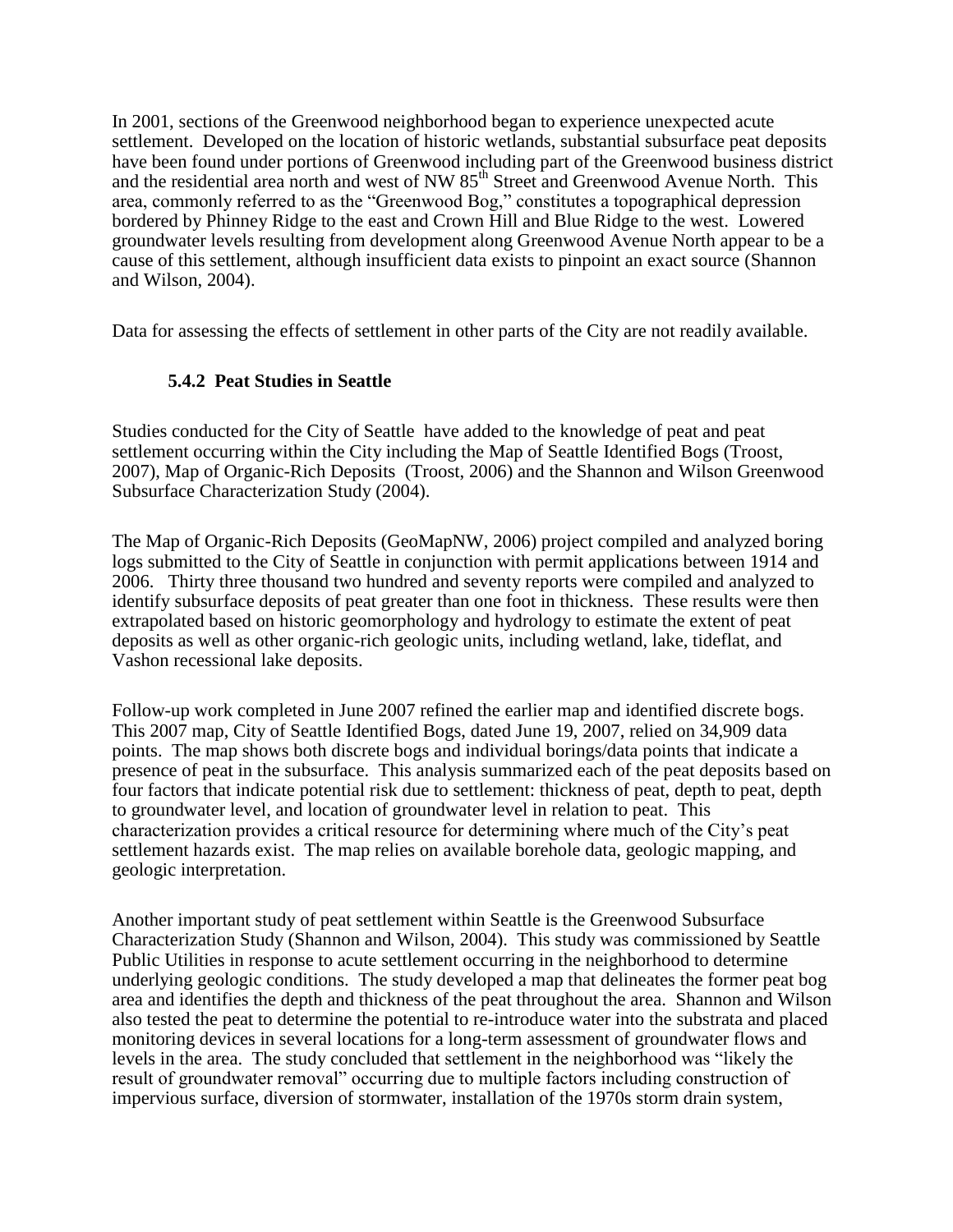natural groundwater fluctuations, climate change, construction dewatering and permanent drainage systems in subsurface structures. Shannon and Wilson warned that the "continued groundwater removal and the removal of groundwater from other locations within the study area could contribute to additional or new settlement, and should be avoided where settlement could impact structures, utilities, roadways and other improvements." (Shannon and Wilson, 2004)

Although not located within the Seattle city limits, Badger's (2008) study of peat in the Mercer Slough bog in Bellevue presents keen insights into the engineering properties and peat settlement and lateral movement in deposits similar to those in Seattle.

# **5.4.3 Regulation of Peat Settlement-Prone Areas**

Development in areas containing peat deposits can result in settlement where new structures or fill compress underlying peat soils or where modification of the groundwater table increases the effective pressure on underlying peat soils.

To avoid negative impacts from development, it is necessary to ensure both that new structures are designed to prevent or accommodate settlement and that they do not cause settlement offsite through modification of the groundwater table. Regulations should specifically seek to minimize modification of the existing groundwater regime because any modification of existing groundwater regime that removes or redirects groundwater even for a short period may lead to local groundwater depressions resulting in settlement. Alternatively, modifications of the groundwater table that increase groundwater levels, although they would not lead to settlement, may also be undesirable as they cannot significantly reverse previous settlement activity and may lead to flooding.

Determination of areas that should be included in potential regulations should consider all the variables impacting settlement potential discussed earlier, including geotechnical characteristics of the peat, peat thickness, existing pressure on the peat, potential changes in pressure on the peat (including groundwater levels), and historic loading of the peat. Within regulated areas, protections should be applied even where geotechnical explorations fail to reveal peat deposits on the site of a proposed development because peat deposits may be present on nearby parcels.

### **5.4.4 References**

- Badger, T.C., 2008, Peat Flow in Mercer Slough, Lake Washington, in Baum, R.L.; Godt, J.W.; Highland, L.M., editors, Landslides and Engineering Geology of the Seattle, Washington Area: Geological Society of America Reviews in Engineering Geology XX, p. 153-166.
- Badger, T.C., 2008*, Peat Flow in Mercer Slough, Lake Washington*, in Baum, R.L, Godt, J.W., and Highland, L.M., editors, Landslides and Engineering Geology of the Seattle, Washington Area, Geological Society of America Reviews in Engineering Geology XX, p. 83-101.
- Berry, P.L., and Vickers, B., 1975, *Consolidation of Fibrous Peat*, Journal of the Geotechnical Engineering Division, ASCE vol. 101, GT 8, August p. 741-753.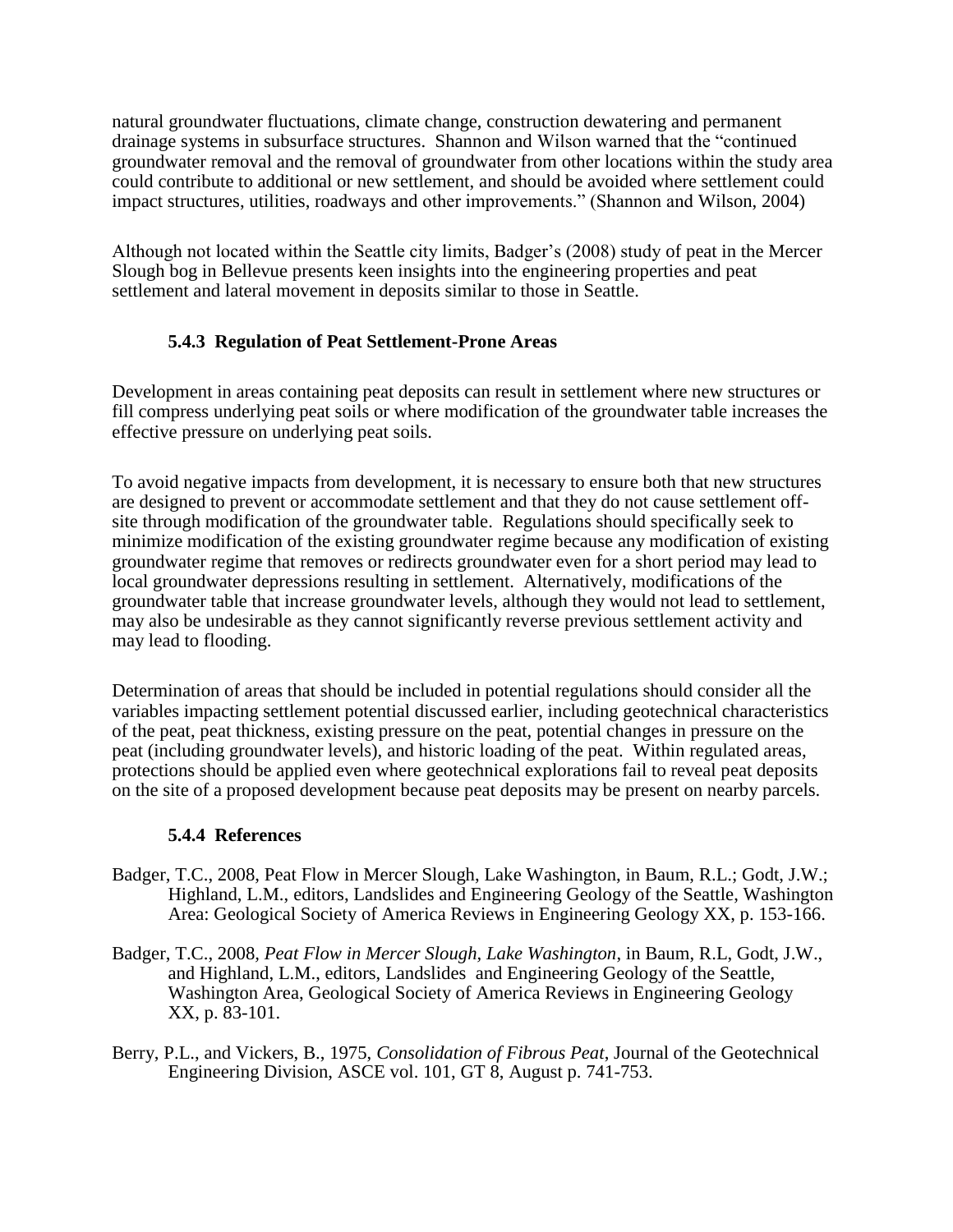City of Seattle Peat Settlement Technical Review Committee, 2007, *Consensus Statements*.

- Fox, P.J., et al., 1992, *C sub alpha/C sub c Concept Applied to Compression of Peat*, Journal of the Geotechnical Engineering Division, ASCE vol. 118, GT 8, August, p. 1256-1263.
- Holtz, R. D. and Kovacs, W. D., 1981, *An Introduction to Geotechnical Engineering*, Prentice-Hall.
- Landva, A.O., and Pheeney, P.E., 1980, *Peat Fabric and Structure*, Canadian Geotechnical Journal, vol. 17, no. 3, August, p. 416-435.
- Montlake Landfill Work Group, 1999, *Montlake Landfill Information Summary*, January.
- Rigg, George B., 1958, *Peat Resources of Washington*, State of Washington, Division of Mines and Geology Bulletin 44, State Printing Plant, Olympia, WA.
- Shannon & Wilson, 2004, *Greenwood Subsurface Characterization Study: Seattle, Washington*, April 21.
- Troost, Kathy, 2006, *Map of Organic-Rich Deposits in Seattle*, GeoMapNW, University of Washington, June 14.
- Troost, Kathy, 2007, *City of Seattle Identified Bogs*, GeoMapNW, University of Washington, June 29.
- Washington State Department of Transportation, 2006, *Publication M 46-03: Geotechnical Design Manual*, Environmental and Engineering Programs, State Materials Laboratory, Chapter 5, p. 21-22, December, <http://www.wsdot.wa.gov/fasc/EngineeringPublications/Manuals/GDM/GDM.htm>.

### **The original Peat ECA section was prepared by Brennon Staley, MUP in Urban Planning and edited by Susan Chang, Ph.D., P.E.**

### *Technical Review Committee*

Steve Erickson; Frosty Hollow Ecological Restoration Steve Greene; HWA Geosciences Thomas Kinney; HWA Geosciences Kathy Troost; University of Washington, GeoMapNW Mark Varljen; SCS Engineers

# **The section was updated by Bill Laprade, L.E.G. and Bill Perkins, L.E.G., P.E. of Shannon & Wilson Inc., in 2014.**

### **5.5 Liquefaction-Prone Areas**

# **5.5.1 Overview**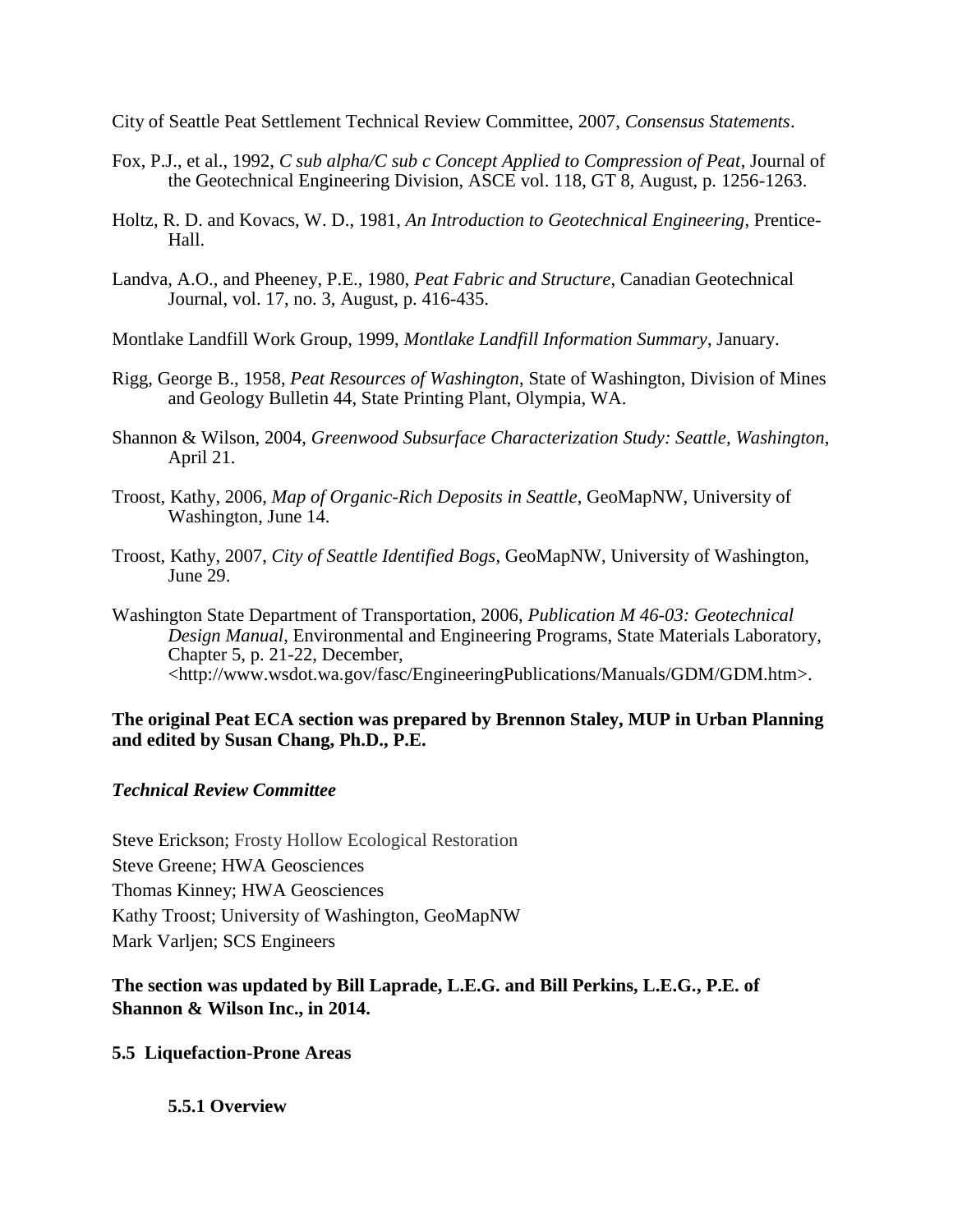Liquefaction occurs in relatively loose, cohesionless, saturated soils when these soils are temporarily transformed into a quicksand-like state, most commonly as a result of earthquakeinduced ground shaking. Liquefaction occurs due to a build-up of excess pore water pressure in the soil during ground shaking. When subjected to ground shaking, the soil particles in a loose soil will tend to re-arrange into a dense or more compact condition, decreasing the amount of void space between the soil particles. If void spaces between the particles are filled with water (i.e., if the soil is saturated), the decrease in void space will increase the water pressure between the soil particles in the voids. As the water pressure in the voids (i.e., the pore water pressure) increases and approaches the pressure caused by the weight of the overlying soils, the soil in the zone of increased pore pressure loses most of its shear strength and is temporarily transformed into a quicksand-like condition.

Where the excess pore water pressure is relieved or vented at the ground surface, sand boils or "volcanoes" commonly develop as the fluidized sand and water is ejected on to the ground surface. The vented water may cause localized flooding, and the voids created by the vented sand may cause sinkholes nearby in addition to ground settlement that typically occurs as a result of the earthquake ground shaking.

The reduced shear strength of the liquefied soil can also result in permanent lateral ground displacements. Where the ground is level, the "crust" of non-saturated soil at the ground surface may crack, forming blocks that oscillate or jostle between each other. While there may not be any overall sense of permanent lateral ground displacement, the displacement between individual blocks may be several inches or feet. On sloping ground (slopes as little as 0.1%) or where a "free-face" is nearby, the soil may move as a lateral spread or flow failure down slope or toward the free-face, with permanent ground displacement up to several tens of feet.

# **5.5.1.1 Effects of Liquefaction**

Structures or infrastructure located above or within liquefiable soils can be more susceptible to damage if liquefaction and its associated effects (loss of shear strength, bearing capacity failures, loss of lateral support, ground oscillation, lateral spreading, flow failure, etc.) are not considered in design. Historic types of failures due to liquefied soil include settlement and overturned buildings on shallow foundations (due to reduction in soil bearing capacity), broken piling and lateral and vertical displacement of buildings and bridges on deep foundations (due to loss of lateral support and lateral spreading), rise or floatation of buried structures such as tanks and tunnels, and damage to underground utilities and pavements (e.g., roads and airport runways).

Historically, earthquake-induced liquefaction and related ground failures have caused casualties and substantial property loss. For example, losses in excess of \$800 million have been attributed to liquefaction-related ground failures during the 1964 Niigata, Japan Earthquake and over \$200 million from the 1964 Great Alaskan Earthquake (Keefer, 1983). More recently, the 2010 Canterbury, New Zealand and 2011 Christchurch, New Zealand earthquakes resulted in substantial liquefaction-induced damage to the Central Business District of Christchurch and its eastern suburbs (Cubrinovsky et al., 2011).

# **5.5.1.2 Historic Liquefaction in Seattle**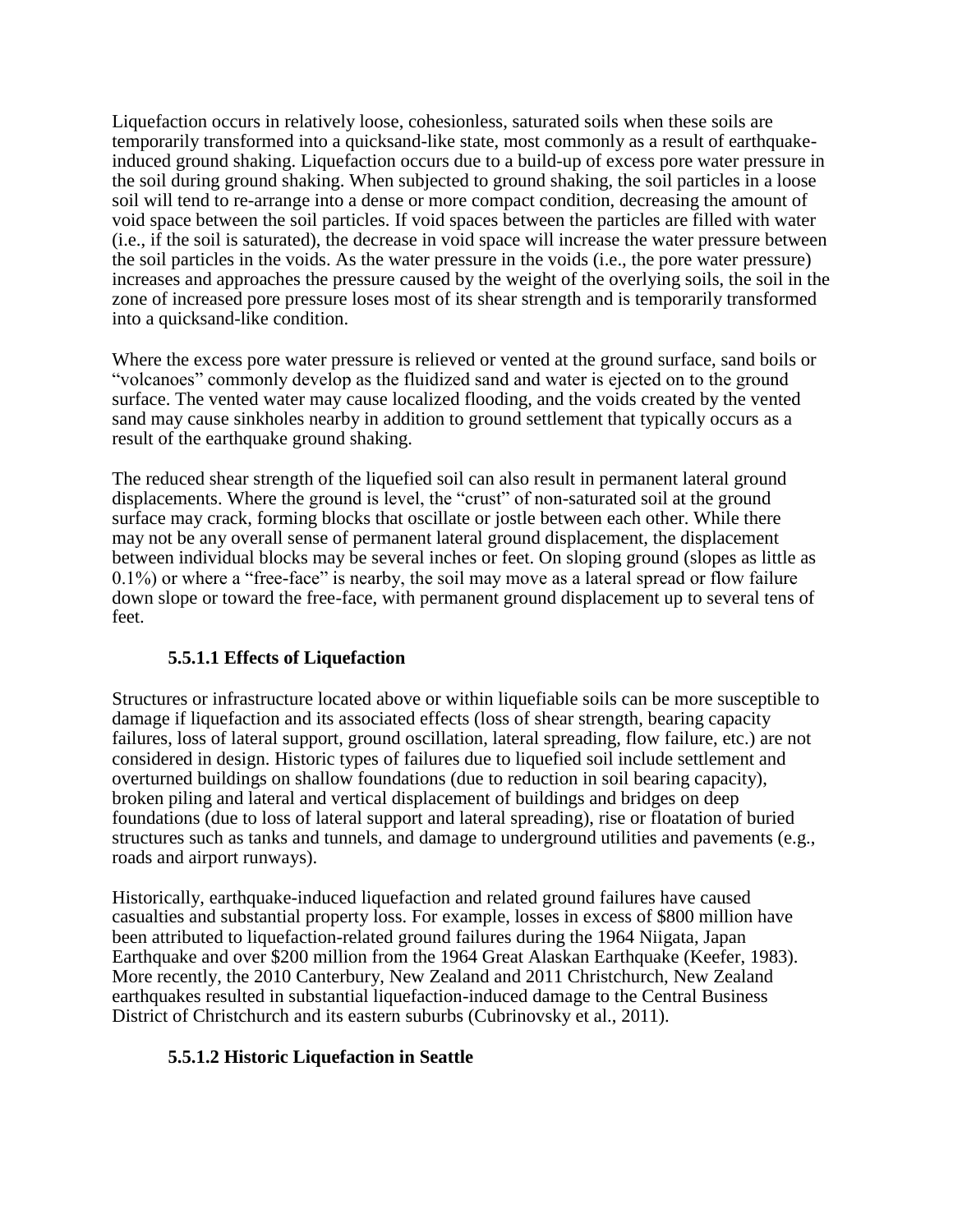Liquefaction has occurred in Seattle in each of the largest historic earthquakes to affect the area (1949 Olympia, 1965 SeaTac, and 2001 Nisqually earthquakes). Chleborad and Schuster (1998) documented more than 26 instances of liquefaction, which typically resulted in differential settlement of buildings, lateral movement of bulkheads and bridge foundations, and cracking of basement walls. Most of the liquefaction and related damages occurred in the soils in the Duwamish River Valley. To a lesser extent, liquefaction and related damages occurred in other areas of the city in soils with high to moderate liquefaction potential.

The 2001 Nisqually earthquake resulted in significant damage from liquefaction-induced settlement in the Duwamish River Valley south of downtown Seattle (Bray et al., 2001 and Nisqually Earthquake Clearinghouse Group, 2001). Areas with liquefaction induced damage correlate well with mapped areas of liquefaction hazard in the City.

# **5.5.2 Liquefaction Studies**

Geologic units that are moderately to highly susceptible to liquefaction typically include Holocene (less than about 10,000 years old) delta, estuarine, beach and lacustrine deposits and non-engineered artificial fills (Youd and Perkins, 1978). The U.S. Geological Survey conducted analytical studies of the liquefaction potential of these soil types in the Seattle area (Grant et al., 1998). The study determined that the artificial fills and Holocene alluvium in the Duwamish River Valley are highly susceptible to liquefaction. While not as susceptible to liquefaction, this study determined that the liquefaction potential of the Holocene alluvium, lacustrine and beach deposits and artificial fill elsewhere in the city is significant. The results of the study were also used to assess the potential for lateral spreading for the soils identified as moderately to highly susceptible to liquefaction (Mabey and Youd, 1991).

The results of the Grant et al.(1998) study were incorporated into a liquefaction susceptibility map for Washington state published by the Department of Natural Resources (Palmer et al., 2004).

# **5.5.3 Regulation of Liquefaction-Prone Areas**

Geotechnical engineering studies should be required of all proposed new development in areas subject to liquefaction to determine the physical properties of the surficial soils, especially the thickness of unconsolidated deposits, and their liquefaction potential. If it is determined that the site is subject to liquefaction, the effects of liquefaction on the site and the proposed development should be evaluated and mitigation measures should be recommended as needed. In addition, engineering studies should be carried out and engineering solutions, such as soil improvement or deep foundations, should be incorporated into project design.

More detailed studies and more extensive engineering solutions should be required in areas subject to high potential for liquefaction, and for critical and high occupancy facilities such as fire stations, hospitals, and high occupancy residential development.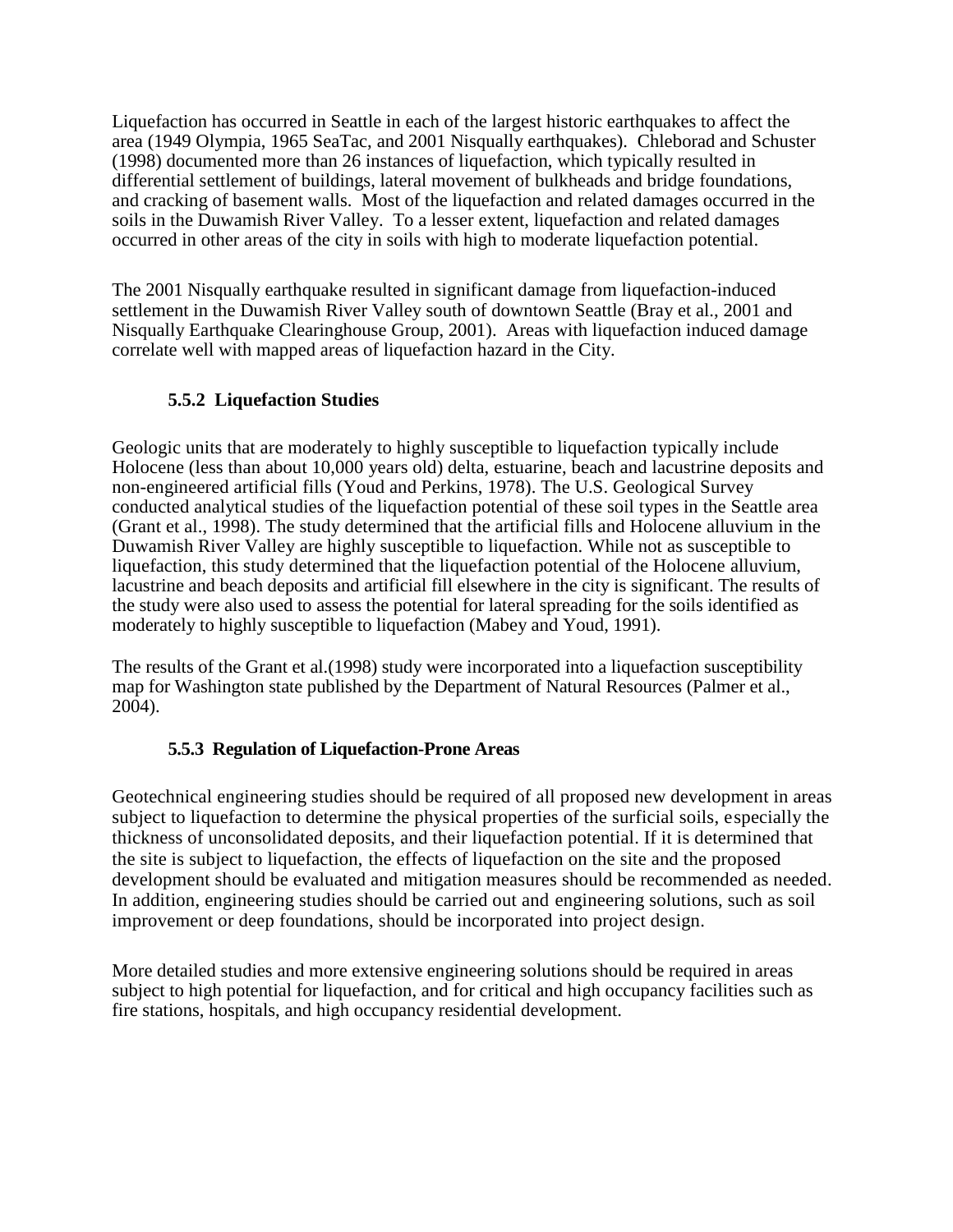#### **5.5.4 References**

- Bray, J.D., Sancio, R.B., Kammerer, A., Merry, S., Rodriguez-Marek, A., Khazai, B., Chang, S., Bastani, A., Collins, B., Hausler, E., Dreger, D., Perkins, W.J., Nykamp, M., 2001, Some *Observations of Geotechnical Aspects of the February 28, 2001, Nisqually Earthquake in Olympia, South Seattle, and Tacoma, Washington*, report sponsored by the National Science Foundation, Pacific Earthquake Engineering Research Center, University of California at Berkeley, University of Arizona, Washington State University, Shannon & Wilson, Inc., and Leighton and Associates March 8, 2001 <http://peer.berkeley.edu/publications/nisqually/geotech/index.html>
- Chleborad, A.F., and Schuster, R.L., 1998, *Ground failure associated with the Puget Sound region earthquakes of April 13, 1949, and April 29, 1965*, *in* Rogers, A.M., Walsh, T.J., and Priest, G.R., eds., Assessing earthquake hazards and reducing risk in the Pacific Northwest, Volume 2: U.S. Geological Survey Professional Paper 1560, p. 373-439.
- M. Cubrinovski, R. Green, and L. Wotherspoon (editors). 2011, *Geotechnical Reconnaissance of the 2011 Christchurch, New Zealand Earthquake*, version 1, [http://www.geerassociation.org/GEER\\_Post%20EQ%20Reports/Christchurch\\_2011/Ind](http://www.geerassociation.org/GEER_Post%20EQ%20Reports/Christchurch_2011/Index_Christchurch_2011.html) [ex\\_Christchurch\\_2011.html](http://www.geerassociation.org/GEER_Post%20EQ%20Reports/Christchurch_2011/Index_Christchurch_2011.html)
- Grant, W.P., Perkins, W.J., and Youd, T.L., 1998, *Evaluation of liquefaction potential in Seattle, Washington*, Rogers, A.M., Walsh, T.J., and Priest, G.R., eds., Assessing earthquake hazards and reducing risk in the Pacific Northwest, Volume 2: U.S. Geological Survey Professional Paper 1560, p. 441
- Keefer, D.K., 1983, *Landslides, soil liquefaction, and related ground failures in the Puget Sound earthquakes, in* Yount, J.C., and Crosson, R.S., eds., Proceedings of Workshop XIV, Earthquake hazards of the Puget Sound region, Washington, October 13-15, 1980, Lake Wilderness, Wash.: U.S. Geological Survey Open-File Report 83-19, p. 280-299.
- Mabey, M.A. and Youd, T.L., 1991, *Liquefaction Hazard Mapping for the Seattle, Washington Urban Region Using LSI (Liquefaction Severity Index)*. United States Geological Survey, Technical Report CEG-91-01.
- Nisqually Earthquake Clearinghouse Group, 2001, *The Nisqually Earthquake of 28 February 2001, Preliminary Reconnaissance Report*, University of Washington, Seattle, WA. [https://www.eeri.org/lfe/pdf/usa\\_nisqually\\_preliminary\\_report.pdf](https://www.eeri.org/lfe/pdf/usa_nisqually_preliminary_report.pdf)
- Palmer, S.P., Magsino, S.L., Bilderback, E.L., Poelstra, J.L., Folger, D.S., and Niggemann, R.A., 2004, *Liquefaction Susceptibility and Site Class Maps of Washington State, By County*, Depart of Natural Resources Open File Report 2004-20. [http://www.dnr.wa.gov/ResearchScience/Topics/GeologyPublicationsLibrary/Pages/pu](http://www.dnr.wa.gov/ResearchScience/Topics/GeologyPublicationsLibrary/Pages/pub_ofr04-20.aspx)  $b_$ ofr04-20.aspx
- Youd, T.L., and Perkins, D.M., 1978, *Mapping liquefaction-induced ground failure potential*, Journal of the Geotechnical Engineering Division, American Society of Civil Engineers, v. 104, no. GT4, p. 433-466.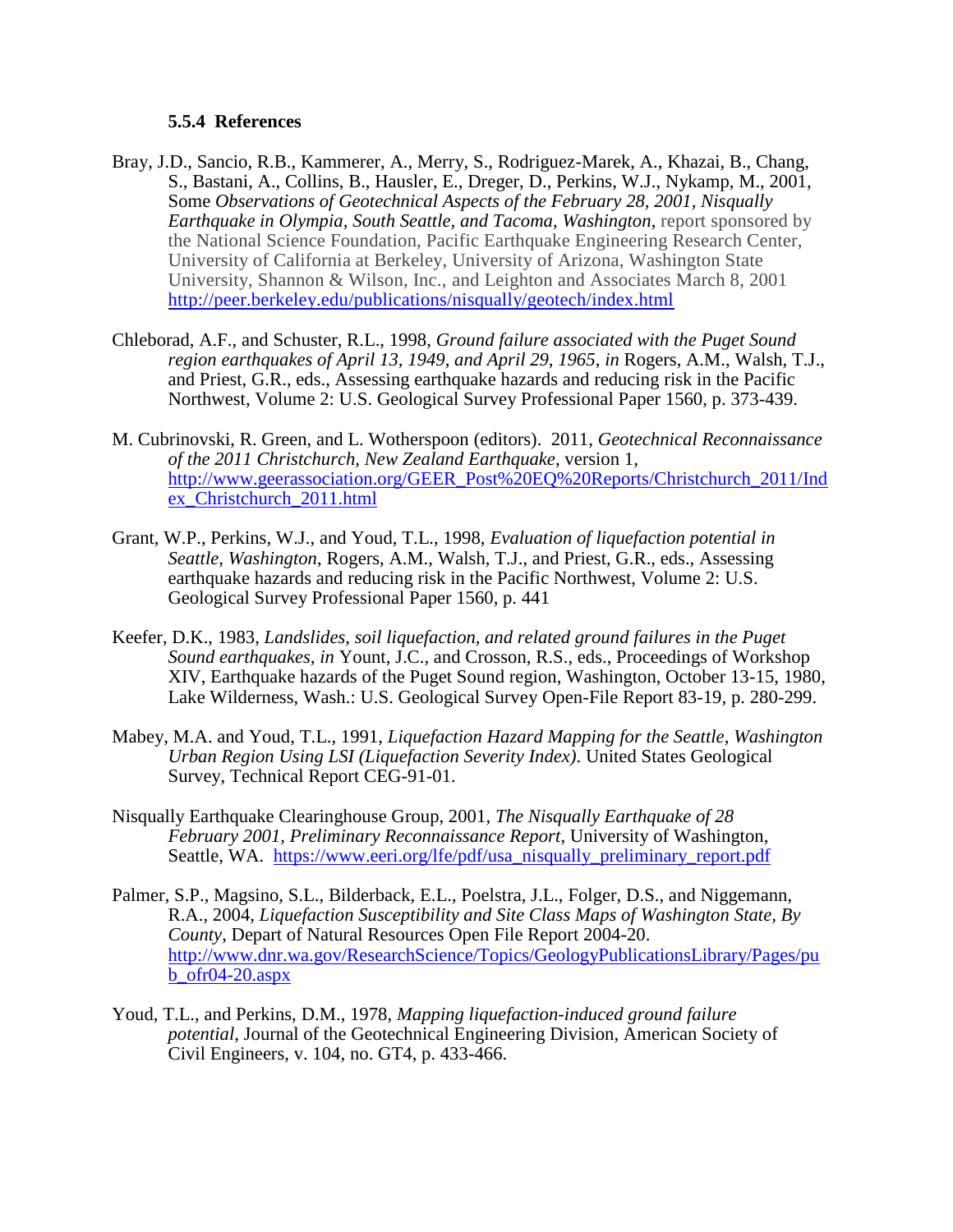### **5.6 Seismic Hazard Areas**

### **5.6.1 Seattle Fault Zone**

### **5.6.1.1** *Overview*

A fault is a fracture in the earth along which rock on one side has moved relative to that on the other side. An earthquake is generated when stress exceeds the available resistance along the fault, resulting in sudden movement and release of energy. When faults occur at the surface, they are called surface faults or shallow crustal faults. If a fault has moved in the past 10,000 years (Holocene) and/or generated an earthquake, it is considered geologically "active". Some faults are buried deep in the earth and some break through to the ground surface. Not all earthquakes result in surface rupture, and not all surface rupture occurs along pre-existing faults.

Prior to the 1990's, shallow crustal earthquakes had not been attributed to specific faults in the Puget Sound region, and no evidence of Holocene fault rupture had been observed. Yount and Gower mapped an east-west trending thrust fault in Seattle in 1991. Known as the Seattle Fault, it forms the boundary between uplifted Tertiary bedrock of the Seattle uplift on the south and thick Quaternary strata in the Seattle basin on the north. This offset produces a large gravity anomaly that was first identified by Danes et al. in 1965.

Bucknam et al. (1992) and Atwater and Moore (1992) discovered the first evidence that the Seattle Fault is active and capable of producing earthquakes that may result in ground surface rupture—a magnitude 7.0 or greater earthquake approximately 1100 years ago resulted in as much as 7 meters of uplift at Restoration Point on Bainbridge Island, creating marine terraces; over 4 meters of uplift at Alki Point, creating an uplifted beach platform; and 1 to 1.5 meters of subsidence at West Point. This earthquake also generated a tsunami in Puget Sound.

# **5.6.1.2** *Effects of Surface Rupture*

Surface rupture due to fault movement results in sudden differential movement at the ground surface. Buildings, transportation infrastructure, utilities, and any structures built above or adjacent to the surface rupture can be severely damaged by the changes in ground elevation and the accompanying ground shaking. Previous earthquakes with ground surface rupture have caused loss of ground support beneath portions of buildings, collapsed buildings and bridge spans, broken utility lines, and failure of retaining walls. These types of failures contribute to loss of life and hamper emergency response following an earthquake.

### **5.6.1.3** *Recent Studies of the Seattle Fault Zone*

The Seattle Fault was defined as a "zone" by Johnson et al. in 1994 with four south-dipping strands with reverse displacement. Since then, the subsurface geometry and activity of the Seattle Fault Zone has been the subject of a number of recent studies. Many details about its precise location, subsurface geometry, displacement history, and slip rate are still being debated by researchers, and a number of models have been proposed. Table 3 summarizes recent published studies with postulated proposed models of the Seattle Fault Zone available as of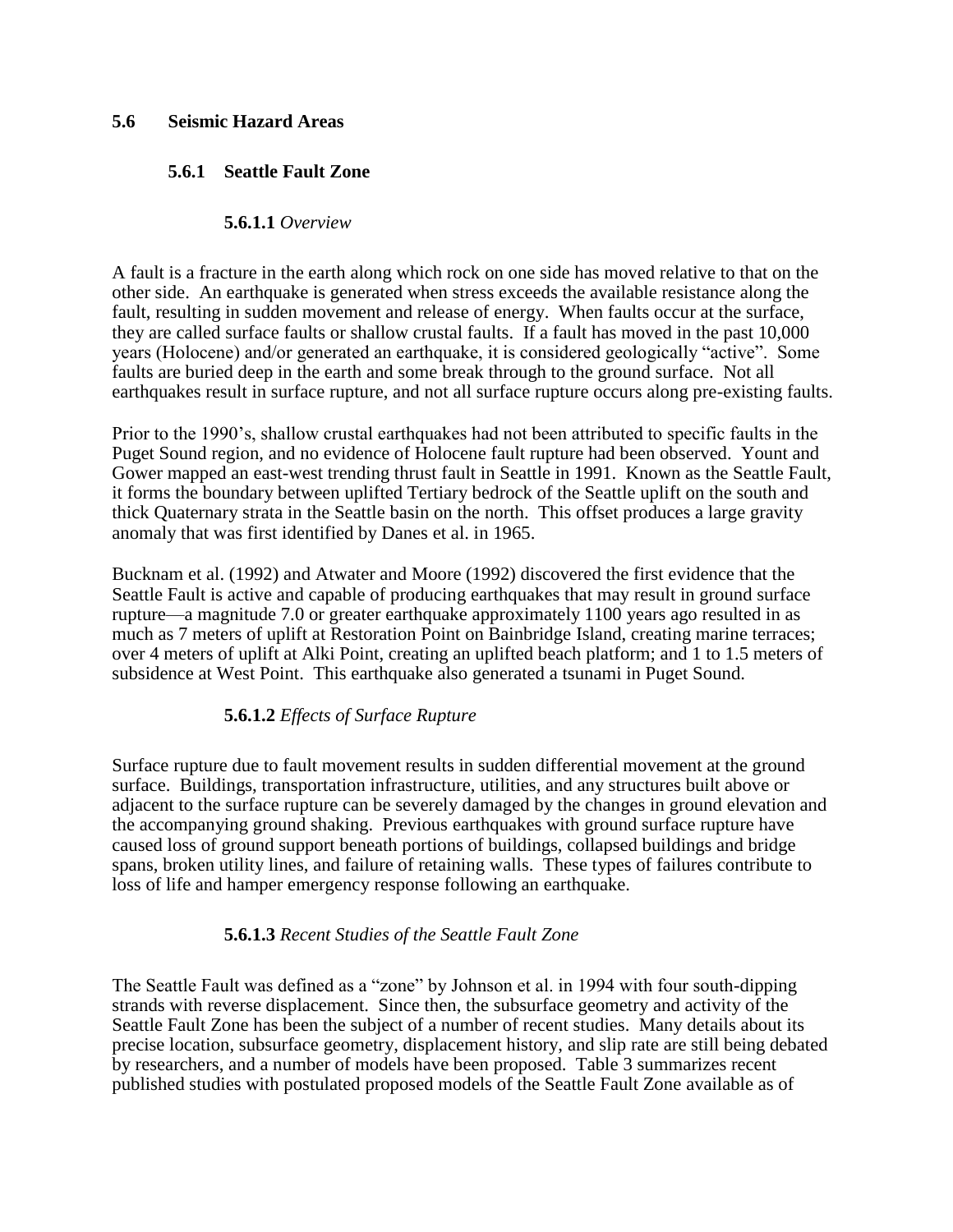December 2013. The most recent research shows the Seattle Fault Zone as a 5 to 7 km-wide east-west trending zone of south-dipping thrust faults, north-dipping backthrusts, and folds.

The earliest models of the Seattle Fault Zone were based on inferences from gravity data and conventional industry seismic reflection data. Subsequently, more detailed studies have been performed that include aeromagnetic surveys, seismic reflection surveys as part of the 1998 Seismic Hazards Investigation in Puget Sound (SHIPS) experiments, geologic evidence from fault trenching, and geologic mapping.

Stratigraphic and geomorphic evidence support the conclusion that strands of the Seattle fault as mapped by Johnson et al. (1999) can be traced on to land at the coast in West Seattle; however, mapping of individual strands much beyond the coast is not yet possible (Booth et al., 2003). Work by Harding et al. (2002) further confirms that at least three of the strands of the Seattle Fault Zone can be identified in the West Seattle coastline based on topographic data and that the frontal strand moved during the ~900 AD event described by Atwater and Moore (1992). Faults are difficult to map in the Puget Lowland because of dense vegetation, water, coverage by surficial deposits and/or fill, and extensive regrading for urban development in many areas.

Work by Sherrod (2005), Sherrod et al. (2001), and Nelson et al. (2003a and 2003b) indicate that known active strands of the Seattle Fault in Bellevue, Bainbridge Island, and Point Glover Peninsula near Port Orchard have produced surface rupture, and some strands have been reactivated by multiple earthquake events. Ten Brink et al. (2006) concluded that the surface rupture that occurred 1100 years ago on at least two strands on the Seattle Fault resulted from a moment magnitude (M) 7.5 earthquake.

The estimated probabilities of an earthquake with  $M > 6.5$  occurring on the Seattle Fault Zone or from a random shallow crustal source in the Puget Sound region are approximately 5 percent in 50 years (recurrence interval of 1000 years) and 15 percent in 50 years, respectively (EERI, 2005b). These probability estimates have large uncertainties (Frankel, 2007). The probability estimate for an  $M > 6.5$  earthquake on the Seattle Fault Zone is based on trenching studies at a small number of locations as well as a slip rate estimate that has a large uncertainty (Frankel, 2007). The probability estimate of a random shallow earthquake with  $M > 6.5$  in the Puget Sound region is based on extrapolating the rate of observed earthquakes with magnitudes of 4 and above (Frankel, 2007).

| Table 3: Recent references on geometry and structure of the Seattle Fault Zone |  |  |  |  |  |  |
|--------------------------------------------------------------------------------|--|--|--|--|--|--|
|--------------------------------------------------------------------------------|--|--|--|--|--|--|

| <b>Factor</b>        | <b>Finding</b>                                      | <b>Source</b>     |
|----------------------|-----------------------------------------------------|-------------------|
| <b>Seattle Fault</b> | Identification of high-angle, oblique fault systems | Mace and Keranen, |
| Zone                 | crossing the Seattle Fault Zone and basin.          | 2012              |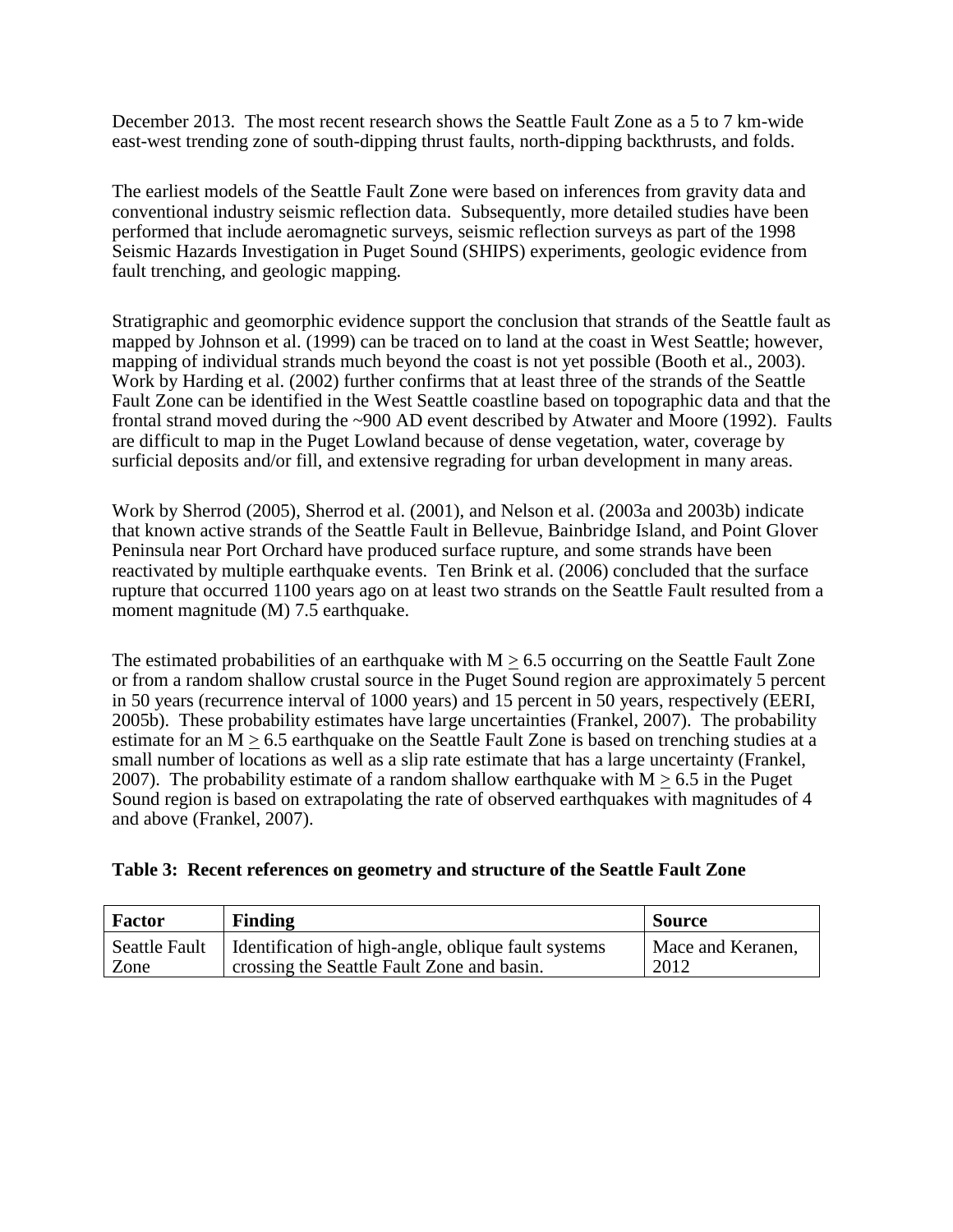| geometry | Characterization of the Seattle Fault Zone east of<br>Lake Washington based on seismic reflection data.<br>East of Lake Washington, the data does not support<br>a passive-roof duplex model of Brocher et al (2004).<br>Data suggest a north-verging thrust fault with a blind<br>tip beneath the deformation front, a forelimb<br>breakthrough, and a large backthrust.                                                                                                                                                                      | Liberty and Pratt,<br>2008 |
|----------|------------------------------------------------------------------------------------------------------------------------------------------------------------------------------------------------------------------------------------------------------------------------------------------------------------------------------------------------------------------------------------------------------------------------------------------------------------------------------------------------------------------------------------------------|----------------------------|
|          | Fault subsurface structure imaged. 40-degree south<br>dipping fault plane in the upper 5km of the crust.                                                                                                                                                                                                                                                                                                                                                                                                                                       | Fisher, et al., 2005       |
|          | Fault Zone delineated based upon Blakely et al.<br>(2002), Brocher et al. (2004), subsurface<br>stratigraphy, and geologic mapping                                                                                                                                                                                                                                                                                                                                                                                                             | Troost, et al., 2005       |
|          | Seismic reflection, aeromagnetic, gravity, and<br>geologic data used to interpret the Seattle                                                                                                                                                                                                                                                                                                                                                                                                                                                  | Brocher, et al., 2004      |
|          | Fault Zone as a passive-roof duplex associated with<br>the Tacoma Fault Zone. The overlying shallow roof<br>thrust is passive and only slips when the underlying<br>Seattle Fault or Tacoma Fault ruptures. The master<br>floor thrust is the most important thrust beneath<br>Seattle.                                                                                                                                                                                                                                                        |                            |
|          | Paper focused on the Tacoma fault. Crustal<br>deformation between Seattle and Tacoma is forced<br>by slip on the deeper Seattle fault. Motion is<br>distributed on the shallow Seattle Fault Zone,<br>Tacoma fault, East Passage Fault Zone and other<br>structures beneath the Seattle uplift.                                                                                                                                                                                                                                                | Johnson et al., 2004       |
|          | Shallow velocity structure of the Seattle Fault Zone<br>imaged by tomographic inversion of a very dense<br>data set of seismic reflection profiles shot during the<br>1998 SHIPS experiments (seismic reflection<br>studies). Along-strike differences in the uplift of<br>Tertiary rocks beneath Puget Sound are likely<br>attributable to the existence of a segment boundary<br>in the Seattle fault system. Segmentation, if present,<br>did not prevent two strands from rupturing across the<br>boundary during the $\sim$ AD 900 event. | Calvert et al., 2003       |
|          | Used the results of a high-resolution aeromagnetic<br>survey to define four main strands of the Fault Zone<br>over an east-west distance of >50km. These strands<br>coincide with the large gravity anomaly, geologic<br>data, and seismic reflection data presented by<br>previous studies. The magnetic anomalies coincide<br>with steeply dipping bedrock in the hanging wall of<br>the Seattle Fault Zone.                                                                                                                                 | Blakely et al., 2002       |
|          | Results from 1998 SHIPS seismic reflection studies<br>confirms newly proposed location for the Seattle<br>Fault Zone in Blakely et al., 2002. Seattle Fault<br>Zone produces a prominent velocity anomaly.                                                                                                                                                                                                                                                                                                                                     | Brocher et al., 2001       |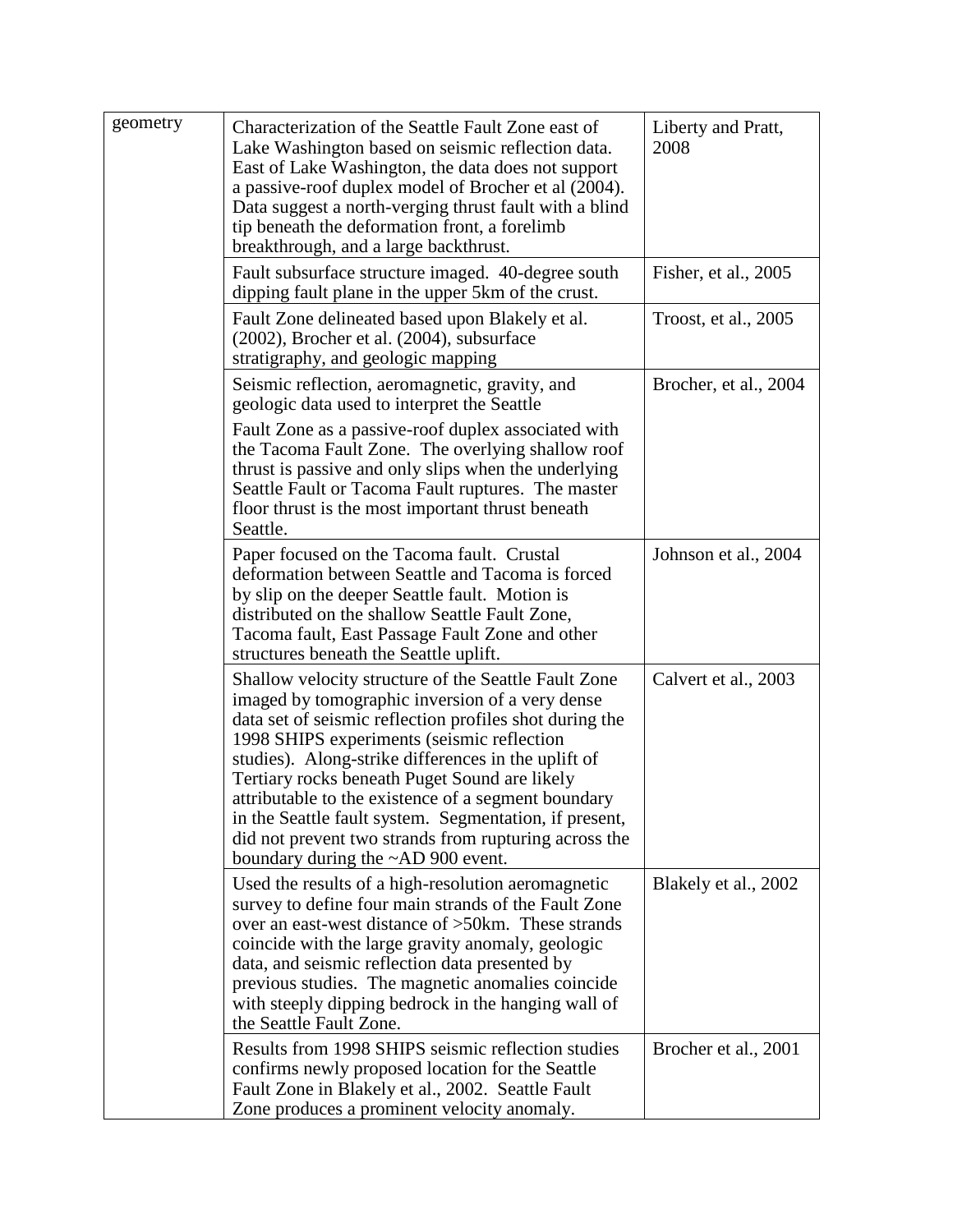|                                             | Analyzed high-resolution and conventional industry<br>marine seismic reflection data to characterize the<br>Fault Zone as a 4 to 6 km wide (north-south)<br>direction) zone consisting of three or four east-west<br>trending fault strands. Also identified north-trending<br>high-angle strike slip fault zone in Puget Sound that<br>cuts the Seattle Fault Zone into segments.                                                                                                                                                                                                                                                                                                                                                                                                                                                                                                                                                                                                                                                                                                                                                                                                                                                                                                                                                 | Johnson et al., 1999 |
|---------------------------------------------|------------------------------------------------------------------------------------------------------------------------------------------------------------------------------------------------------------------------------------------------------------------------------------------------------------------------------------------------------------------------------------------------------------------------------------------------------------------------------------------------------------------------------------------------------------------------------------------------------------------------------------------------------------------------------------------------------------------------------------------------------------------------------------------------------------------------------------------------------------------------------------------------------------------------------------------------------------------------------------------------------------------------------------------------------------------------------------------------------------------------------------------------------------------------------------------------------------------------------------------------------------------------------------------------------------------------------------|----------------------|
|                                             | Used industry seismic reflection data in an initial<br>attempt to define the deep geometry of faults in the<br>Puget Lowland area. Based on this model, most of<br>the faults and folds in the region are related at depth<br>and are components of a north moving thrust sheet.<br>The Seattle fault is interpreted to be a thrust fault<br>dipping southward at an angle of about 20 degrees<br>but steepening to 45 degrees in the near surface.<br>Data indicate $>7$ km of throw across the fault over<br>the last 40 million years.                                                                                                                                                                                                                                                                                                                                                                                                                                                                                                                                                                                                                                                                                                                                                                                          | Pratt et al., 1997   |
| Known<br>strands of<br>the Seattle<br>Fault | Five trenches across a Holocene fault scarp on<br>Bainbridge Island yield the first radiocarbon-<br>measured earthquake recurrence intervals for a<br>crustal fault in western Washington. The scarp, the<br>first to be revealed by laser (LIDAR) imagery, marks<br>the Toe Jam Hill Fault, a north-dipping backthrust to<br>the Seattle fault. Folded and faulted strata,<br>liquefaction features, and forest soil A horizons<br>buried by hanging-wall-collapse colluvium record a<br>cluster of three, or possibly four, earthquakes<br>between 2500 and 1000 yr ago. The most recent<br>earthquake is probably the 1050-1020 yr B.P. (A.D.<br>900-930) earthquake that raised marine terraces and<br>triggered a tsunami in Puget Sound. Vertical<br>deformation estimated from stratigraphic and surface<br>offsets at trench sites suggests late Holocene<br>earthquake magnitudes near M7, corresponding to<br>surface ruptures $> 36$ km long. No data to indicate<br>fault rupture for 12,000 years prior to the 1000-2500<br>yr ago cluster. Corresponding fault-slip rates are 0.2<br>$\text{mm/yr}$ for the past 16,000 yr and 2 mm/yr for the<br>past 2500 yr. Because the Toe Jam Hill fault is a<br>backthrust to the Seattle fault, it may not have<br>ruptured during every earthquake on the Seattle<br>fault. | Nelson et al., 2003b |
|                                             | Three trenches excavated across 1- to 5-m high<br>Holocene fault scarps showing surface faulting and<br>folding events as recent as approximately 1000 yr<br>ago.                                                                                                                                                                                                                                                                                                                                                                                                                                                                                                                                                                                                                                                                                                                                                                                                                                                                                                                                                                                                                                                                                                                                                                  | Nelson et al., 2003a |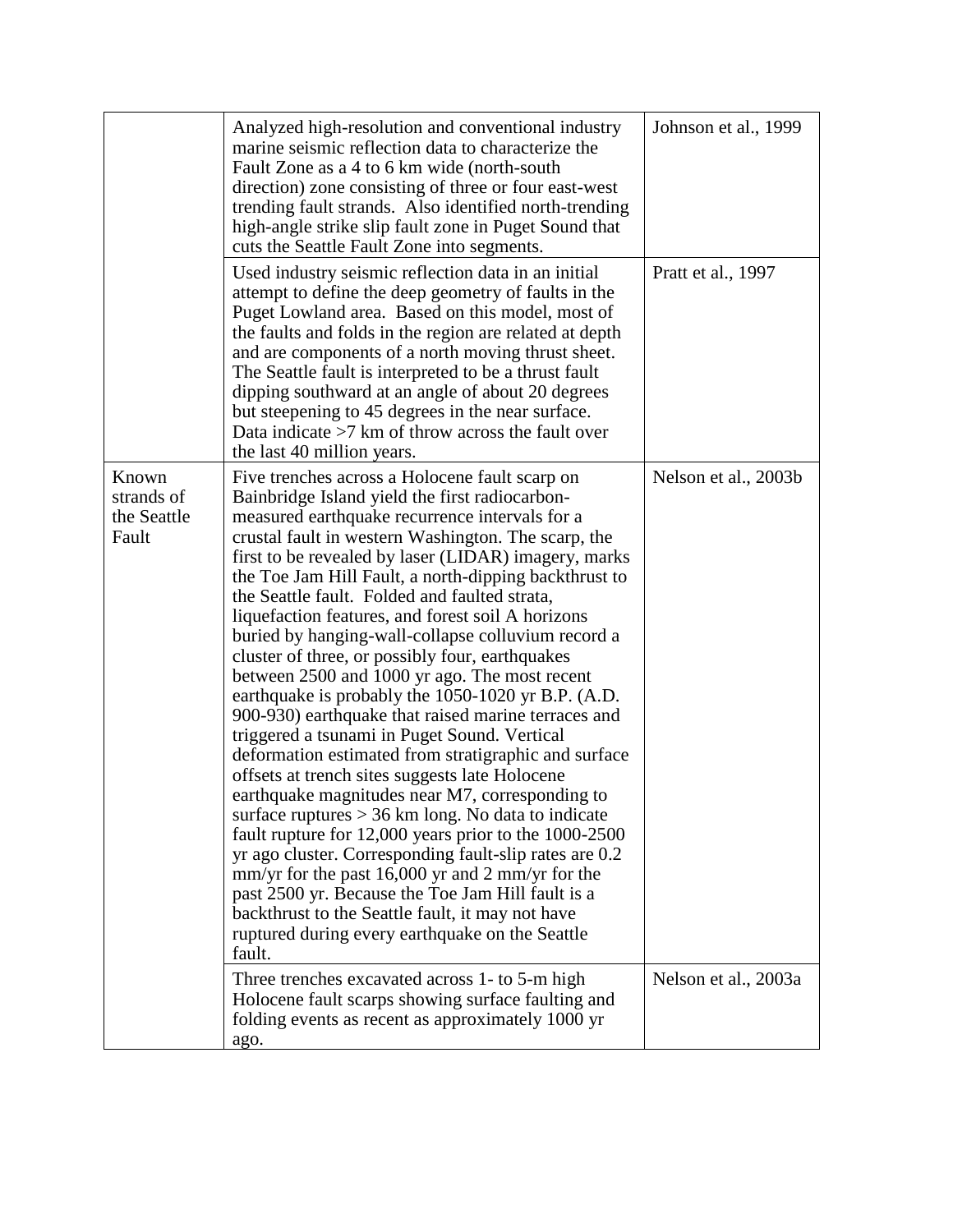| At Vasa Park on the west shore of Lake<br>Sammamish, trenching exposed a fault zone. The<br>fault moved at least one time at the very beginning<br>of the Holocene. Only one, limiting, maximum age<br>was obtained.                                                                                                                                                                                                                                                                  | Sherrod et al., 2001 |
|---------------------------------------------------------------------------------------------------------------------------------------------------------------------------------------------------------------------------------------------------------------------------------------------------------------------------------------------------------------------------------------------------------------------------------------------------------------------------------------|----------------------|
| Topographic analyses of uplifted marine platforms<br>based on Lidar mapping suggest that activity on the<br>strands of the Seattle fault in West Seattle date to or<br>after the $\sim$ 900 AD event.                                                                                                                                                                                                                                                                                 | Harding et al., 2002 |
| Excavation at Vasa Park in Bellevue showed the<br>south side of the fault pushing up and to the north by<br>about $6-1/2$ feet during the very beginning of the<br>Holocene. Finding is important because the trench<br>shows that earthquakes on the Seattle fault have<br>occurred on both sides of Puget Sound, provides<br>clear evidence for an earthquake unrelated to the one<br>1100 years ago, is different from the north side up<br>motions on faults west of Puget Sound. | EERI, 2005a          |
| Provides a summary of active fault zones in the<br>Puget Lowland. Lidar scarps in the Seattle Fault<br>Zone are north-side-up, opposite the vergence<br>suggested for the Seattle fault. Trenching data<br>reveal as many as three surface rupturing<br>earthquakes in the past 2500 years.                                                                                                                                                                                           | Sherrod, 2005        |
| Stratigraphic and geomorphic evidence supports that<br>strands of the Seattle fault as mapped by Johnson et<br>al., 1999, can be traced onto land at the coast in<br>West Seattle. Mapping of individual strands much<br>beyond the coast is not yet possible.                                                                                                                                                                                                                        | Booth et al., 2003   |

# **5.6.1.4** *Designation of the Seattle Fault Zone*

Mapping by Troost et al. (2005) represents the most current delineation of the area of suspected fault rupture hazard. The Seattle Fault Zone shown in this reference considers the fault models postulated by Blakely et al. (2002) and Brocher et al. (2004), constrained and modified by areas of geologic evidence such as uplifted beach deposits, down-dropped tidal marshes, offset strata, and deformation such as sheared and tightly folded strata near the northern edge of the Fault Zone. Troost et al. (2005) designate the Seattle Fault Zone as a zone, rather than specific lines, because of the uncertainty in the postulated fault models and the uncertainty in precise locations of fault strands; however, all of the postulated models present four or more possible east-west trending strands or a large area over which deformation could possibly occur due to movement on deeper portions of the Seattle Fault. Surface rupture is possible along existing strands within the Seattle Fault Zone and less likely along new faults within the Seattle Fault Zone (Troost, 2007).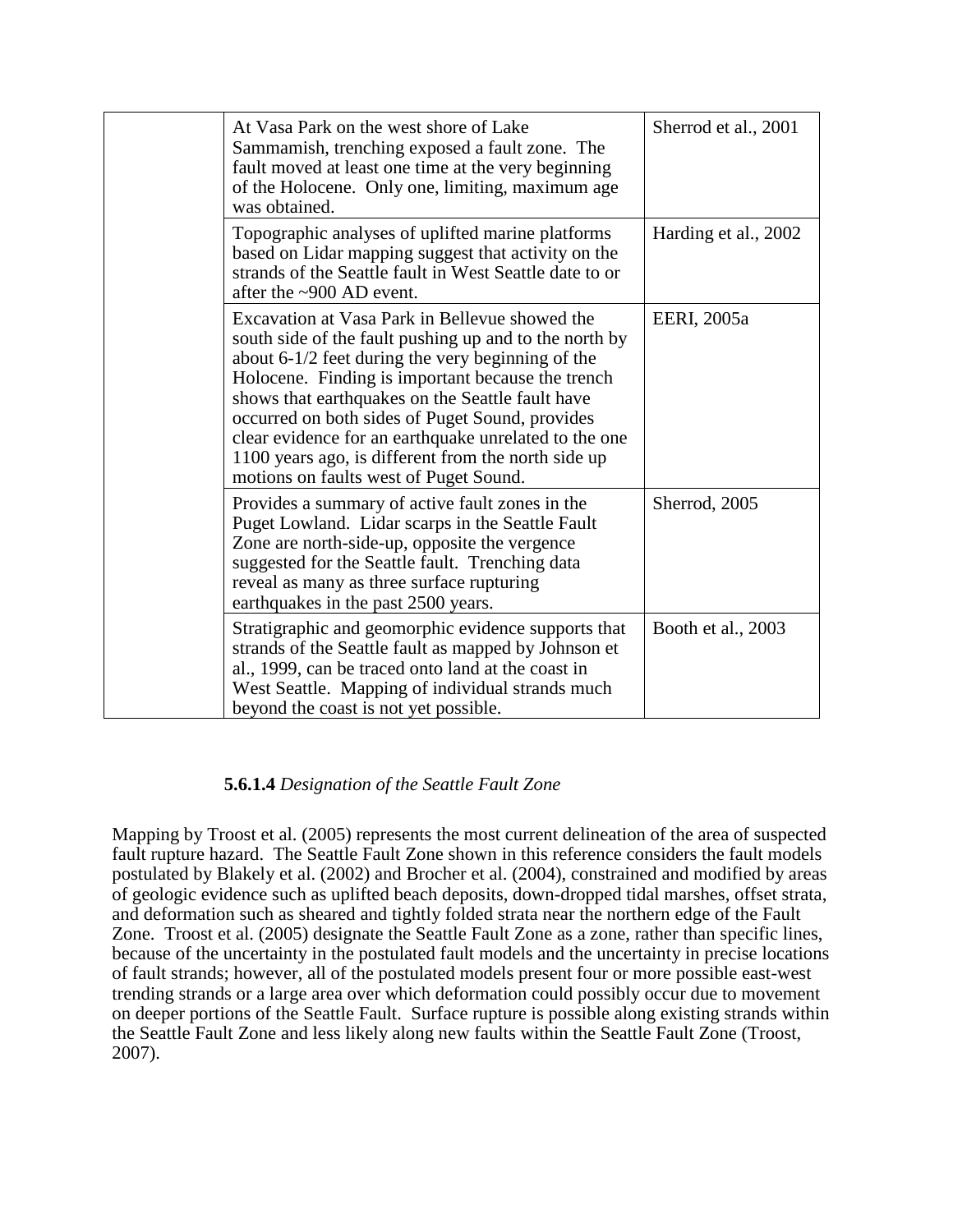An interactive Quaternary fault map of the State of Washington has been compiled by the U.S. Geological survey. It can be found at the following address: [http://earthquake.usgs.gov/hazards/qfaults/wa/.](http://earthquake.usgs.gov/hazards/qfaults/wa/)

#### **5.6.1.5** *References*

- Atwater, B.F., 1999, *Radiocarbon dating of a Seattle earthquake to AD 900-930*, Seismological Research Letters, v. 70, p. 232.
- Atwater, B.F., and Moore, A.L., 1992, *A tsunami about 1000 years ago in Puget Sound Washington*, Science, December 4.
- Blakely, R.J., Wells, R.E., Weaver, C.S., and Johnson, S.Y., 2002, *Location, structure, and seismicity of the Seattle fault zone, Washington: Evidence from aeromagnetic anomalies, geologic mapping, and seismic reflection data*, GSA Bulletin, vol. 114 no. 2, p. 169-177, February.
- Booth, D.B., Troost, K.G., and Shimel, S.A., 2003, *Landfall of the Seattle Fault Zone, West Seattle, WA*: Abstracts with Program, Geological Society of America, Annual Meeting, Seattle, November 2-5, 2003, p.479.
- Brocher, T.M., Blakely, R.J., and Wells, R.E., 2004, *Interpretation of the Seattle Uplift, Washington as Passive-Roof Duplex*, Bulletin of the Seismological Society of America, vol. 94, no. 4, 1379-1401.
- Brocher, T.M., Parsons, T., Blakely, R.J., Christensen, N.I., Fisher, M.A., Wells, R.E., and the SHIPS Working Group, 2001, *Upper crustal structure in Puget Lowland, Washington: Results from the 1998 Seismic Hazards Investigation in Puget Sound,* Journal of Geophysical Research, vol. 106 no. 7, p. 13541-13564, July.
- Bucknam, R.C., Hemphill-Haley, E., and Leopold, E.B., 1992, *Abrupt uplift within the past 1700 years at southern Puget Sound, Washington*, Science, v. 258, p. 1611-1614.
- Calvert, A.J., Fisher, M.A., and Johnson, S.Y., 2003, *Along-strike variations in the shallow seismic velocity structure of the Seattle fault zone: Evidence for fault segmentation beneath Puget Sound*, Journal of Geophysical Research, vol. 108 no. B1.
- Danes, Z.F., and nine others, 1965, *Geophysical investigations of the southern Puget Sound area, Washington*: Journal of Geophysical Research, v. 70, p. 5573-5579.
- Earthquake Engineering Research Institute (EERI) and Washington Military Department Emergency Management Division, 2005a, *Scenario for a Magnitude 6.7 earthquake on the Seattle Fault*, Mark Stewart, editor.
- Earthquake Engineering Research Institute (EERI) and Washington Military Department Emergency Management Division, 2005b, *Scenario for a Magnitude 6.7 earthquake on the Seattle Fault*, scenario presentations available from http://seattlescenario.eeri.org/documents.php, downloaded on January 29, 2007.

Frankel, A.F., 2007, personal communication.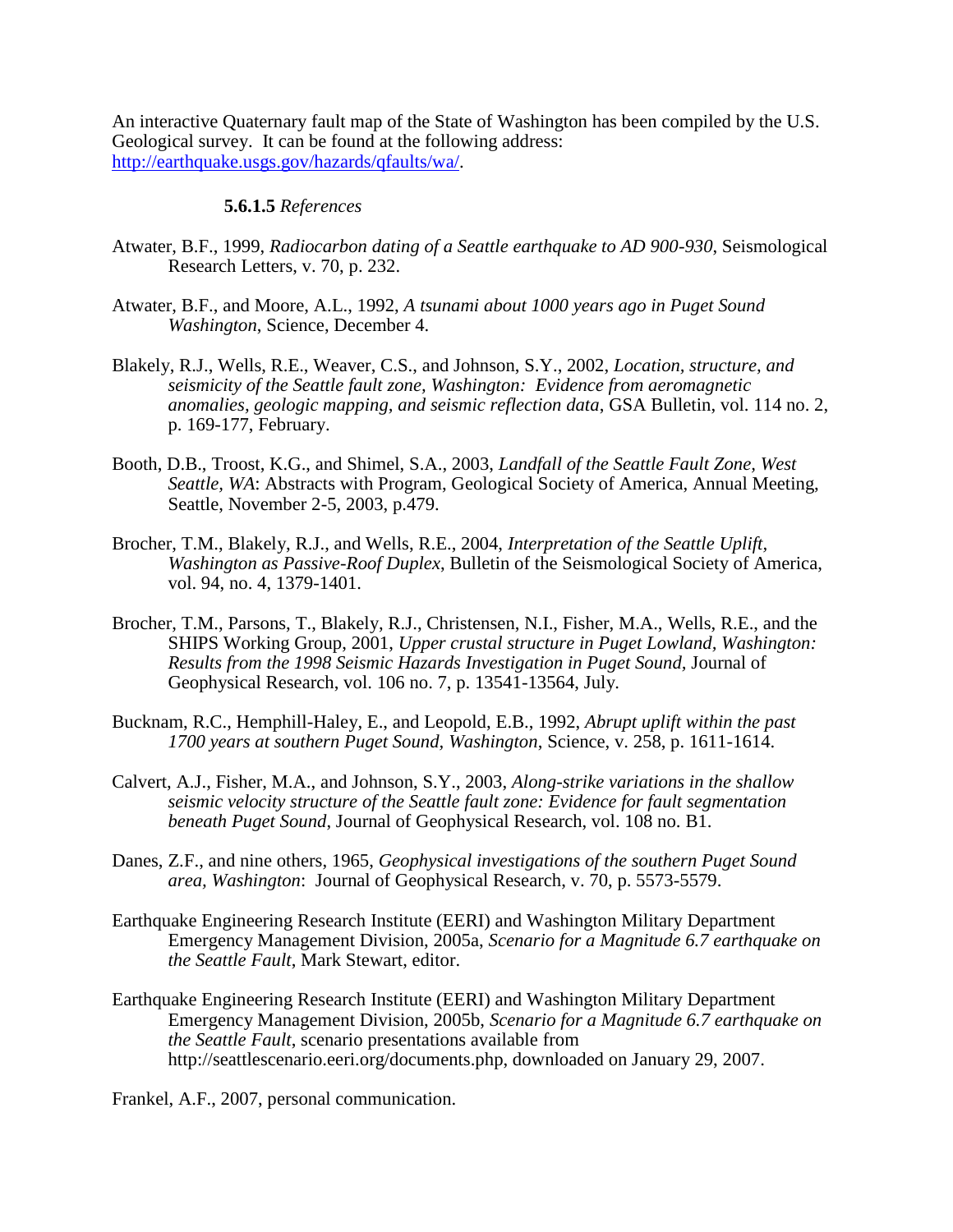- Harding, D.J., Johnson, S.Y., and Haugerud, R.A., 2002, *Folding and rupture of an uplifted Holocene marine platform in the Seattle Fault Zone, Washington, revealed by airborne laser swath mapping*, abstract, GSA Cordilleran Section Meeting.
- Johnson, S. Y., Potter, C. J., and Armentrout, J. M., 1994, *Origin and evolution of the Seattle fault and Seattle basin, Washington*, Geology, v. 22, p. 71-74.
- Johnson, S.Y., Blakely, R.J., Stephenson, W.J., and Dadisman, S.V., 2004, *Active shortening of the Cascadia forearc and implications for seismic hazards of the Puget Lowland*, Tectonics, v. 23, TC1011.
- Johnson, S.Y., Dadisman, C.V., Childs, J.R., and Stanley, W.D., 1999, *Active tectonics of the Seattle fault and central Puget Sound, Washington—implications for earthquake hazards*: Geological Society of America Bulletin, v. 111, no. 7, p. 1042-1053.
- Liberty, L. M. and Pratt, T. L., 2008, Structure of the eastern Seattle fault zone, Washington State: new insights from seismic reflection data: Bulletin of the Seismological Society of America, v. 98, no. 4, p. 1681-1695.
- Mace, C. G. and Keranen, K. M., 2012, Oblique fault systems crossing the Seattle basin--Geophysical evidence for additional shallow fault systems in the central Puget Lowland: Journal of Geophysical Research, v. 117, no. B3, 19 p.
- Nelson, A. R.; Johnson, S. Y.; Wells, R. E. and others, 2003a, Field and laboratory data from an earthquake history study of the Waterman Point Fault, Kitsap County, Washington: U.S. Geologic Survey Miscellaneous Field Studies Map MF-2423, 11 p., 1 sheet, scale 1:3,000, available: http://pubs.usgs.gov/mf/2003/mf-2423/.
- Nelson, A.R., Johnson, S.Y., Kelsey, H.M., Wells, R.E., Sherrod, B.L., Pezzopane, S.K., Bradley, L., Koehler, R.D., and Bucknam, R.C., 2003b, *Late Holocene earthquakes on the Toe Jam Hill fault, Seattle fault zone, Bainbridge Island, Washington*, Geological Society of America Bulletin, 115, 1388-1403.
- Pratt, T.L., Johnson, S.Y., Potter, C., Stephenson, W, and Finn, C., 1997, *Seismic reflection images beneath Puget Sound, western Washington state: The Puget Lowland thrust sheet hypothesis*, Journal of Geophysical Research, v. 102, p. 27469-27489.
- Sherrod, B.L., Haeussler, P.J., Wells, R., Troost, K., and Haugerud, R., 2001, *Surface rupture in the Seattle fault zone near Bellevue, Washington*, Seismological Research Letters, v.72, no. 2, p. 253.
- Sherrod, B.L., 2002, *Late Quaternary surface rupture along the Seattle fault zone near Bellevue, Washington*: EOS (Transactions, American Geophysical Union), v.83 (47), abstract S21C-12.
- Sherrod, B.L., 2005, *Prehistoric earthquakes in the Puget Lowland, Washington*: EOS (Transactions, American Geophysical Union), Fall Meeting abstract S54A-05.
- ten Brink, U.S., Song, J., and Bucknam, R.C., 2006, *Rupture models for the A.D. 900-930 Seattle fault earthquake from uplifted shorelines*, Geology, v. 34, no. 7, p. 585-588, July.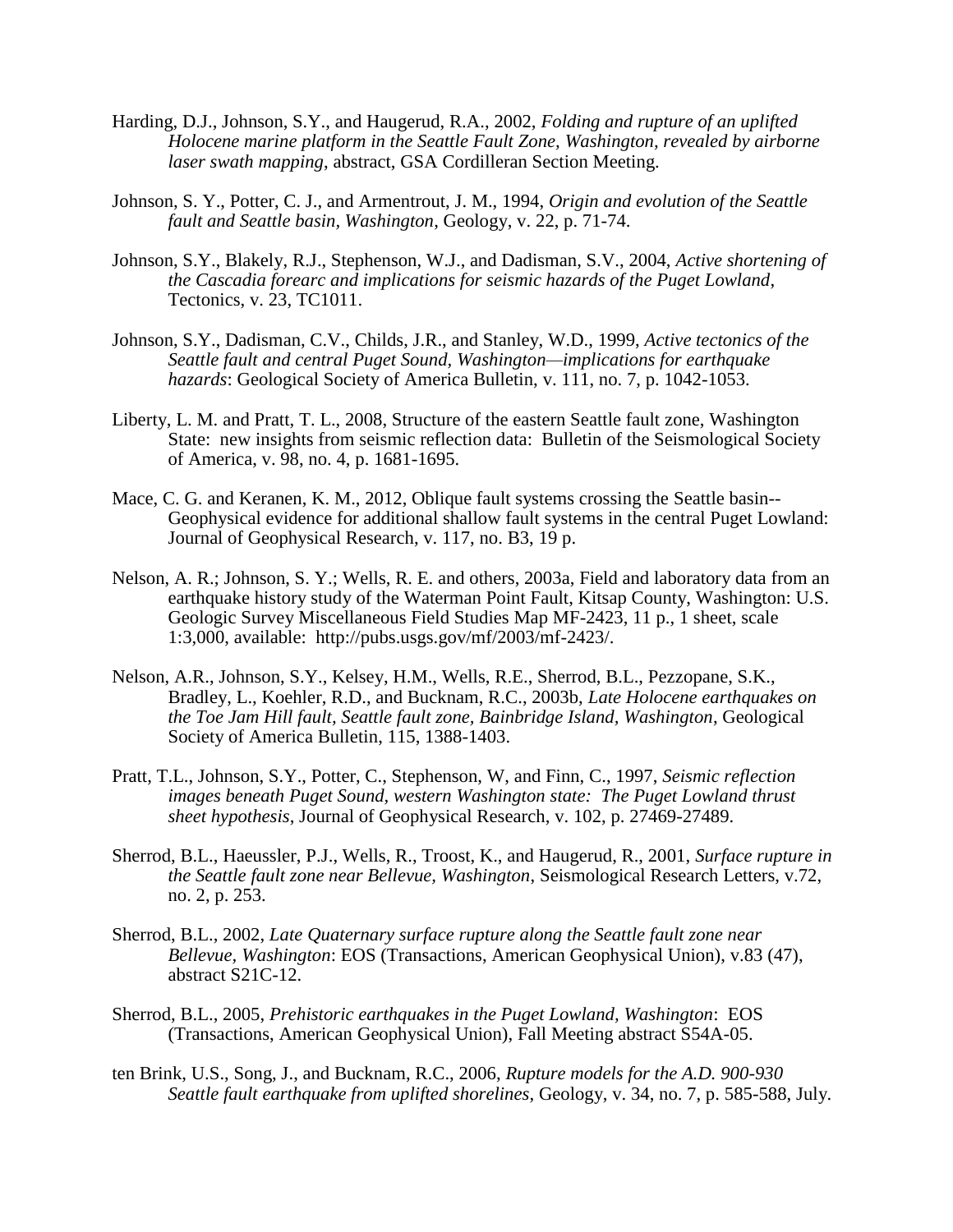- Troost, K.G., Booth, D.B., Wisher, A.P., and Shimel, S.A., 2005, *The geologic map of Seattle, a progress report,* U.S. Geological Survey, Open-file report 2005-1252, scale 1:24,000.
- Troost, K.G., 2007, personal communication
- U.S. Conference on Lifeline Earthquake Engineering, "How Vulnerable are Seattle Area Lifelines?"
- Washington State, Military Department, Emergency Management Division, *Washington State Hazard Mitigation Plan,* July 2004, [http://emd.wa.gov/6-mrr/mit-rec/mit/mit-pubs](http://emd.wa.gov/6-mrr/mit-rec/mit/mit-pubs-forms/hazmit-plan/hazmit-plan-idx.htm)[forms/hazmit-plan/hazmit-plan-idx.htm](http://emd.wa.gov/6-mrr/mit-rec/mit/mit-pubs-forms/hazmit-plan/hazmit-plan-idx.htm) (12 January 2007).
- Yount, J. C., and Gower, H. D., 1991, Bedrock geologic map of the Seattle 30' by 60' quadrangle, Washington: U.S. Geological Survey Open-File Report 91-147, scale 1:100,000.

### **5.6.2 Tsunami Inundation Areas**

#### **5.6.2.1** *Overview*

A tsunami is a series of water waves of extremely long period and long wavelength (distance from crest to crest) caused by a sudden disturbance that vertically displaces the water. Sudden offsets in the earth's crust, such as during earthquakes, can cause a tsunami. Landslides and underwater volcanic eruptions can also generate tsunamis.

Washington's outer coast is vulnerable to tsunamis from distant sources (such as earthquakes in Alaska, Japan, or Chile) and from the adjacent Cascadia Subduction Zone (CSZ). The CSZ is a fault located at the boundary between two tectonic plates, and it has generated earthquakes of magnitude 8 or larger at least six times in the past 3,500 years. Computer modeling by Walsh et al. (2000) indicates that a tsunami due to a great earthquake on the CSZ could cause a tsunami up to 30 feet in height that would affect the entire Washington coast.

Washington's inland waters, such as those in the Puget Sound region, are also subject to tsunamis, particularly those generated by local crustal earthquakes or by surface and submarine landslides. Atwater and Moore (1992) showed that a magnitude 7+ earthquake approximately 1100 years ago on the Seattle Fault Zone likely created a tsunami in Puget Sound that deposited sand at West Point and Cultus Bay near Whidbey Island. Karlin et al. (2004) present evidence of earthquake-induced submarine slope failures interspersed throughout Lake Washington that would likely have produced associated tsunamis or seiches. Lander et al. (1993) reported an eight foot wave in Lake Washington resulting from landslides caused by the 1891 Port Angeles Earthquake. Landslide-induced tsunamis in the Puget Sound include the early 1800's Camano Head Tsunami, 1890's Puget Island Tsunami near Cathlamet, 1891 Puget Sound Tsunami, 1894 Commencement Bay Tsunami, and 1949 Puget Sound Tsunami at Point Defiance (Washington State Hazard Mitigation Plan, 2004).

### **5.6.2.2** *Effects of Tsunami Inundation*

Tsunamis typically cause the most severe damage near their source, where the waves are highest because they have not yet lost much energy to friction or spreading. Nearby populations, often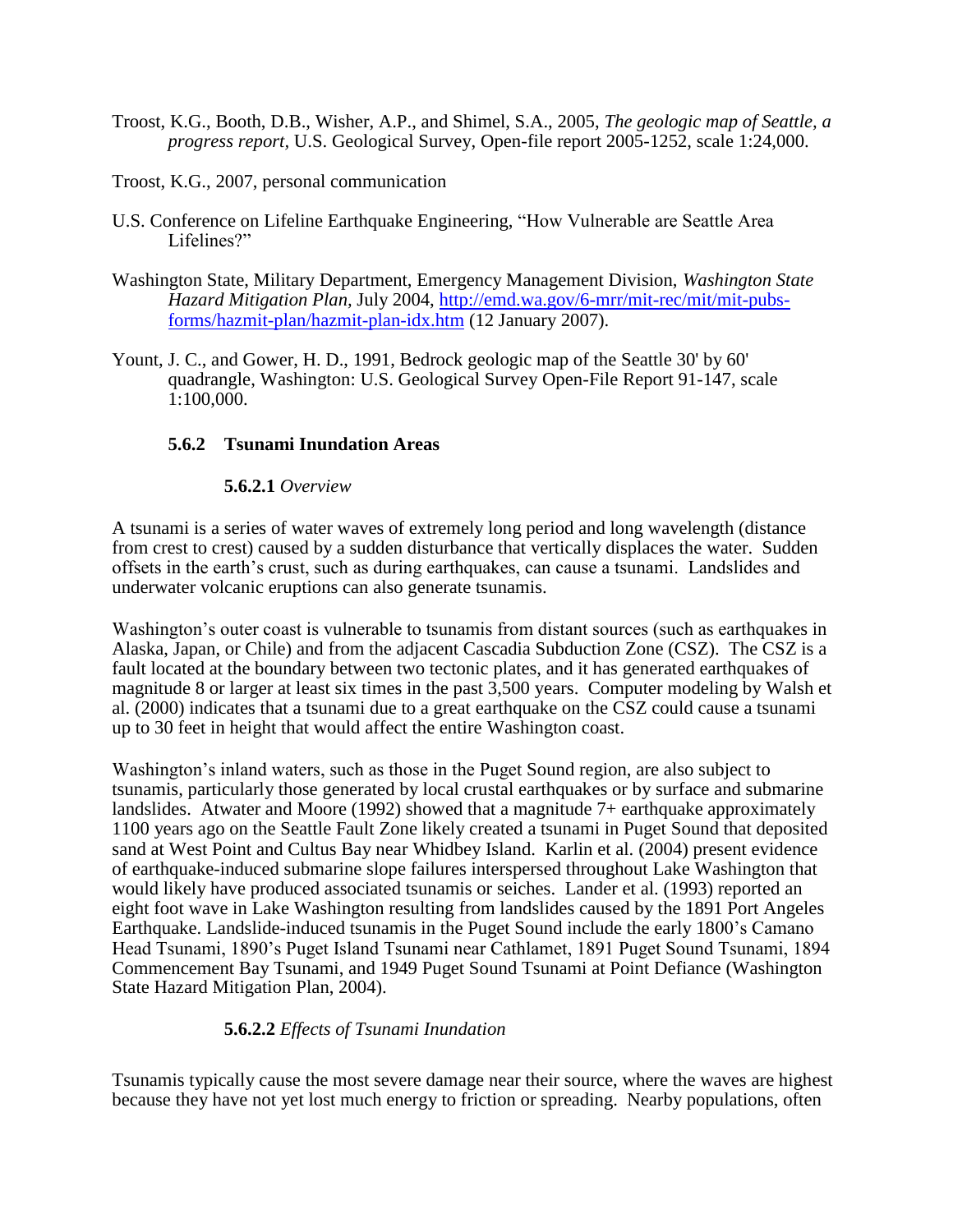disoriented from the earthquake shaking, have little time to react before the tsunami arrives, and persons caught in the tsunami may be crushed by debris or drown.

In the deep ocean, a tsunami is barely noticeable as a small rising and falling of the ocean surface. When the tsunami approaches land and shallow water, the waves slow down, become compressed, and increase in height. A tsunami can come on shore quickly like a rising tide and flood low-lying areas, or it can rush onshore as a wall of turbulent water with great destructive power. Minutes later, the water will drain away as the trough of the tsunami arrives. This destructive cycle may repeat many times before the tsunami dissipates.

The amount of destruction to structures and other facilities depends on wave period, wave height, and wave and current velocities. Tsunamis can cause structural failure, scouring at foundations, erosion, flooding, battering, movement of sediment and objects, and loss of life.

### **5.6.2.3** *Recent Studies of Tsunami Inundation in the Puget Sound*

The City of Seattle may be subject to tsunamis from the following sources: (1) shallow crustal earthquakes that rupture the submarine floor of Puget Sound, (2) shallow crustal earthquakes that rupture the floor of Lake Washington, (3) landslides within or into Puget Sound, (4) landslides within or into Lake Washington, and (5) lateral spreading due to liquefaction producing landslides into or in the Duwamish River and/or Puget Sound. At this time, no marine inundation is expected in the Seattle area from tsunamis generated from subduction zone earthquakes because the waves that deflect around the 90-degree bend to enter central Puget Sound would be small and attenuated by the time they reached the City of Seattle (Walsh, 2007; Murty and Hebenstreit, 1989).

As part of the Tsunami Inundation Modeling Efforts (TIME) within the National Tsunami Hazard Mitigation Program, Titov et al. (2003) have developed a high resolution computer model to estimate potential tsunami inundation along the shores of Seattle. The model is based upon a tsunami generated by a magnitude 7.3 event on the Seattle Fault Zone. The displacements along the Seattle Fault Zone are based upon those reported by Bucknam et al. (1992) from a magnitude 7+ earthquake that occurred approximately 1100 years ago. Walsh et al. (2003) used the results of the modeling by Titov et al. (2003) to produce the most recent tsunami inundation map of the Elliott Bay area. Other tsunami modeling studies (e.g. Koshimura et al., 2002) for tsunamis generated by historical movement on the Seattle Fault Zone have also been performed as part of the National Tsunami Hazard Mitigation Program; however, these studies were done at lower resolution.

At present, no modeling studies of tsunamis in Lake Washington generated by fault rupture in the lake or by landsliding have been performed. Karlin et al. (2004) present evidence of numerous submarine landslides in Lake Washington that were probably caused by earthquakes, but wave heights of any tsunamis generated by these events were not estimated.

Kayen et al. (1999) describe extremely young and thick deposits of sand at the Duwamish delta front, rapidly deposited by geologic processes, which have formed loose deposits that are highly susceptible to liquefaction under expected levels of seismic loading (e.g. from the Seattle Fault Zone, other shallow crustal faults, or the CSZ). Liquefaction-induced lateral spreads or flow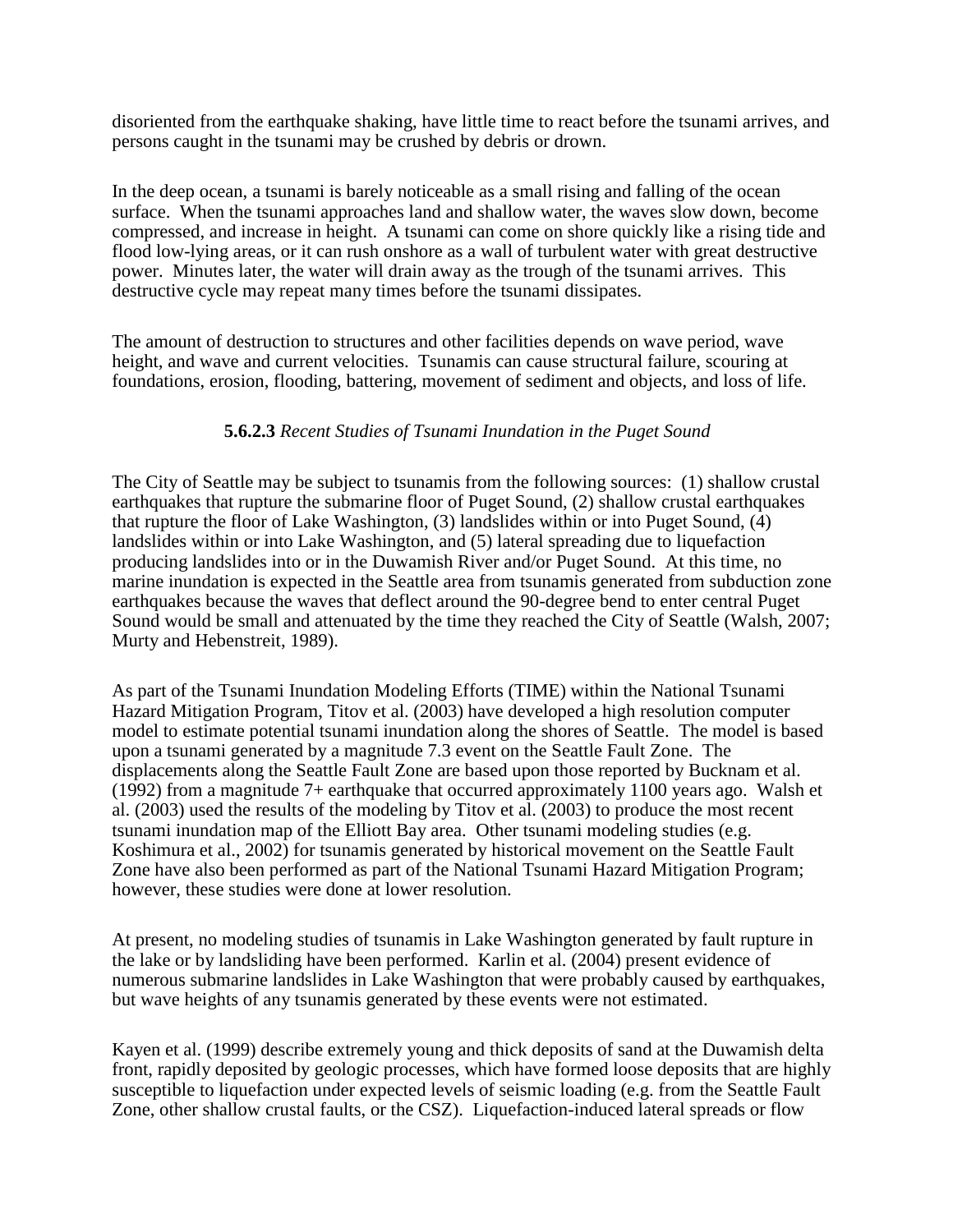slides at the Duwamish delta front along the northern end of Harbor Island could result in a tsunami (Troost, 2007). No modeling of this scenario is currently available, and we do not have evidence of previous occurrences; however, liquefaction-induced landslides have occurred in other areas resulting in water waves. For example, a submarine landslide in the Puyallup delta at Commencement Bay in 1894 (likely the result of static liquefaction) resulted in a 3 to 4.5 meter (9.8 to 14.8 ft) high water wave (Palmer, 2005). It is unlikely that such an event would impact areas outside of those currently delineated in the Walsh et al. (2003) tsunami hazard map (Troost 2007).

A summary of findings from the most significant reviewed references is presented in Table 4.

|  | Table 4: Recent tsunami studies for the Seattle area |  |  |  |
|--|------------------------------------------------------|--|--|--|
|--|------------------------------------------------------|--|--|--|

| <b>Factor</b> | <b>Finding</b>                                                                                                    | <b>Source</b>         |
|---------------|-------------------------------------------------------------------------------------------------------------------|-----------------------|
| Tsunami       | Tsunami inundation map based upon the<br>modeling by Titov et al., 2003 for rupture on the<br>Seattle Fault Zone. | Walsh et al.,<br>2003 |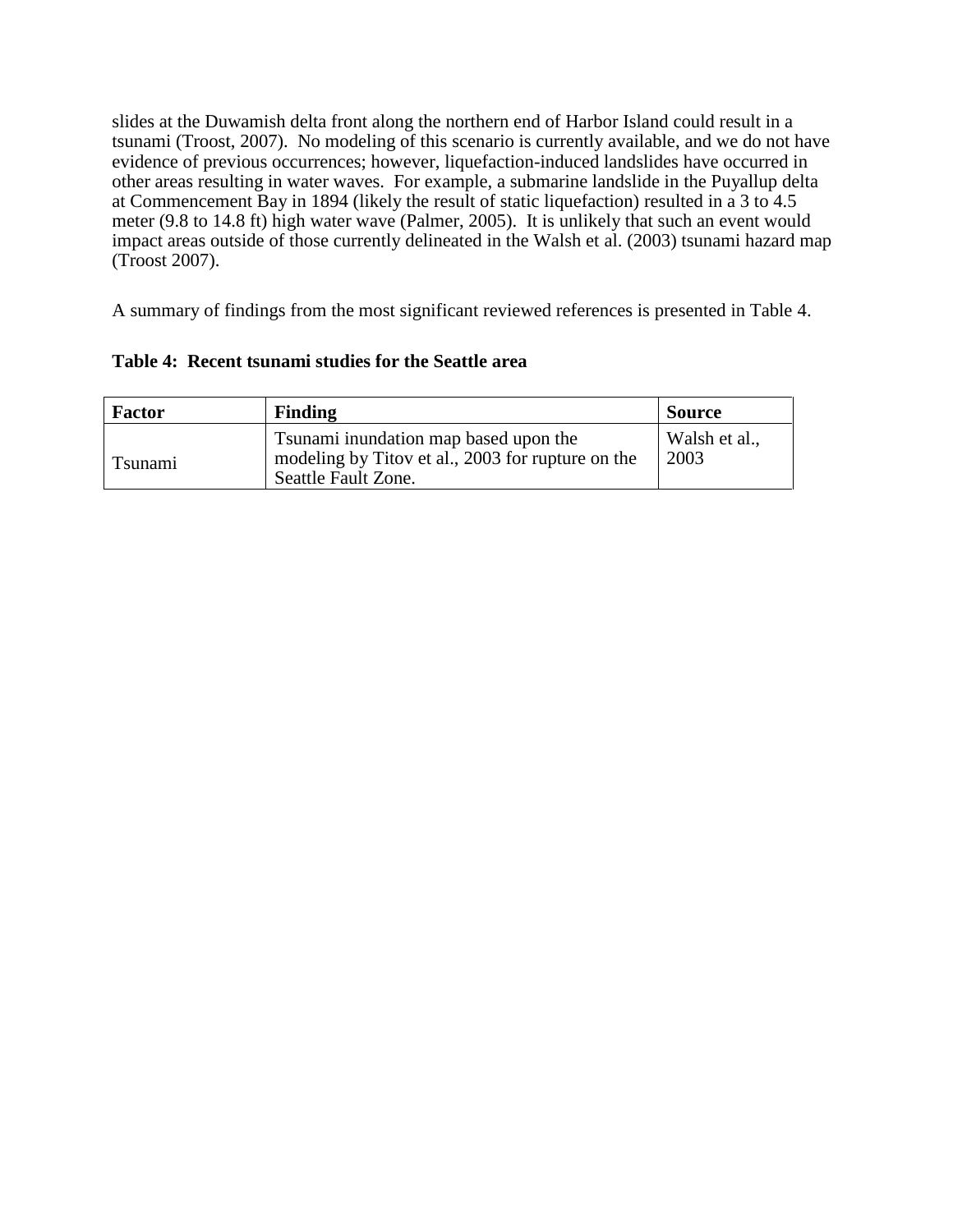| inundation studies<br>for Seattle Fault<br>Zone earthquake | Finite-difference, high resolution computer<br>model used to develop map of potential tsunami<br>inundation along the Puget Sound shores of<br>Seattle Washington. Assumed magnitude 7.3<br>earthquake on the Seattle Fault with<br>displacements consistent with that reported by<br>Bucknam et al., 1992 from a magnitude $7+$ event<br>on the Seattle Fault 1100 years ago (7 m uplift at<br>Restoration Point, 4m uplift at Alki Point, and<br>over 1 meter of subsidence at West Point).<br>Manning coefficient of $n=0.025$ (mildly rough<br>surface) used for bottom friction in inundation<br>model does not consider buildings and other<br>structures. Vertical datum of Mean High Water<br>was used. Maximum amplitudes of tsunamis<br>approaching shores of Elliott Bay fluctuate<br>around 6 meters. | Titov et al.,<br>2003          |
|------------------------------------------------------------|-------------------------------------------------------------------------------------------------------------------------------------------------------------------------------------------------------------------------------------------------------------------------------------------------------------------------------------------------------------------------------------------------------------------------------------------------------------------------------------------------------------------------------------------------------------------------------------------------------------------------------------------------------------------------------------------------------------------------------------------------------------------------------------------------------------------|--------------------------------|
|                                                            | Maximum vertical runup of 10 meters is<br>calculated southwest of Magnolia Bluff. The<br>model shows isolated areas of maximum current<br>speeds that impact land of up to 30<br>meters/second; however, most of the modeled<br>current speeds range from about 1.5 meters/<br>second to 10 to 15 meters/second as the waves<br>impact the land.                                                                                                                                                                                                                                                                                                                                                                                                                                                                  |                                |
|                                                            | The model shows the first wave crest reaching<br>southwest of Magnolia Bluff 2 minutes 20<br>seconds after generation. Within half a minute<br>after that, this wave crest reaches all the shores<br>around Elliott Bay. The south shores of Elliott<br>Bay are inundated when a large wave reflected<br>from the northern coasts reaches Harbor Island<br>about 5 minutes after the earthquake.                                                                                                                                                                                                                                                                                                                                                                                                                  |                                |
|                                                            | Finite-difference computer model (30 to 90)<br>meter grid spacing) used to model the magnitude<br>7+ event on the Seattle Fault approximately 1100<br>years ago. Modeled displacements consistent<br>with Bucknam et al., 1992. Tsunami inundation<br>zone presented for the Cultus Bay area. Tsunami<br>more than 3 meters high strikes the Seattle<br>waterfront.                                                                                                                                                                                                                                                                                                                                                                                                                                               | Koshimura, S.,<br>et al., 2002 |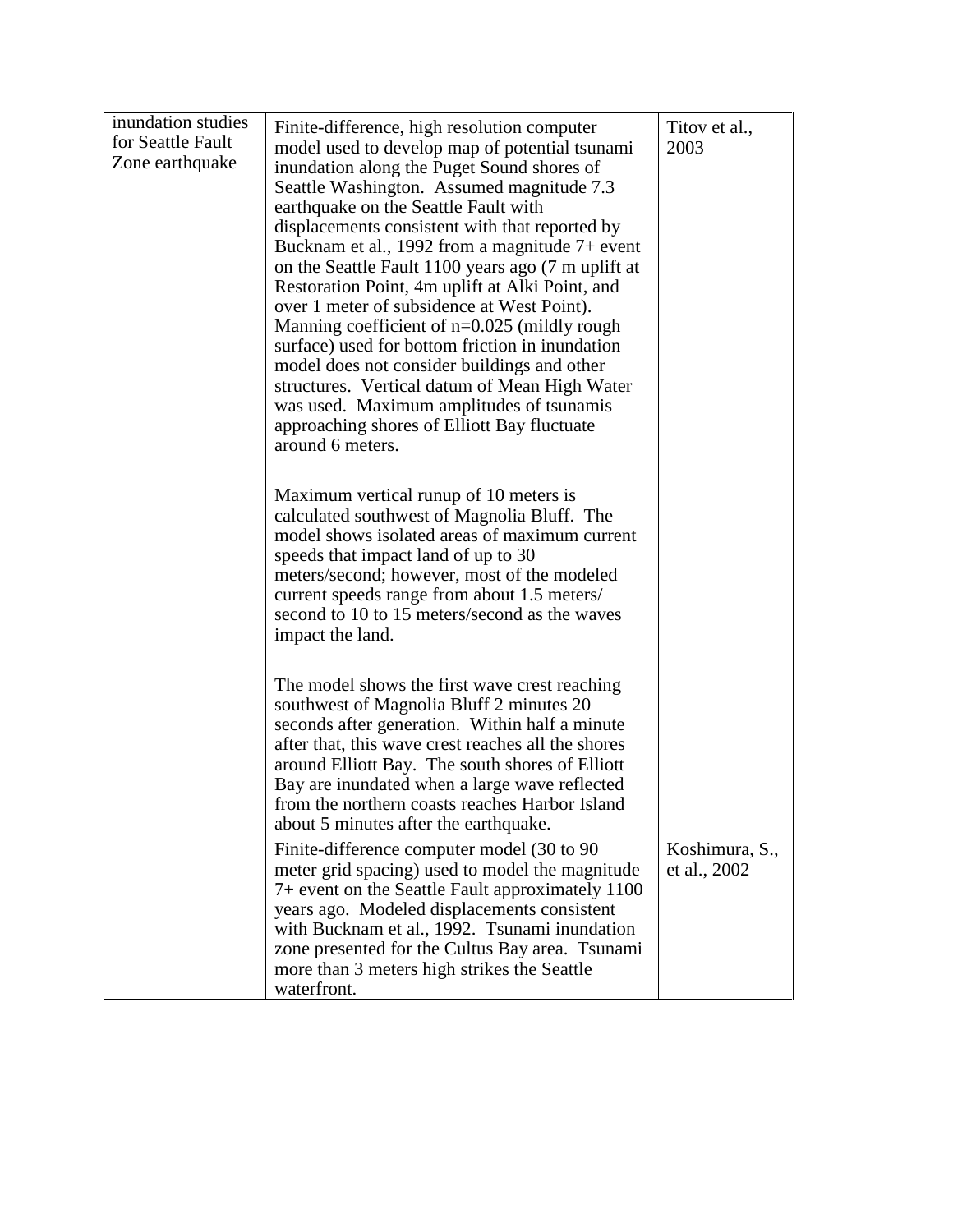|                                                                                           | Finite-difference low resolution computer model<br>used to develop potential tsunami inundation<br>map for the Seattle waterfront. Assumed<br>magnitude 7.2 on the Seattle Fault deformation<br>of 2.3 meters of maximum uplift at the sea<br>bottom between Bainbridge Island and Elliott<br>Bay. Model grid size is 30 to 90 meters.<br>Inundation of 2 meters at Pier 90/91 and greater<br>than 1 meter at Pier 36 to 77.                                                                                                                                                                                                                                                                                                                                                                                                        | Koshimura, S<br>and Mofjeld,<br>H., 2001 |
|-------------------------------------------------------------------------------------------|-------------------------------------------------------------------------------------------------------------------------------------------------------------------------------------------------------------------------------------------------------------------------------------------------------------------------------------------------------------------------------------------------------------------------------------------------------------------------------------------------------------------------------------------------------------------------------------------------------------------------------------------------------------------------------------------------------------------------------------------------------------------------------------------------------------------------------------|------------------------------------------|
| Tsunami<br>inundation depth<br>for Cascadia<br><b>Subduction Zone</b><br>(CSZ) earthquake | Finite-element model used to develop potential<br>tsunami inundation map for the southern<br>Washington Coast. Assumed earthquake is a<br>magnitude 9.1 CSZ event with a rupture length<br>of 1050 km and rupture width of 70 km. Land<br>surface along the coast was modeled to subside<br>by about 1 to 1.5 meters, consistent with some<br>paleoseismic investigations. One model includes<br>an area of locally greater fault slip along the fault<br>plane; the second model does not. This is the<br>same model adopted for tsunami inundation<br>mapping in Oregon as well.<br>Map only shows inundation for the Washington<br>Coast. A movie file of the tsunami model shows<br>wave heights of up to about 1 meter along the<br>coast of Seattle; however, the model was not set<br>up as an inundation model for Seattle. | Walsh et al.,<br>2000                    |
|                                                                                           | No marine inundation is expected in the Seattle<br>area from tsunamis generated from subduction<br>zone earthquakes. Tsunami waves would be<br>expected in Bellingham Bay or the west side of<br>Whidbey Island.                                                                                                                                                                                                                                                                                                                                                                                                                                                                                                                                                                                                                    | Walsh, 2007                              |
|                                                                                           | Tsunami waves from CSZ that deflect around the<br>90-degree bend into Puget Sound from the Strait<br>of Juan de Fuca will be small and attenuated by<br>the time they reach Seattle. Study does not<br>include inundation modeling for Seattle.                                                                                                                                                                                                                                                                                                                                                                                                                                                                                                                                                                                     | Murty and<br>Hebenstreit,<br>1989        |
| Tsunamis due to<br>landslides in Lake<br>Washington                                       | Numerous submarine landslides (large block)<br>slides, sediment slumps and debris flows) are<br>present throughout the lake, and are attributed to<br>large earthquakes that have occurred in the Puget<br>Sound region about every 300 to 500 years.<br>Benioff zone (e.g. 1949, 1965, or 2001<br>Nisqually) earthquakes have not caused large<br>block slides in Lake Washington, so it is clear<br>that the prehistoric earthquakes that triggered<br>these slides had stronger ground motion than any<br>earthquakes this century.                                                                                                                                                                                                                                                                                              | Karlin et al.,<br>2004                   |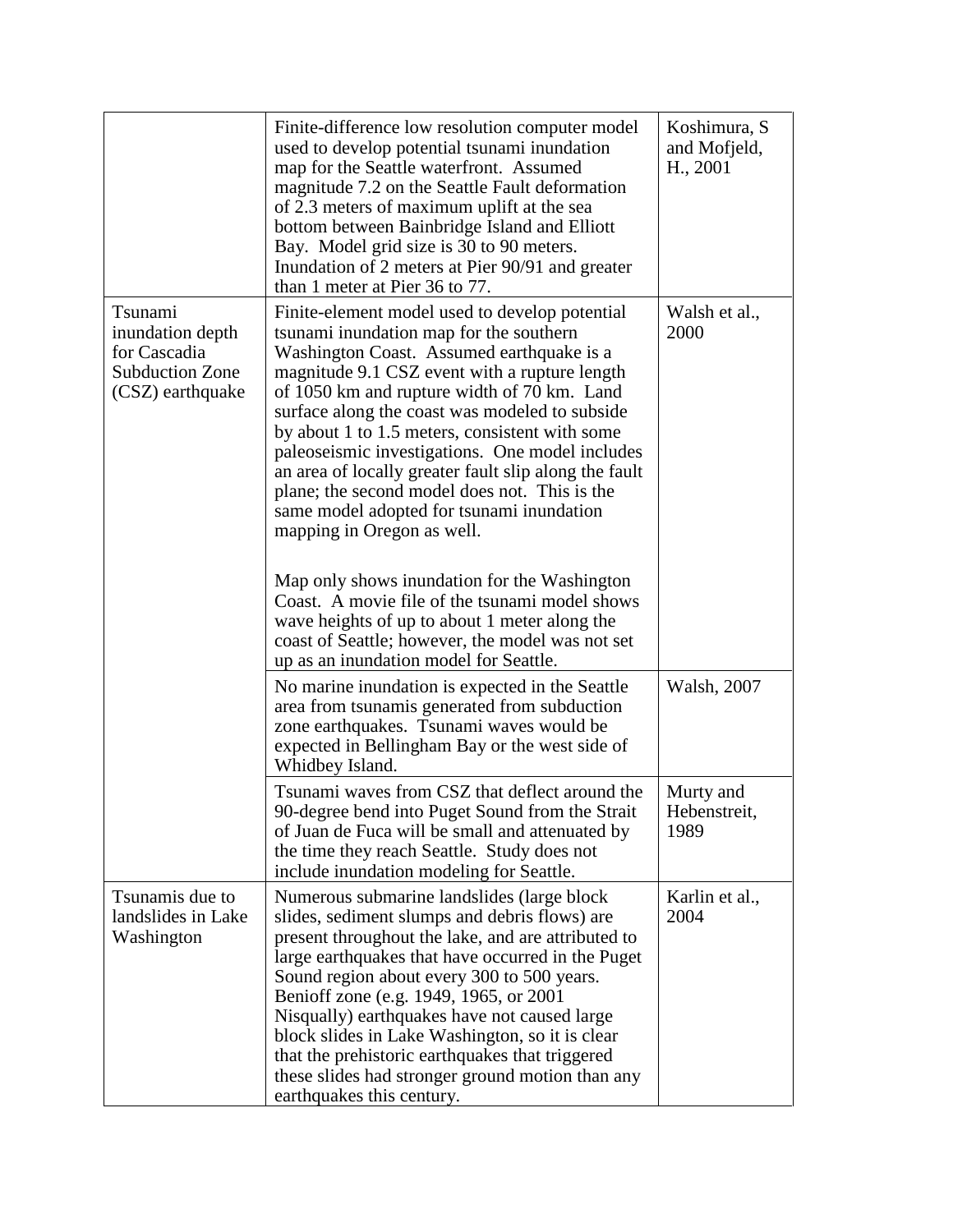|                                                                                                     | Reported an eight foot wave in Lake Washington<br>resulting from landslides caused by the 1891<br>Port Angeles Earthquake.                                                                                                                                                                                                                                                                     | Lander et al.,<br>1993      |
|-----------------------------------------------------------------------------------------------------|------------------------------------------------------------------------------------------------------------------------------------------------------------------------------------------------------------------------------------------------------------------------------------------------------------------------------------------------------------------------------------------------|-----------------------------|
| Tsunamis in Puget<br>Sound due to fault<br>rupture                                                  | Large earthquake on the Seattle Fault<br>approximately 1000 to 1100 years ago probably<br>generated a tsunami by causing abrupt uplift<br>south of the fault and complementary subsidence<br>to the north. This movement would have caused<br>water in Puget Sound to surge northward. Found<br>tsunami sand deposits at West Point and Cultus<br>Bay near Whidbey Island.                     | Atwater and<br>Moore (1992) |
| Tsunamis in the<br>Duwamish River<br>or Puget Sound<br>due to<br>liquefaction/latera<br>1 spreading | At the Duwamish River delta, extremely young<br>and thick deposits of sand that were rapidly<br>deposited by geologic processes have formed a<br>loose deposit that is highly susceptible to<br>liquefaction. Under expected levels of seismic<br>loading, the analysis indicates that a large-strain<br>flow failure may occur at the delta front along<br>the northern end of Harbor Island. | Kayen et al.,<br>1999       |
|                                                                                                     | Documented evidence of a submarine landslide<br>occurring on the Puyallup delta at<br>Commencement Bay in 1894 that resulted in a 3<br>to 4.5 m high water wave that was likely the<br>result of static liquefaction.                                                                                                                                                                          | Palmer, 2005                |

# **5.6.2.4** *Extent of Tsunami Hazard Areas*

Mapping by Walsh et al. (2003) represents the most current delineation of the area of suspected tsunami hazard along Seattle's marine shorelines. Although this map only considers a tsunami that may be generated by a major earthquake on the Seattle Fault Zone, this event is likely to be more severe than other potential tsunamis caused by local landslides or lateral spreading/flow slides into the Duwamish River. Hazard areas for tsunamis from these other sources are likely to be contained within the delineation by Walsh et al. (2003). Thus, this map represents a reasonable boundary for suspected tsunami risks on Seattle's marine shorelines (Troost, 2007).

There is no available scientific evidence or studies that suggest a risk from tsunamis in Lake Union. Tsunamis are known to occur in Lake Washington, however no scientific studies in any way characterize the extent of this potential hazard. Accordingly, the extent of tsunami hazards surrounding Lake Washington is currently unknown. There are no performance standards presented in the literature to determine tsunami risk on a site by site basis.

# **5.6.2.5** *References*

Atwater, B.F., and Moore, A.L., 1992, *A tsunami about 1000 years ago in Puget Sound Washington*, Science, December 4.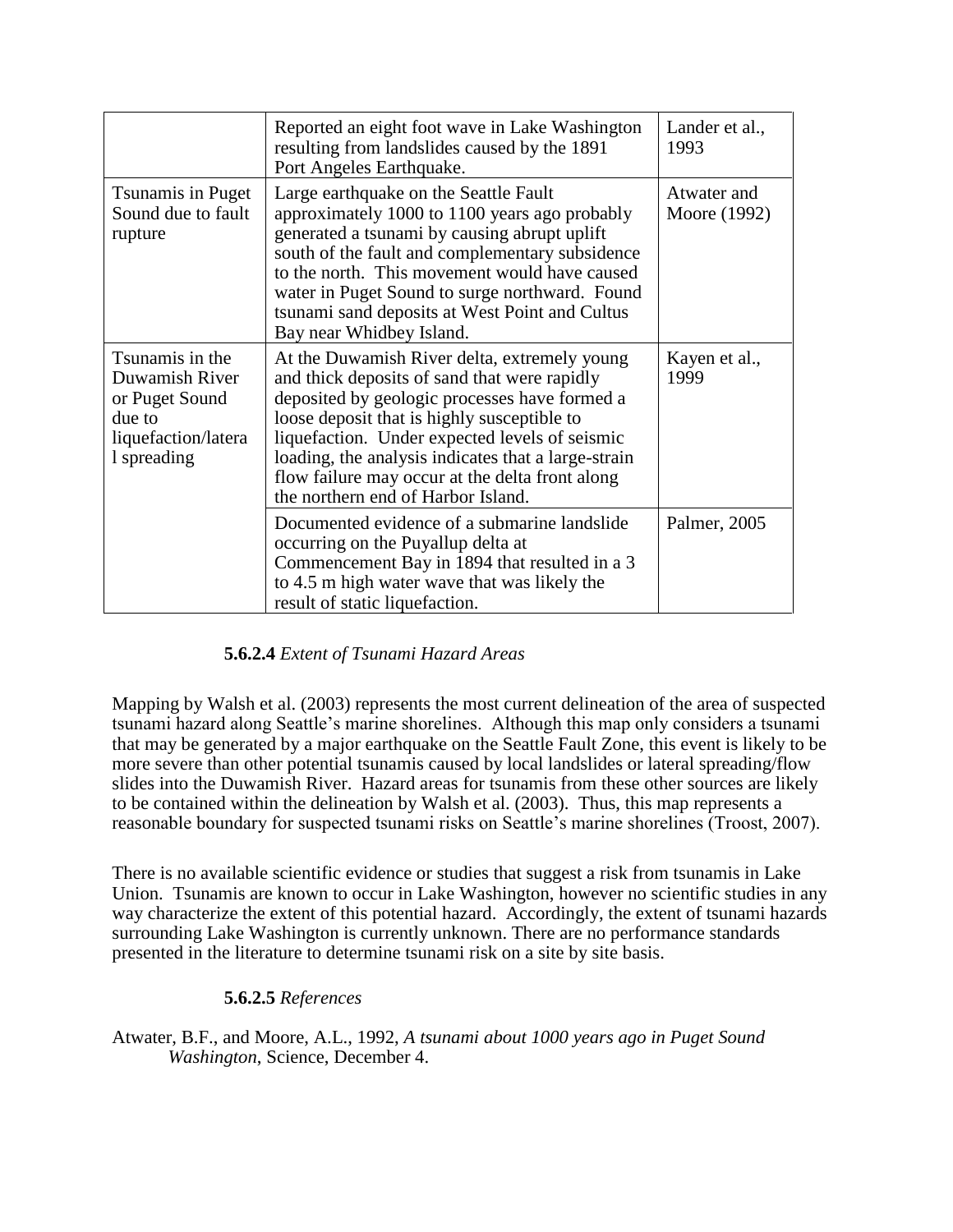- Bucknam, R.C., Hemphill-Haley, E., and Leopold, E.B., 1992, *Abrupt uplift within the past 1700 years at southern Puget Sound, Washington*, Science, v. 258, p. 1611-1614.
- Geist, E.L. 2005, *Local tsunami hazards in the Pacific Northwest from Cascadia Subduction Zone earthquakes, in Earthquake Hazards of the Pacific Northwest Coastal and Marine Regions*, Robert Kayen editor, U.S. Geological Survey Professional Paper 1661-B.
- Karlin, R.E., Holmes, M., Abella, S.E.B., and Sylwester, R., 2004, *Holocene landslides and a 3500-year record of Pacific Northwest earthquakes from sediments in Lake Washington*, Geological Society of America bulletin, v. 116, n. 1-2, p. 94-108.
- Kayen, R.E., Barnhardt, W.A., and Palmer, S.P., 1999, *Geomorphological and geotechnical issues affecting the seismic slope stability of the Duwamish river delta, Port of Seattle, Washington*, in W.M. Elliott and P. McDonough, eds., Optimizing Post-Earthquake Lifeline System Reliability, American Society of Civil Engineers, Lifeline Earthquake Engineering Monograph No. 16, p. 482-492.
- Koshimura, S. and Mofjeld, H.O., 2001, *Puget Sound Tsunami Inundation Modeling Preliminary Report: Phase 2*, PMEL/NOAA, Tsunami Research Program, Center for TIME, http://nctr.pmel.noaa.gov/pugetsound/pre2 (accessed January 12, 2007).
- Koshimura, S., Mofjeld, H.O., Gonzalez, F.I., and Moore, A.L, 2002, *Modeling the 1100 bp paleotsunami in Puget Sound, Washington*, Geophysical Research Letters, v. 29, n. 20, p. 1948.
- Lander, J., Lockridge, P., and Kozuch, M., 1993, *Tsunamis Affecting the West Coast of the United States, 1806-1992*, Out of Print.
- Murty, T.S. and Hebenstreit, G.T. (1989), *Tsunami amplitudes from local earthquakes in the Pacific Northwest region of North America, Part 2: Strait of Georgia, Juan de Fuca Strait, and Puget Sound*, Mar. Geodesy *13*, 189–209
- National Oceanic and Atmospheric Administration, "NOAA and Tsunamis", *National Tsunami Hazard Mitigation Project*, http://www.publicaffairs.noaa.gov/grounders/tsunamis.html (accessed January 21, 2007).
- National Oceanic and Atmospheric Administration, Pacific Marine Laboratory, "Tsunamis: Frequently Asked Questions", *NOAA Center for Tsunami Research*, <http://nctr.pmel.noaa.gov/faq.php> (accessed January 19, 2007).
- National Oceanic and Atmospheric Administration, National Tsunami Hazard Mitigation Program Center for Tsunami Inundation Mapping Efforts, 2003, *Puget Sound Tsunami Sources—2002 Workshop Report*, Frank I. Gonzalez, compiler.
- Palmer, S., 2005, *Submarine Landslides in Commencement Bay* in: Troost, K., Hopkins, T., Palmer, S., Sherrod, B., and Wells, R., 2005, Coastal geology of Tacoma, Fieldtrip Guidebook, 5th Washington Hydrogeology Symposium, April 13, 2005, Tacoma, WA.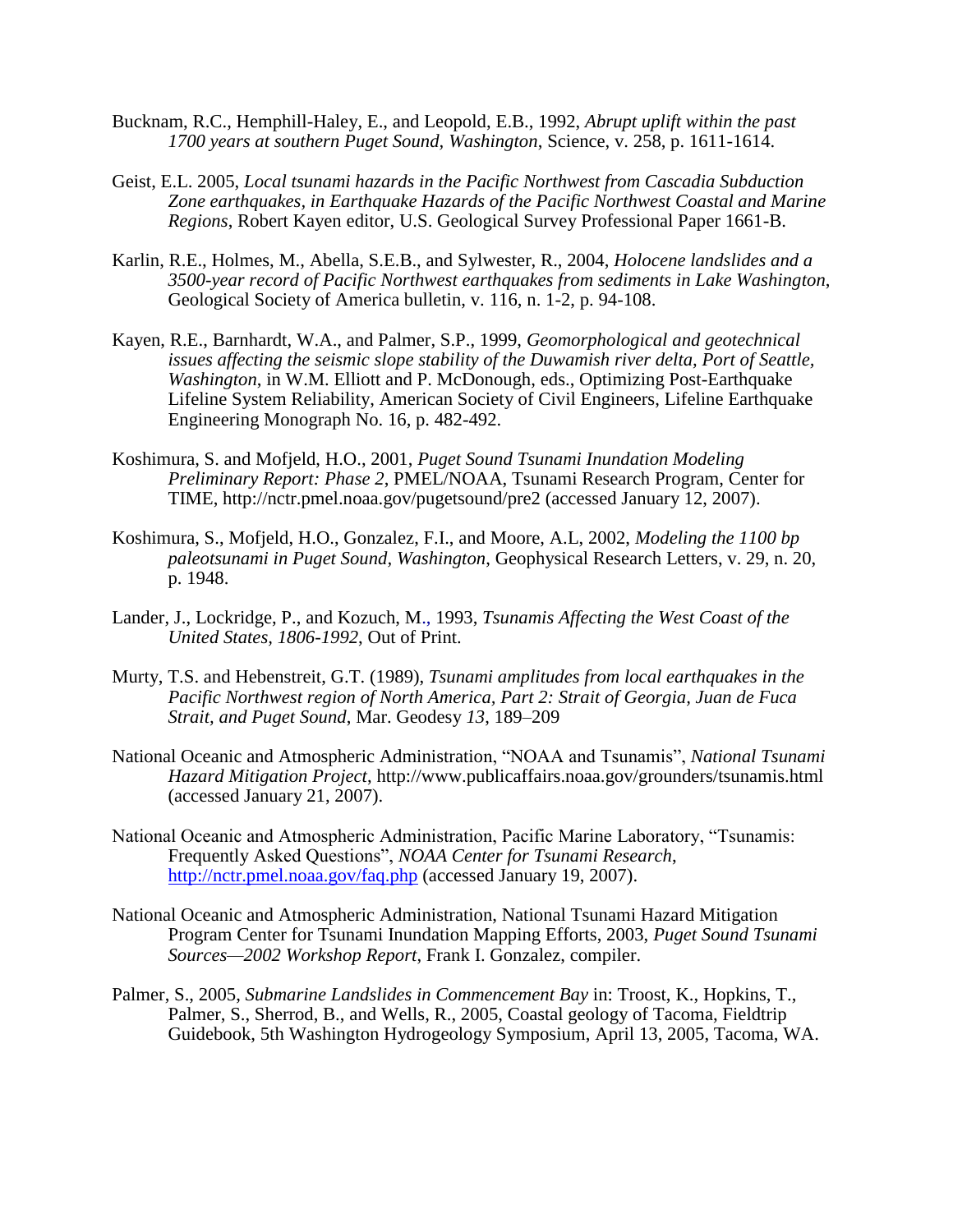- ten Brink, U.S., Molzer, P.C., Fisher, M.A., Blakely, R. J., Bucknam, R.C., Parsons, T., Crosson, R.S., and Creager, K.C., 2002, *Subsurface geometry and evolution of the Seattle fault zone and the Seattle Basin, Washington*, Bulletin of the Seismological Society of America, June 2002, v. 92, n. 5, p.1737-1753.
- ten Brink, U.S., Song, J., and Bucknam, R.J., 2006, *Rupture Models for the A.D. 900-930 Seattle fault earthquake from uplifted shorelines*, Geology, v. 34, p.585-588.
- Titov, V.V., Gonzalez, F.I., Mofjeld, H.O., and Venturato, A.J., 2003, *NOAA TIME Seattle Tsunami Mapping Project: Procedures, Data Sources, and Products*, NOAA Technical Memorandum OAR PMEL-124.
- Walsh, T.J., 2007, personal communication, January 2007.
- Walsh, T.J., Caruthers, C.G., Heinitz, A.C., Myers III, E.P., Baptista, A.M., Erdakos, B.G., and Kamphaus, R.A, 2000, *Tsunami hazard map of the southern Washington coast: Modeled tsunami inundation from a Cascadia Subduction Zone Earthquake, Washington,* Division of Geology and Earth Resources, Geologic Map GM-49.
- Walsh, T.J., Titov, V.V., Venturato, A.J., Mofjeld, H.O., and Gonzalez, F.I., 2003, *Tsunami hazard map of the Elliott Bay area, Seattle, Washington: Modeled tsunami inundation from a Seattle Fault earthquake*, Washington State Department of Natural Resources and National Oceanic and Atmospheric Administration. Washington Division of Geology and Earth Resources Open File Report 2003-14.
- Washington State. Military Department. Emergency Management Division. 2004, *Washington State Hazard Mitigation Plan*. July 2004. [http://emd.wa.gov/6-mrr/mit-rec/mit/mit-pubs](http://emd.wa.gov/6-mrr/mit-rec/mit/mit-pubs-forms/hazmit-plan/hazmit-plan-idx.htm)[forms/hazmit-plan/hazmit-plan-idx.htm](http://emd.wa.gov/6-mrr/mit-rec/mit/mit-pubs-forms/hazmit-plan/hazmit-plan-idx.htm) (accessed January 12, 2007).
- Whitmore, P. M., 1993, *Expected tsunami amplitudes and currents along the North American coast for Cascadia subduction zone earthquakes*, Natural Hazards, v. 8, p. 59-73.
- Williams, H.F.L, Hutchinson, I., and Nelson, A.R., 2005, *Multiple sources for late Holocene tsunamis at Discovery Bay, Washington State, USA*, The Holocene, v. 15, n. 1, p. 60-73.

### **5.6.3 Seiches**

#### **5.6.3.1** *Overview*

Seiches are a series of standing waves contained in an enclosed or partially enclosed body of water and are analogous to the sloshing of water that occurs when a bowl of water is moved back and forth. Seiches can occur in harbors, bays, lakes, rivers, and canals. Locally, Lake Union, Lake Washington, and, to a lesser extent, Elliott Bay hold significant potential for seiche activity.

Seiches are caused commonly by wind, water waves, or tides, but present the greatest threat to public safety when initiated as a result of a tsunami or earthquake. Tsunami-induced seiches represent the continuing oscillation of a waterbody that occurs after the initial originating force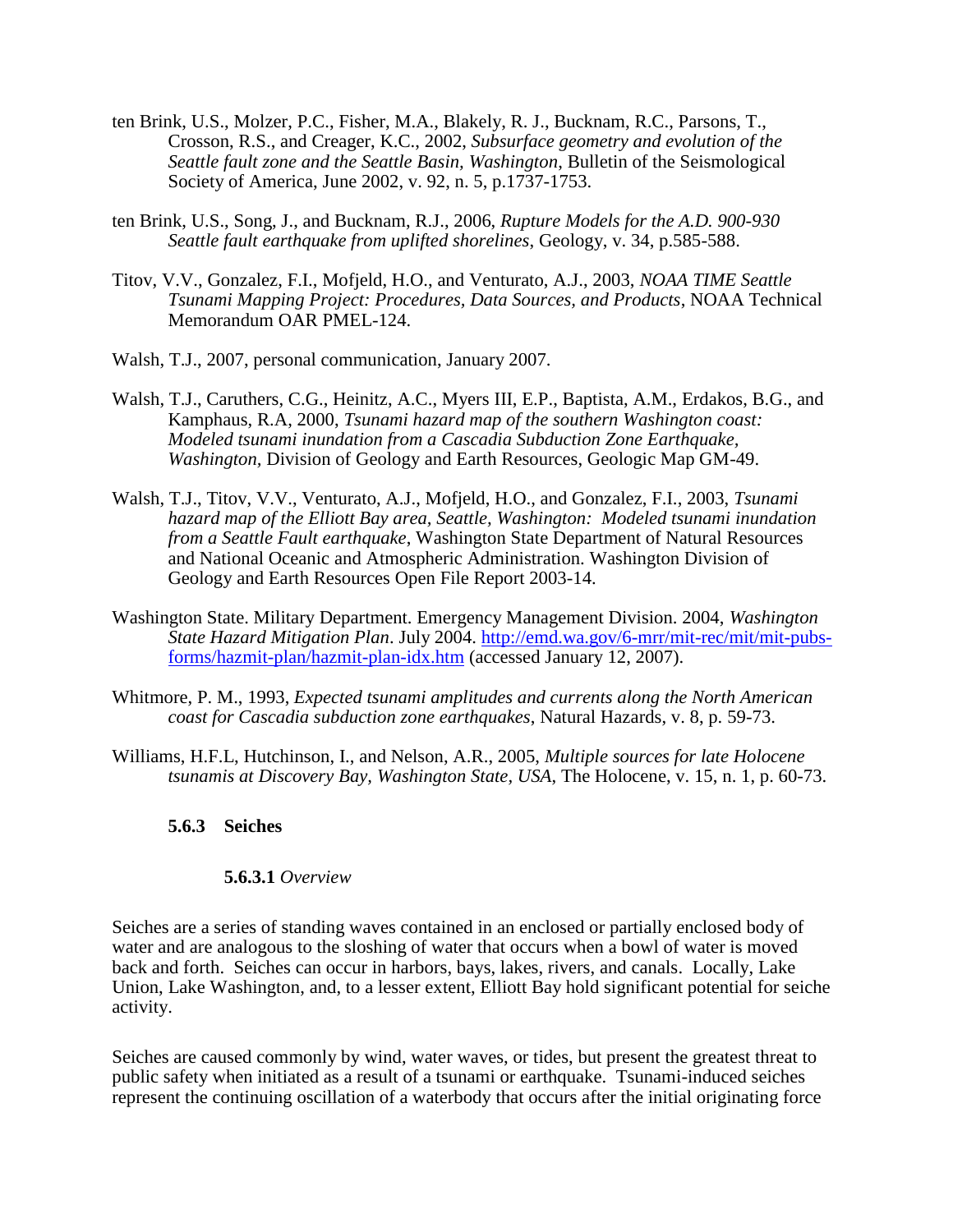of the tsunami. Earthquake-induced seiches occur as the result of low frequency seismic waves that rhythmically oscillate the entire basin of the waterbody. Earthquake-induced seiches frequently occur as a result of distant earthquakes rather than local ones as the frequency of vibration produced by an earthquake decreases with distance from the epicenter and the low frequency vibrations associated with distant earthquakes have the greatest impact on bodies of water (King County, 2005). Earthquake-induced seiches are nearly impossible to predict due to the multiplicity of potential sources and lack of earthquake predicting technology. Their onset can be very rapid, and emergency response may be difficult because they occur coincident with other earthquake impacts.

The potential magnitude of a seiche event occurring from any earthquake is difficult to predict as they depend on the magnitude of the earthquake, frequency of vibrations, natural period of the water body, sediment thicknesses, presence of thrust faults and other geologic factors (Barberopoulou, 2006). The biggest seiches develop when the period of ground movement matches the frequency of oscillation in the body of water. Additionally, constructive interference of the seiche waves with water waves can lead to additional wave action.

The sedimentary basins of the Puget Lowland have been documented to affect the amplitude of seismic waves at long periods, generally increasing the potential for seiche events (Pratt et al., 2003; Barberopoulou, 2004). Lake Union, in particular, has been observed to be prone to earthquake-induced water waves due to its relatively small size and its location in the Seattle basin (Barberopoulou, 2004). Modeling by Barberopoulou (2006, 2008) further indicates that Lake Union is particularly prone to wave action in the east-west direction of the main body due to the parallel nature of the east and west shorelines as well as wave action in the northern arms due to the small width of these channels and the redirection of north-south waves by the vshaped extrusion around Gas Works Park.

# **5.6.3.2** *Effects of Seiches*

Seiches can cause significant impacts due to rapidly changing water levels, particularly along the shoreline where the rhythmic "sloshing" motion can cause damage to moored boats, utilities, piers and facilities close to the water. Common damages resulting from seiches include broken piers, ruptured house boat connections, damaged or disconnected boats, and flooding. The high prevalence of houseboats along Lake Union may make this area particularly prone to damage.

The Lake Washington floating bridges may also be at risk for seiche damage; the bridges have withstood standing waves up to eight feet in height (King County, 2005). A seiche's rapid onset could also prevent motorists from exiting the bridge before a hazardous situation occurs.

There is also the potential for seiches to cause landslides by eroding the base where landslideprone bluff areas abut the water.

### **5.6.3.3** *Historic records of Seiches*

Seiches occur infrequently in the Puget Sound, but have been observed to accompany many of the high magnitude earthquakes in the recent history of the Pacific Northwest and Alaska. A brief history of recent seiche activity around Seattle is presented below: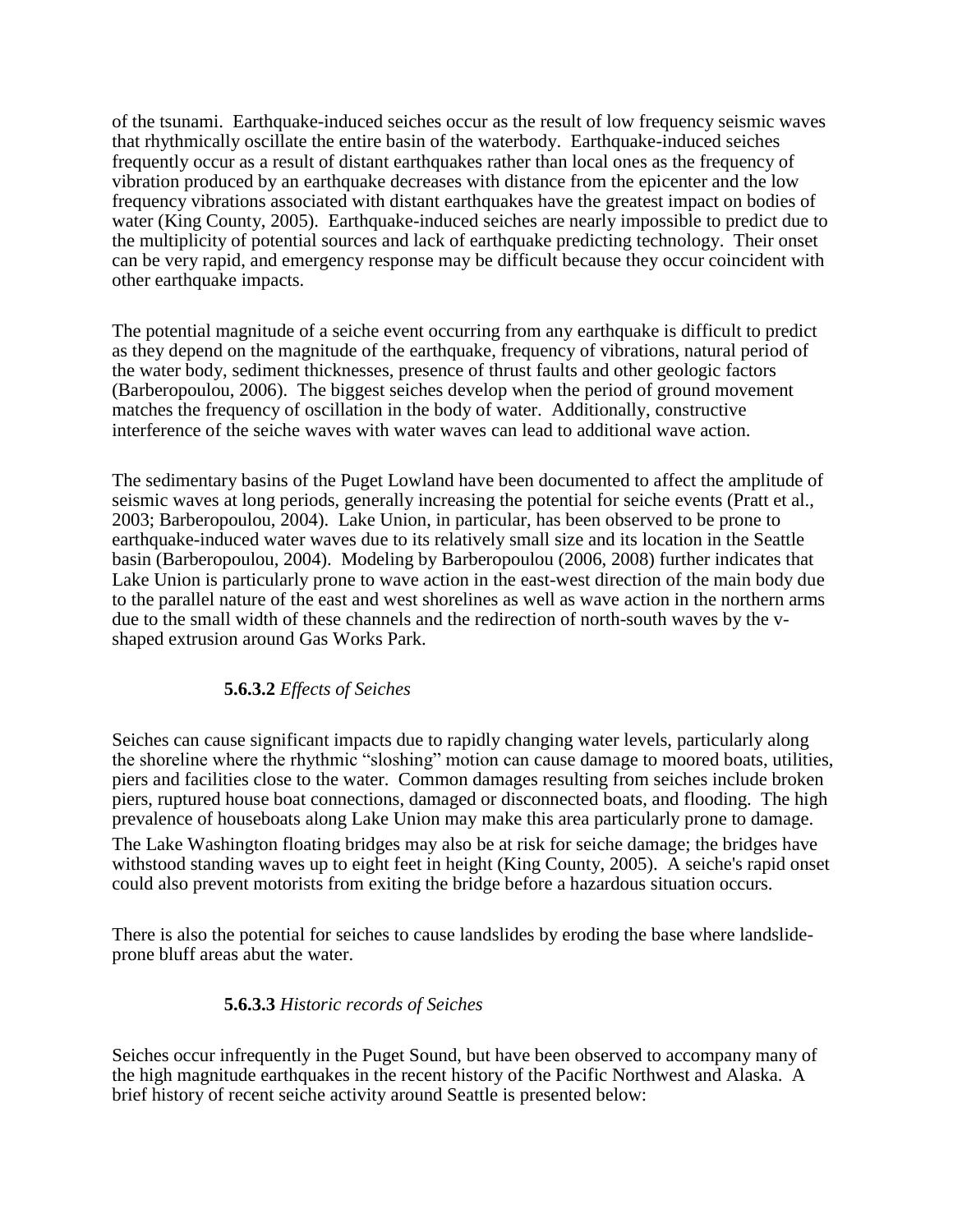### **Table 5: Historic records of Seiches**

| <b>Date</b> | <b>Description</b>                                                                                                                                                                                                                                                                                                                                                                                                      |
|-------------|-------------------------------------------------------------------------------------------------------------------------------------------------------------------------------------------------------------------------------------------------------------------------------------------------------------------------------------------------------------------------------------------------------------------------|
| 1949        | Both Lake Union and Lake Washington experienced seiches during the<br>7.1M Queen Charlotte Island earthquake, but no damage was reported.                                                                                                                                                                                                                                                                               |
| 1964        | Seiches in Lake Union damaged houseboats, buckled moorings, and<br>broke water and sewer lines as a result of 9.2M Alaska earthquake.<br>Damage was estimated at \$5,000 (Wilson and Torum, 1972).<br>Additionally, a seiche of 0.4 ft (0.12 m) crest to trough lasting 48 minutes<br>was measured at a tide station in Puget Sound (McGarr and Vorhis,<br>1968).                                                       |
| 1965        | During the 6.5M Seattle earthquake, seiches were reported in Lake<br>Washington and Lake Union, but no significant damage was observed.                                                                                                                                                                                                                                                                                 |
| 2002        | Seiches damaged houseboats, buckled moorings, and broke water and<br>sewer lines in Lake Union following the 7.9M Alaskan earthquake.<br>Damage was limited to about 20 houseboats. While no historic records<br>are available to document the size of waves produced during this event,<br>modeling by Barberopoulou (2006) predicted maximum wave heights of<br>1.41 ft $(0.43 \text{ m})$ as a result of this event. |
|             |                                                                                                                                                                                                                                                                                                                                                                                                                         |

Little historic data exists as to the height, duration or inland extent of waves generated as a result of these events. Historical data is limited to anecdotal reports collected by local newspapers and the USGS as well as the single recording at a tide station in 1964. None of this data addresses the inland extent of waves generated by a seiche.

# **5.6.3.4** *Seiche Studies in Seattle*

A summary of findings from the most significant reviewed references is presented in Table 6.

| <b>Report</b>  | <b>Findings</b>                                                    |
|----------------|--------------------------------------------------------------------|
|                | Modeled the seiche activity that is likely to occur as a result of |
|                | four potential earthquake scenarios. This exercise demonstrated    |
|                | that Lake Union is particularly prone to wave action in the east-  |
|                | west direction of the main body due to the parallel nature of the  |
|                | east and west shorelines as well as wave action in the northern    |
|                | arms due to the small width of these channels and the redirection  |
|                | of north-south waves by the v-shaped extrusion around gas works    |
|                | park. This study also noted the relative potential for different   |
|                | earthquake types to produce seiche activity in Lake Union. Deep    |
|                | Benioff zone earthquakes (e.g. 2001 Nisqually) and earthquakes     |
|                | caused by the Seattle Fault do not seem to have the capability to  |
|                | produce large oscillations in Lake Union. A model based on the     |
|                | 2001 Nisqually earthquake produced maximum water wave              |
| Barberopoulou, | heights of 0.46 ft (0.14 m). Instead, Lake Union was found to be   |
| 2006 and 2008  | particularly prone to earthquakes occurring at extra-regional      |

**Table 6: Recent seiche studies for the Seattle area**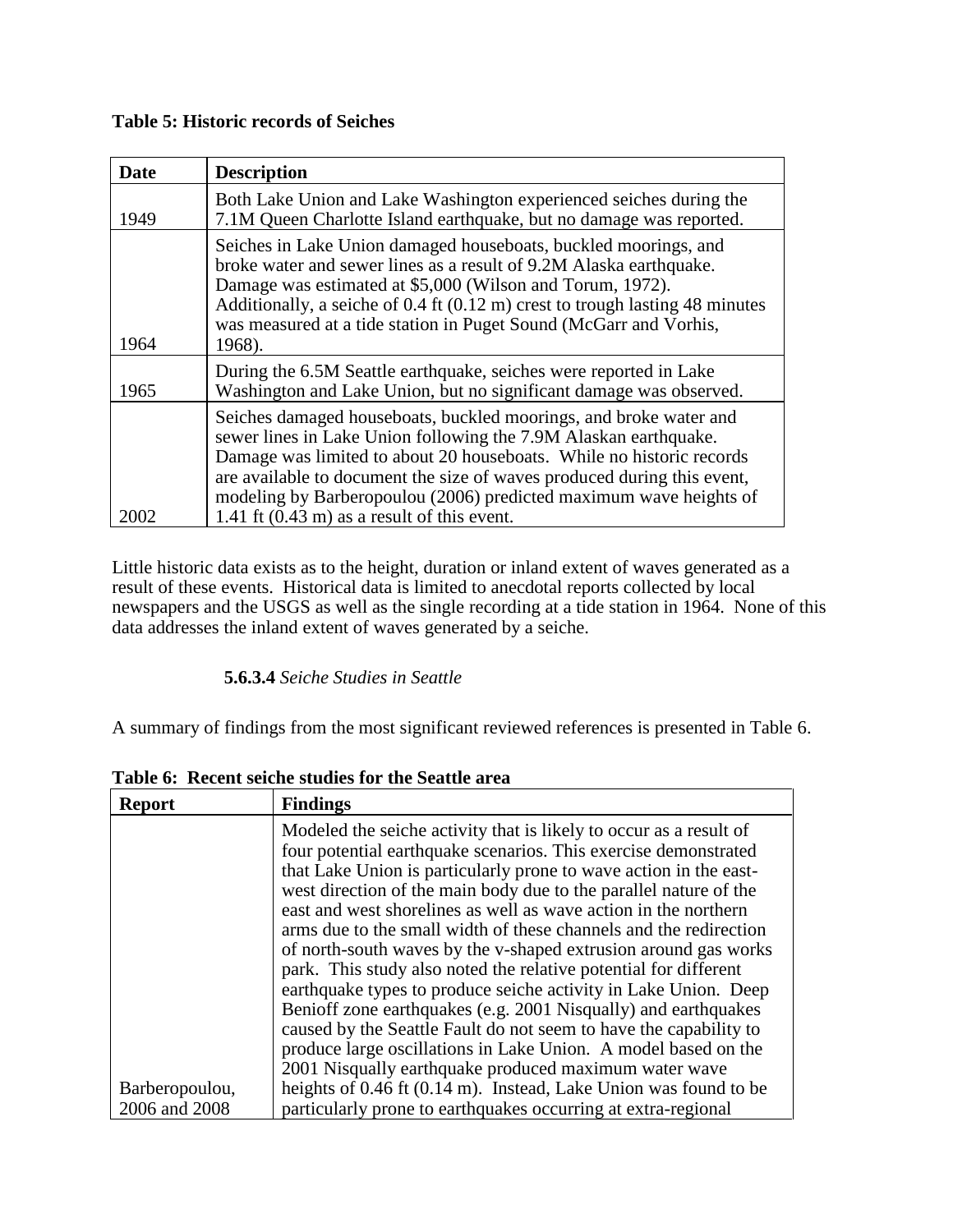|                               | distances such as the Denali Fault in Alaska or the San Andreas in<br>California. A model of the 2002 Denali earthquake produced<br>maximum wave heights of 1.41 ft (0.43 m) in Lake Union. A<br>model of a subduction zone earthquake was found to have the<br>most dramatic effect in Lake Union with predicted water waves<br>reaching 3.9 ft (1.2 m). The model did not look at impacts to the<br>shoreline or inundation from a seiche event.                                                                           |
|-------------------------------|------------------------------------------------------------------------------------------------------------------------------------------------------------------------------------------------------------------------------------------------------------------------------------------------------------------------------------------------------------------------------------------------------------------------------------------------------------------------------------------------------------------------------|
| Barberopoulou et<br>al., 2004 | Documented damage to 20 houseboats in Lake Union from seiche<br>activity resulting from the 2002 Denali earthquake. Their analysis<br>of this event showed substantially increased shear and surface<br>wave amplitudes coincident with the Seattle sedimentary basin,<br>indicating that size of the water waves may have been increased<br>by local amplification of the seismic waves by the basin.                                                                                                                       |
| Karlin et al., 1992           | Found evidence that suggests a number of simultaneous landslides<br>occurred in Lake Washington about 1100 years ago that correlate<br>with other indications of earthquake activity from other parts of<br>the state.                                                                                                                                                                                                                                                                                                       |
| Karlin et al., 2004           | Numerous submarine landslides (large block slides, sediment<br>slumps and debris flows) are present throughout the lake, and are<br>attributed to large earthquakes that have occurred in the Puget<br>Sound region about every 300 to 500 years. Benioff zone (e.g.<br>1949, 1965, or 2001 Nisqually) earthquakes have not caused large<br>block slides in Lake Washington, so it is clear that the prehistoric<br>earthquakes that triggered these slides had stronger ground motion<br>than any earthquakes this century. |
| McGarr and<br>Vorhis, 1968    | Documented seismic seiches occurring throughout the United<br>States as a result of the 1964 Alaskan earthquake. Documented a<br>seiche of $0.4$ ft $(0.12 \text{ m})$ crest to trough lasting 48 minutes<br>occurring in Puget Sound as a result the 1964 Alaskan earthquake.                                                                                                                                                                                                                                               |
| Pratt et al., 2003            | Presented evidence that the Seattle Basin causes local<br>amplification of seismic waves based on records of past<br>earthquakes                                                                                                                                                                                                                                                                                                                                                                                             |
| Wilson and<br>Torum, 1972     | Noted occurrence of seiche in Lake Union resulting in \$5,000 of<br>damage to several pleasure crafts, houseboats, floats that broke<br>their mooring due to 1964 Alaskan earthquake. No damage to<br>shorelines was noted.                                                                                                                                                                                                                                                                                                  |

# **5.6.3.5** *Extent of Seiche Hazards Risk*

Historical records and scientific studies document a known hazard from seiche activity within the waters of Lake Union, Lake Washington, and the Puget Sound. Documentation of seiches in 1949, 1964, 1965 and 2002 clearly identifies a seiche hazard that exists within the submerged portions of these waterbodies; however, the potential hazard that these events pose to adjacent shorelines is unknown.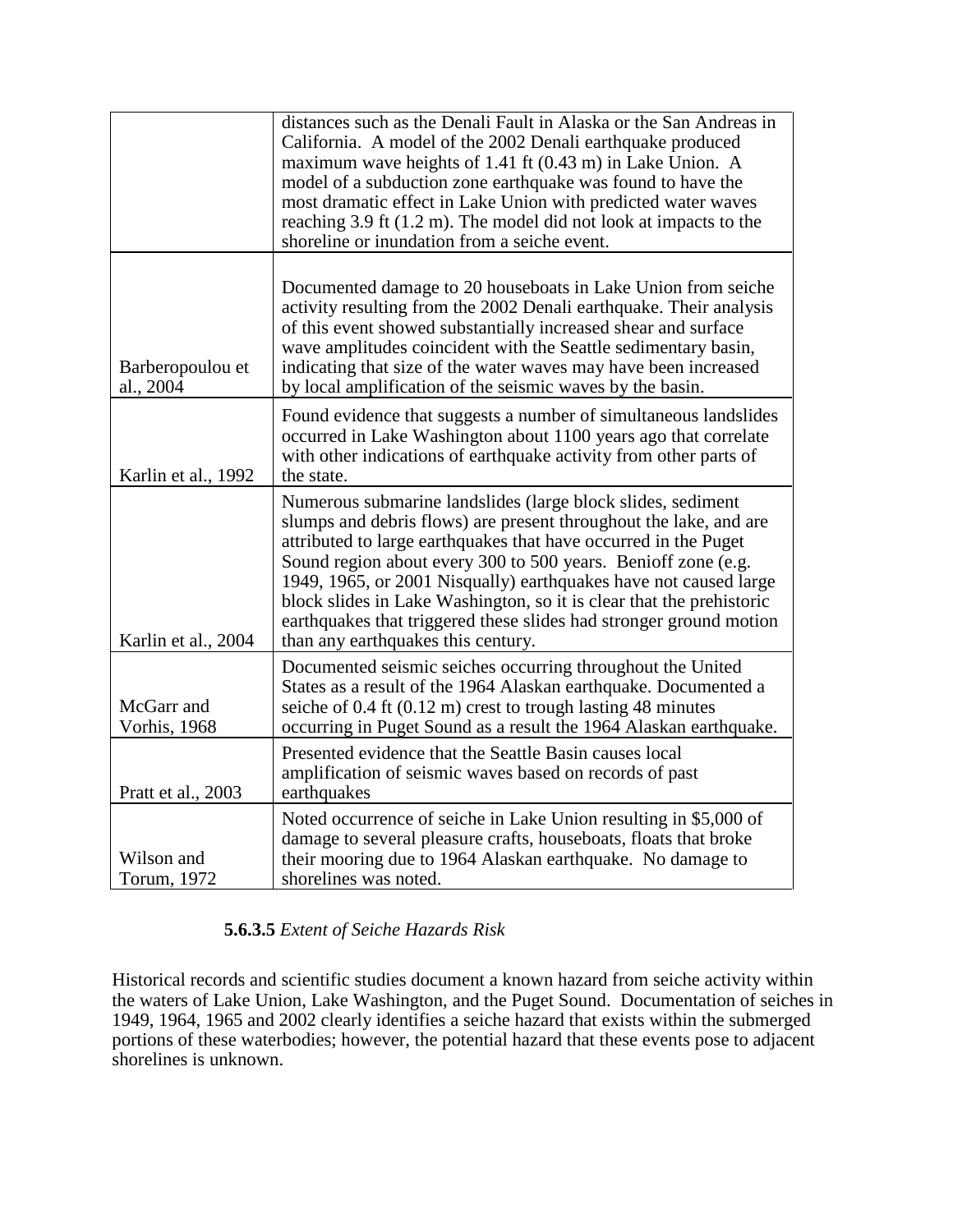Historical records do not document any damage to Seattle shorelines due to seiche activity, although the 1964 Alaska earthquake produced a seiche in the reservoir at Aberdeen that caused an embankment failure so impacts are clearly possible (Troost, 2007). Scientific studies on this subject also remain insufficient to characterize the potential impact of seiche activity on shorelines as they lack any analysis of land inundation. However, since seiches are standing waves rather than moving water flows, potential inundation of the surrounding shorelines is considered to be a minimal risk.

#### **5.6.3.6** *References*

- Barberopoulou, Aggeliki, 2008, A seiche hazard study for Lake Union, Seattle, Washington: Bulletin of the Seismological Society of America, v. 98, no. 4, p. 1837-1848.
- Barberopoulou, A, 2006, *Investigating the damage potential of seismic seiches: a case study of the Puget Lowland, Washington State,* [Ph.D. thesis]: University of Washington. Seattle, Washington.
- Barberopoulou, A., Qamar, A., Pratt, T.L., Creager, K.C., and Steele W.P., 2004, *Local amplification of seismic waves from the Mw7.9 Alaska earthquake and damaging seiches in Lake Union, Seattle, Washington*, Geophysical Research Letters, v. 31.
- Karlin, R.E., and Abella, S.E.B., 1992, Paleoearthquakes in the Puget Sound region recorded in sediments from Lake Washington, U.S.A.: Science, v. 258, p. 1617-1620.
- Karlin, R.E., Holmes, M., Abella, S.E.B., and Sylester, R., 2004, *Holocene landslides and a 3500-year record of Pacific Northwest earthquakes from sediments in Lake Washington*, GSA Bulletin, v. 116, no. ½, p. 94-108.
- King County Office of Emergency Management, 2005, *Regional Hazard Mitigation Plan*, December 15th, http://www.metrokc.gov/prepare/kcrhmp (downloaded January 12, 2007).
- Lander, J.F., P.A. Lockridge, and M.J. Kozuch,1993, *Tsunamis Affecting the West Coast of the United States 1806-1992*, National Geophysical Data Center Key to Geophysical Record Documentation No. 29.
- Malone, S.D., Crosson, R.S., Creager, K.C., Qamar, A., Thomas, G.C., Ludwin, R., Troost, K.G., Booth, D.B., and Haugerud, R.A., 2001, *Preliminary report on the MW=6.8 Nisqually, Washington earthquake of 28 February 2001*, Seismology Research Letters, v. 72, p. 353-362.
- McGarr, A. and Vorhis, R. C., 1968, *Seismic Seiches from the March 1964 Alaska Earthquake*, USGS Professional Paper 544E, E1-E43.
- Pratt, Thomas L., Brocher, Thomas M., Weaver, Craig S., Creager, Kenneth C., Snelson, Catherine M., Crosson, Robert S., Miller, Kate C., and Tre´hu, Anne M., 2003, *Amplification of Seismic Waves by the Seattle Basin, Washington State*, Bulletin of the Seismological Society of America, v. 93, n. 2, p. 533–545, April 2003.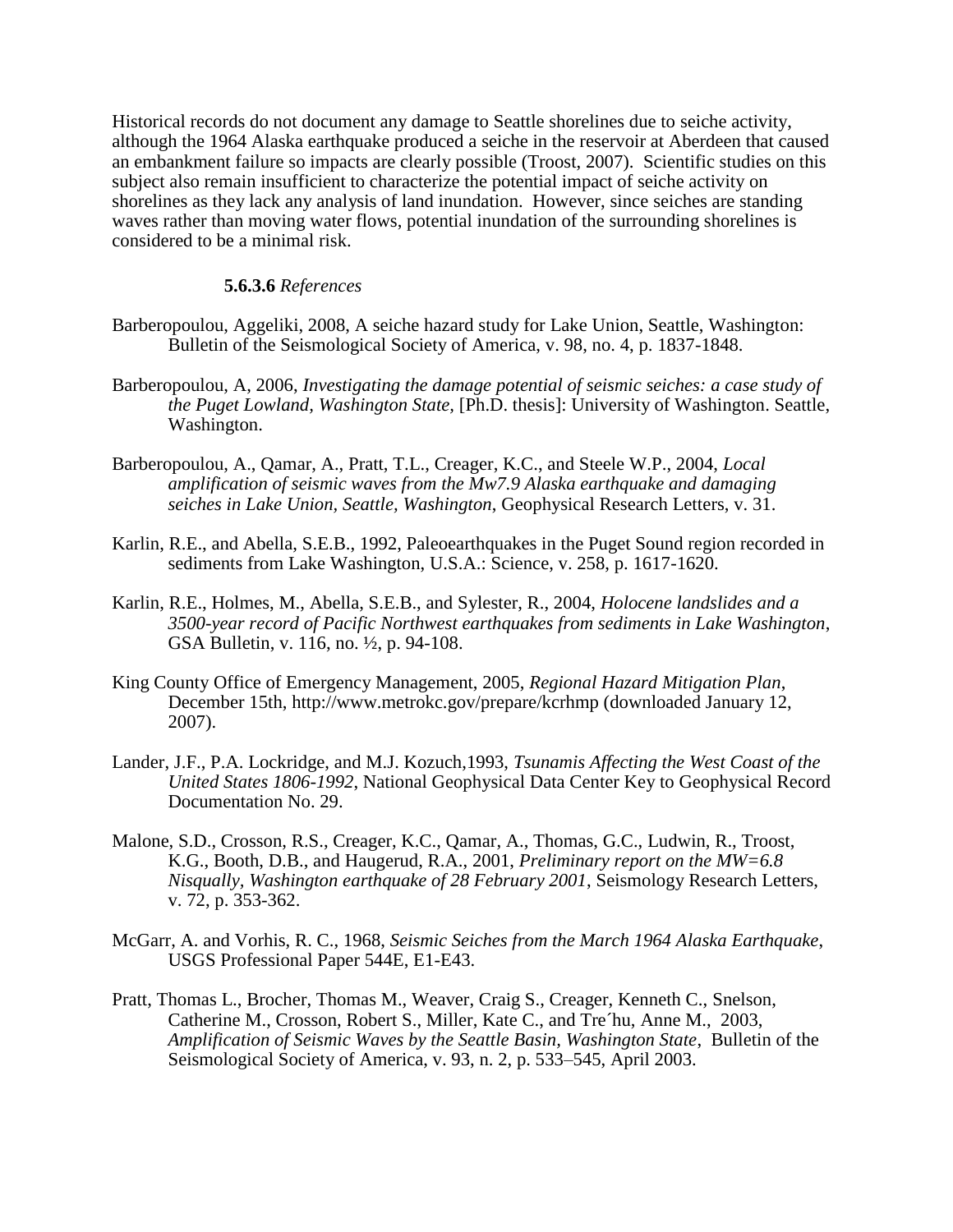- Washington State, Military Department, Emergency Management Division, Washington State Hazard Mitigation Plan, July 2004, [http://emd.wa.gov/6-mrr/mit-rec/mit/mit-pubs](http://emd.wa.gov/6-mrr/mit-rec/mit/mit-pubs-forms/hazmit-plan/hazmit-plan-idx.htm)[forms/hazmit-plan/hazmit-plan-idx.htm](http://emd.wa.gov/6-mrr/mit-rec/mit/mit-pubs-forms/hazmit-plan/hazmit-plan-idx.htm) (accessed January 12, 2007).
- Wilson, B. W.; Torum, A. F., 1972, *Effects of the tsunamis-An engineering study*, In National Research Council Committee on the Alaska Earthquake, 1972, The great Alaska earthquake of 1964- Oceanography and coastal engineering, National Academy of Sciences, Washington, D.C., p. 361-523.

### **5.7 Volcanic Hazard Areas**

### **5.7.1 Lahar Hazard Zones**

### **5.7.1.1** *Overview*

A lahar is a gravity-driven mixture of sediment and water that originates from the flanks of a volcano. Such flows are analogous to debris flows, but typically are very large in size due to the high elevations, steep slopes, and abundance of loose or hydrothermally weakened material associated with volcanoes. Lahars can initiate as a result of; (1) melting of snow and ice by radiant heat or pyroclastic flows generated during an eruption, (2) collapse of the steep sides of a volcano, (3) heavy rainfall eroding volcanic deposits, (4) seismically induced landslides, (5) magmatic intrusion or (6) floods generated by lake or glacial outburst. Lahars not associated with volcanic eruption pose a particular problem because they can occur spontaneously without any of the warning signs accompanying an eruption such as increased tremor activity.

Lahars can vary in character with time and distance from their source. Lahars generally flow in one of three types of phases: debris-flow phase, transitional or hyperconcentrated-flow phase and stream-flow phase. In the debris-flow phase, the solid and liquid fractions of the lahar are in roughly equal volume and are mixed through the vertical section. Due to the mix of water and debris, lahars in this phase generally look and behave like flowing concrete. In the streamflow phase, water transports fine-grained sediment in suspension and coarse-grained sediment along the bed at discrete intervals. Transitional flow occurs between these stages as a lahar carries higher sediment loads than stream-flow, but vertical sorting differentiates it from debrisflow (Vallance, 2000).

Lahars represent a significant hazard for communities located downstream of volcanoes because of their ability to travel long distances quickly, transport large debris such as logs and boulders, and bury floodplains under tens of feet of sediment. They can travel tens of miles at speeds of tens to hundreds of miles per hour, although energy generally decreases with distance from the source. The pathway of a lahar is defined by the topography, generally following river channels and other depressions.

Mount Rainier represents the only active volcano that may pose a hazard to the City of Seattle from lahar activity. Three river networks (White, Carbon, and Puyallup) provide potential pathways for lahar activity from Rainier, which could connect with the Duwamish River valley and impact areas of Seattle (Hoblitt et al., 1998). Mount Rainier readily generates lahars. It has a large volume of snow and glacier ice (more than the combined volume of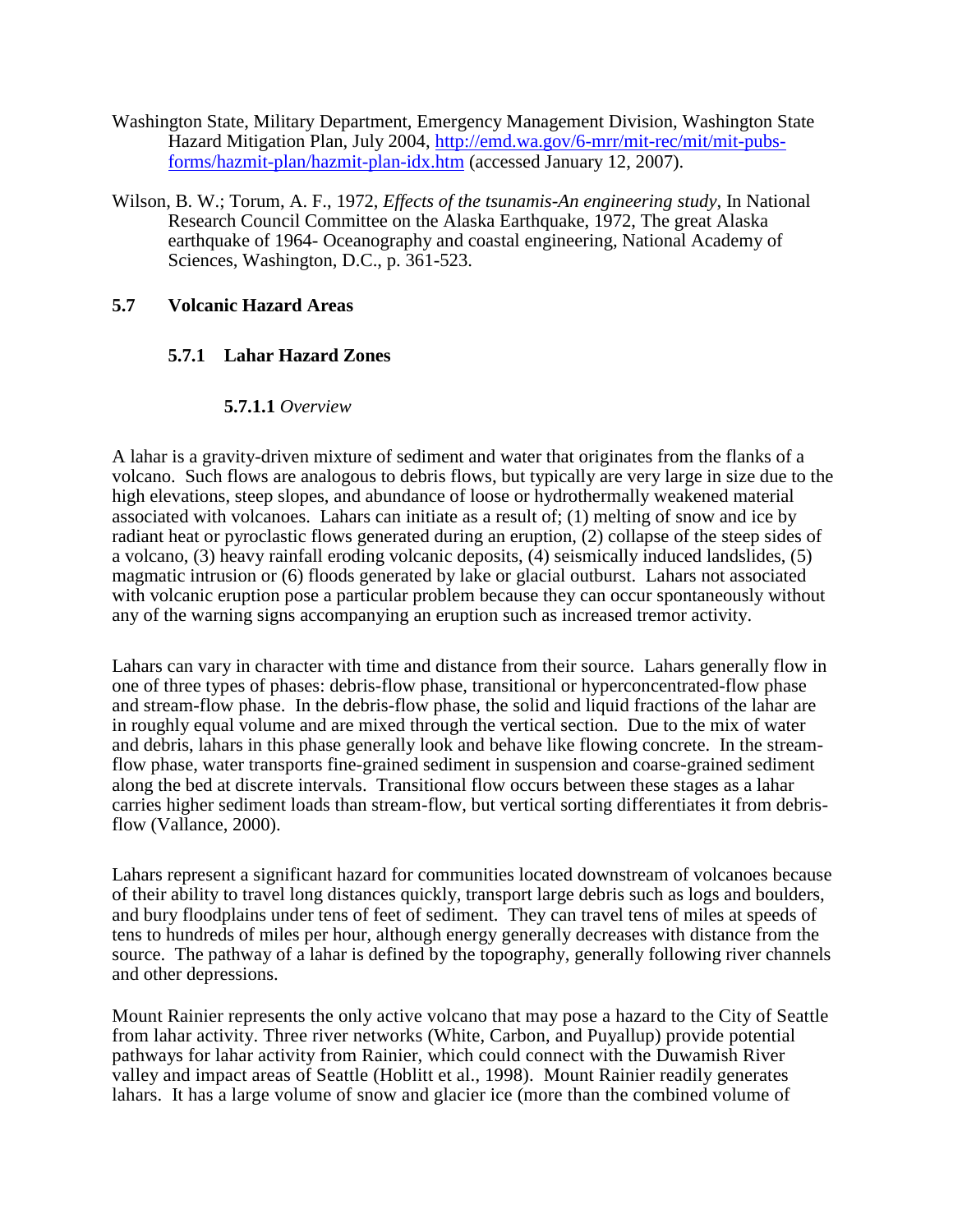glacier ice on the other Cascade volcanoes) available for melting during an eruption and a large volume of hydrothermally altered rock. It also stores water beneath its glaciers, which is sometimes released as outburst floods.

Four classes of lahars are defined in Hoblitt et al. (1998). In order of decreasing size and increasing frequency, these are called Case M, Case I, Case II, and Case III lahars.

Case M: Case M flows are low-probability, high-consequence lahars, such as the largest lahar to occur at Mount Rainier in the past 10,000 years. These lahars are associated with volcanic activity and sometimes collapse of portions of the volcano. The Washington State Hazard Mitigation Plan (2004) reports that flows of Case M magnitude occur far less frequently than once every 1000 years.

Case I: Case I flows are smaller than Case M flows, and they generally originate from debris avalanches of hydrothermally altered rock. Case I flows are not necessarily associated with volcanic eruptions. They occur about once every 500 to 1000 years.

Case II: Case II flows have relatively low clay content and the most common origin for this type of flow is the melting of snow and glacier ice by hot rock fragments during a volcanic eruption. However, Case II flows can also be triggered by heavy rains or other non-eruptive origins. Case II flows have recurrence intervals on the lower end of the 100- to 500-year range.

Case III: Case III flows are relatively small but have recurrence intervals of 1 to 100 years. These types of flows are not triggered by volcanic eruptions. On Mount Rainier, they rarely move beyond the National Park boundary.

### **5.7.1.2** *Historic Records of Lahars on Mount Rainier*

The Mount Rainier volcano has produced 60 lahars of various sizes and numerous large lahars during the past 10,000 years that flowed down the White River as far as the site of the cities of Auburn and Kent. The most well-documented such flow is the Osceola Mudflow, which left deposits nearly as far north as the city of Renton approximately 5,700 years ago (Dragovich et al., 1994; Vallance and Scott, 1997). The Osceola Mudflow was at least 10 times larger than any other known lahar from Mount Rainier. Deposits from this event are estimated at  $0.89$  mi<sup>3</sup> and covered an area of about 200 square miles in the Puget Sound lowlands (Hoblitt et al., 1998; Dragovich et al., 1994). Flows of the size of the Osceola Mudflow are termed Case M flows by Hoblitt et al. (1998).

Lahars that have occurred since the Osceola Mudflow played an important role in shaping the landscape in the Duwamish Valley. At the time of the Osceola Mudflow, the Duwamish Valley between Auburn and Seattle existed as an arm of Puget Sound. The Osceola Mudflow contributed to filling of that arm between Renton and Auburn. Since the Osceola Mudflow, at least four lahars from Mount Rainier either reached the Duwamish Valley or transported sediment that was then rapidly reworked and redeposited by post-lahar floods (Zehfuss, et al., 2003 and Zehfuss, 2005). As a result, a layer of lahar-derived sand and silt from post-Osceola events underlies much of the floor of the Duwamish Valley at Seattle to depths of up to 60 feet (Troost, 2007).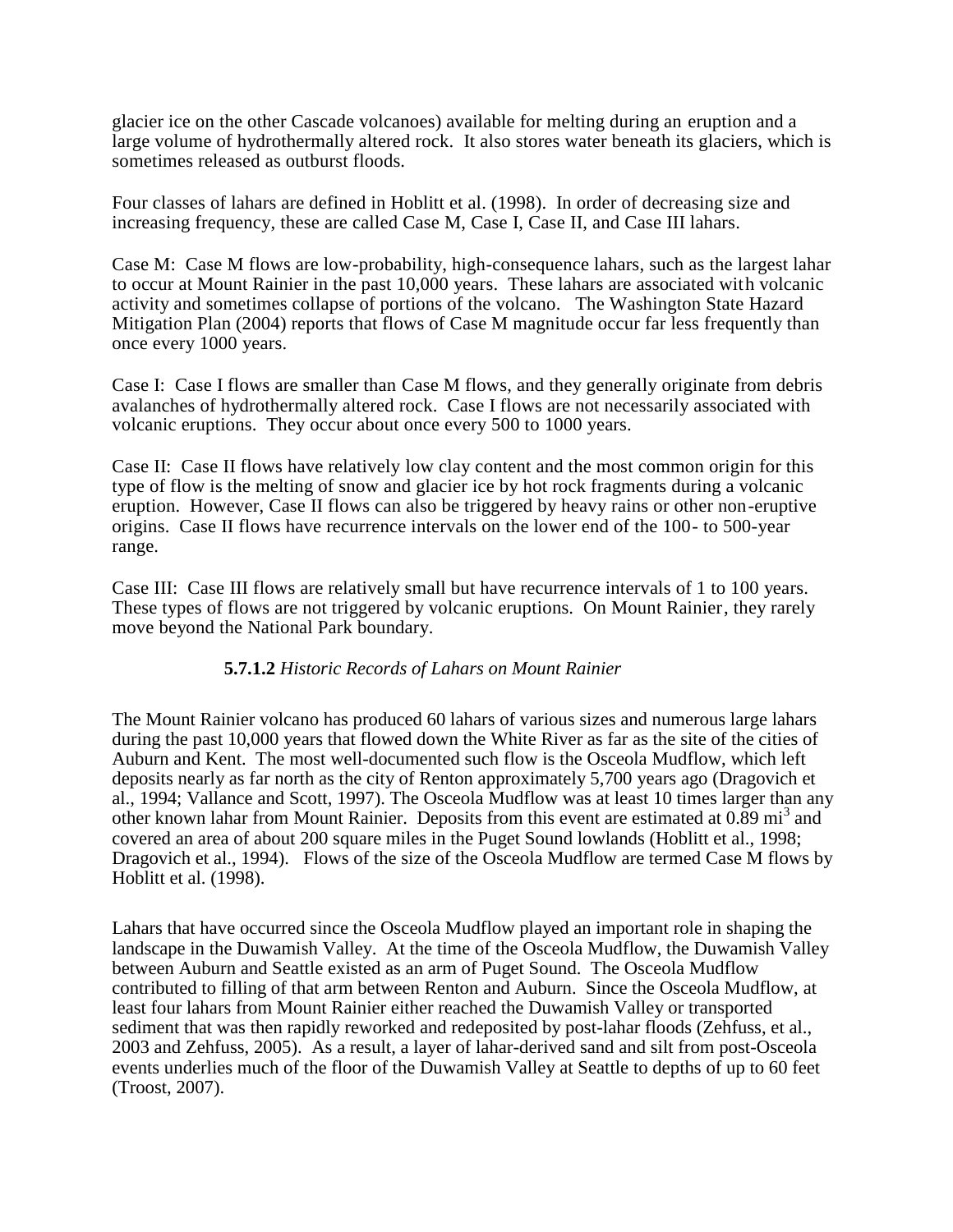Other significant recent Mount Rainier lahars include:

- The Electron Mudflow which occurred about 600 years ago and produced an estimated 300 million cubic yards of debris. This event is considered to be characteristic of Case I lahars which have occurred on average about once every 500 to 1000 years during the last 5,600 years.
- In 1947 in Kautz Creek, at least four lahars were triggered by heavy rain and release of water stored within a glacier. These events deposited a total of about 50 million cubic yards of debris, though each individual flow of the 1947 sequence probably did not exceed 21 million cubic yards. The 1947 sequence of lahars is considered to be the most recent example of Case II lahars. For planning purposes, Case II flows are analogous to the 100-year flood commonly considered in engineering practice. The National Lahar, which occurred less than two thousand years ago and inundated the Nisqually River valley, is considered by Hoblitt et al. (1998) as a characteristic Case II flow for the purposes of identifying inundation areas.

# **5.7.1.3** *Effects of Lahars*

The direct flow of a lahar contains tremendous energy that can easily destroy buildings and almost anything it its path. Buildings and valuable land may become partially or completely buried by the layers of debris. Lahars can also trap people in areas vulnerable to other volcanic hazards by destroying bridges and key roads or burying them in often hot and unstable debris.

Due to its significant distance from Mount Rainier and the long recurrence interval for Case M lahars, however, the City of Seattle is more likely to experience the impacts of post-lahar sedimentation than direct flow (Hoblitt et al., 1998). Post-lahar sedimentation can occur well beyond the direct pathway of a lahar as the water and sediment released by a lahar fill up river channels, reroute water courses, and raise river levels. Other secondary effects of a lahar include loss of storage at dams, destruction of existing dams or the creation of temporary sediment dams. These effects result in significant damage to infrastructure, but may also lead to additional flood events as dams burst or are unable to hold secondary flooding activities (Hoblitt et al., 1998).

The distance between Mount Rainier and the City of Seattle also creates a considerable delay between the formation of a lahar and its arrival in Seattle. A lahar originating in the Sunset Amphitheater at the top of the Puyallup Glacier is projected to reach Auburn about 96 minutes after the lahar warning system sounds an alarm and the warning time to Seattle would be even longer (Washington State Hazard Mitigation Plan, 2004). This time delay would give citizens time to evacuate the area provided that warning systems are in place.

# **5.7.1.4** *Extent of Lahar Hazard Areas*

Hoblitt et al. (1998) maps an inundation zone for Case M lahars that reaches Harbor Island and surrounding areas via the Duwamish River.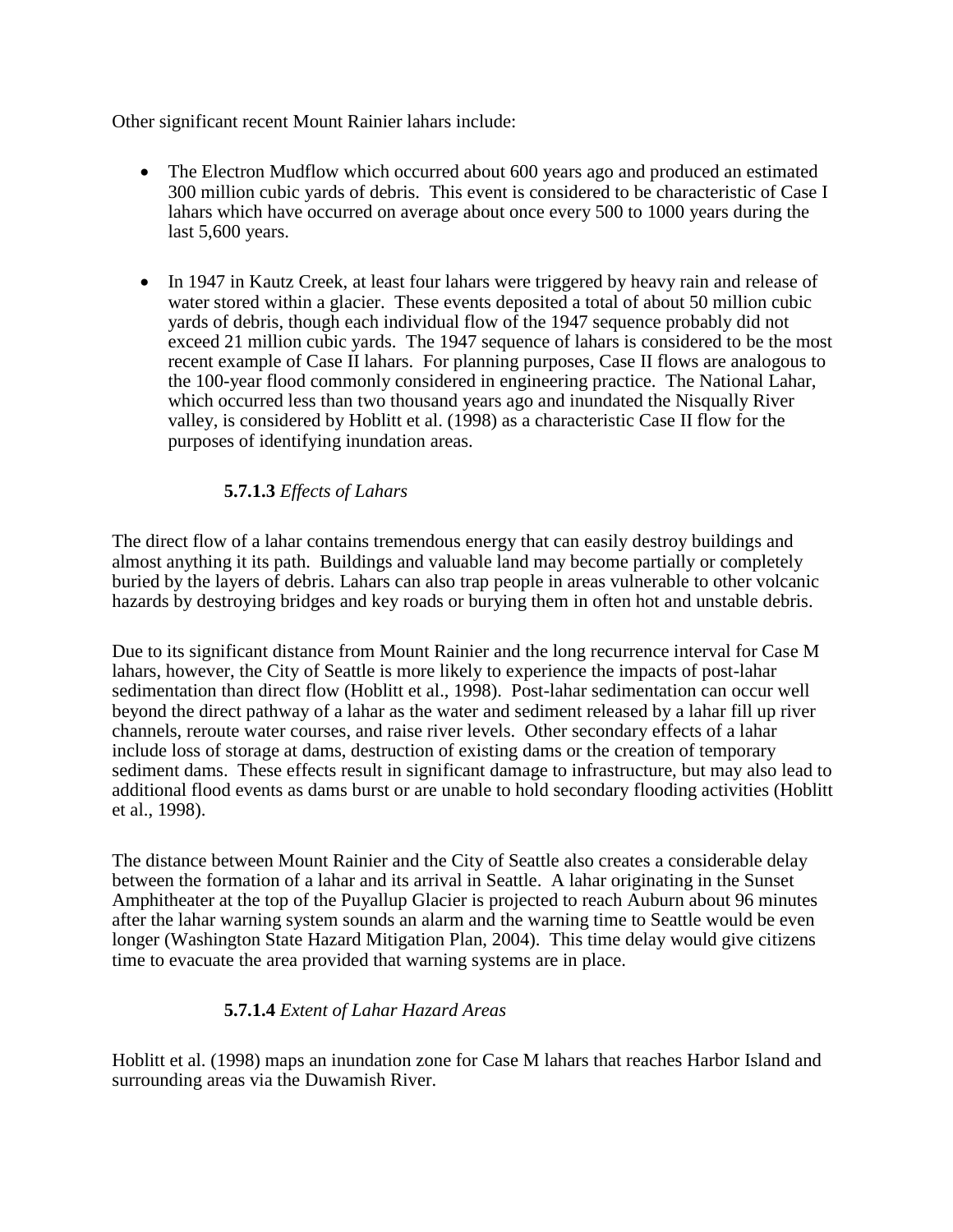Hoblitt et al. (1998) also maps potential areas at risk from Case I and Case II lahars. The City of Seattle is at significantly reduced risk of inundation from Case I lahars, and post-lahar sedimentation is more probable. The Green River valley and the Duwamish River valley (including the City of Seattle) could be at significant risk to a Case II lahar and post-lahar sedimentation if one of two conditions occurs:

- (1) The available storage of Mud Mountain Reservoir is reduced significantly by a lahar or post-lahar sedimentation.
- (2) The profile of the lower White River valley south of Auburn is changed sufficiently by a lahar or post-lahar sedimentation to cause the White and Puyallup Rivers to drain northward into the Green and Duwamish River valleys.

Without one of these conditions, the City of Seattle's risk from Case II lahars is primarily from post-lahar sedimentation.

The maps by Hoblitt et al (1998) represent the most current delineation of areas of potential lahar inundation and post-lahar sedimentation hazard.

### **5.7.1.5** *References*

- Dragovich, J.D., Pringle, P.T., and Walsh, T.J., 1994, *Extent and geometry of the mid-Holocene Osceola Mudflow in the Puget Lowland: Implications for Holocene sedimentation and paleogeography*: Washington Geology, v. 22, p. 3-26.
- Pringle, P.T., 1994, *Volcanic Hazards in Washington--A Growth Management Perspective,* Washington Geology, v. 22, n. 2, July.
- Hoblitt, R.P., Walder, J.S., Driedger, C.L., Scott, K.M., Pringle, P.T., and Vallance, J.W., 1998, *Volcano Hazards from Mount Rainier, Washington*, U.S. Geological Survey Open-File Report 98-428.
- United States Geological Survey, "Fact Sheet on Mount Rainier", United States Geological Survey website,<http://pubs.usgs.gov/fs/2002/fs034-02/> (accessed January 21, 2007).
- Vallance, J.W. and Scott, K.M., 1997, *The Osceola mudflow from Mount Rainier: Sedimentology and hazard implications of a huge clay-rich debris flow*, GSA Bulletin, v. 109, n. 2, p. 143-163, February.
- Vallance, J.W., 2000, *Lahars*: in Sigurdsson, H., Houghton, B., McNutt, S., Rymer, H., and Stix, J., Encyclopedia of Volcanoes, Academic Press, San Diego, p. 601-616.
- Vallance, J.W., Cunico, M.L., and Schilling, S.P., 2003, *Debris-flow hazards caused by hydrologic events at Mount Rainier, Washington*, U.S. Geological Survey Open File Report 03-368.
- Washington State, Military Department, Emergency Management Division, *Washington State Hazard Mitigation Plan*. July 2004. [http://emd.wa.gov/6-mrr/mit-rec/mit/mit-pubs](http://emd.wa.gov/6-mrr/mit-rec/mit/mit-pubs-forms/hazmit-plan/hazmit-plan-idx.htm)[forms/hazmit-plan/hazmit-plan-idx.htm](http://emd.wa.gov/6-mrr/mit-rec/mit/mit-pubs-forms/hazmit-plan/hazmit-plan-idx.htm) (accessed January 12, 2007).